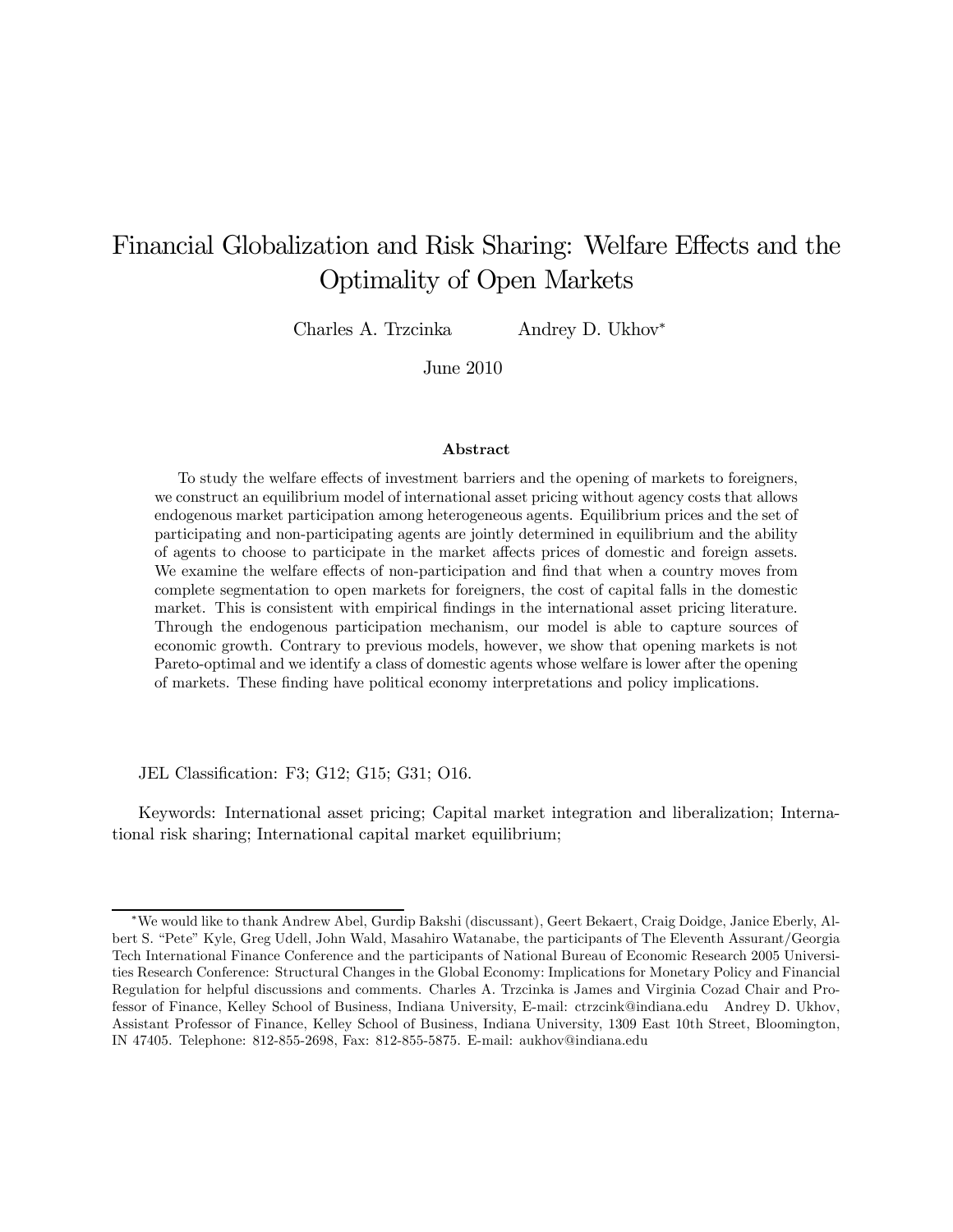# Financial Globalization and Risk Sharing: Welfare Effects and the Optimality of Open Markets

### Abstract

To study the welfare effects of investment barriers and the opening of markets to foreigners, we construct an equilibrium model of international asset pricing without agency costs that allows endogenous market participation among heterogeneous agents. Equilibrium prices and the set of participating and non-participating agents are jointly determined in equilibrium and the ability of agents to choose to participate in the market affects prices of domestic and foreign assets. We examine the welfare effects of non-participation and find that when a country moves from complete segmentation to open markets for foreigners, the cost of capital falls in the domestic market. This is consistent with empirical findings in the international asset pricing literature. Through the endogenous participation mechanism, our model is able to capture sources of economic growth. Contrary to previous models, however, we show that opening markets is not Pareto-optimal and we identify a class of domestic agents whose welfare is lower after the opening of markets. These finding have political economy interpretations and policy implications.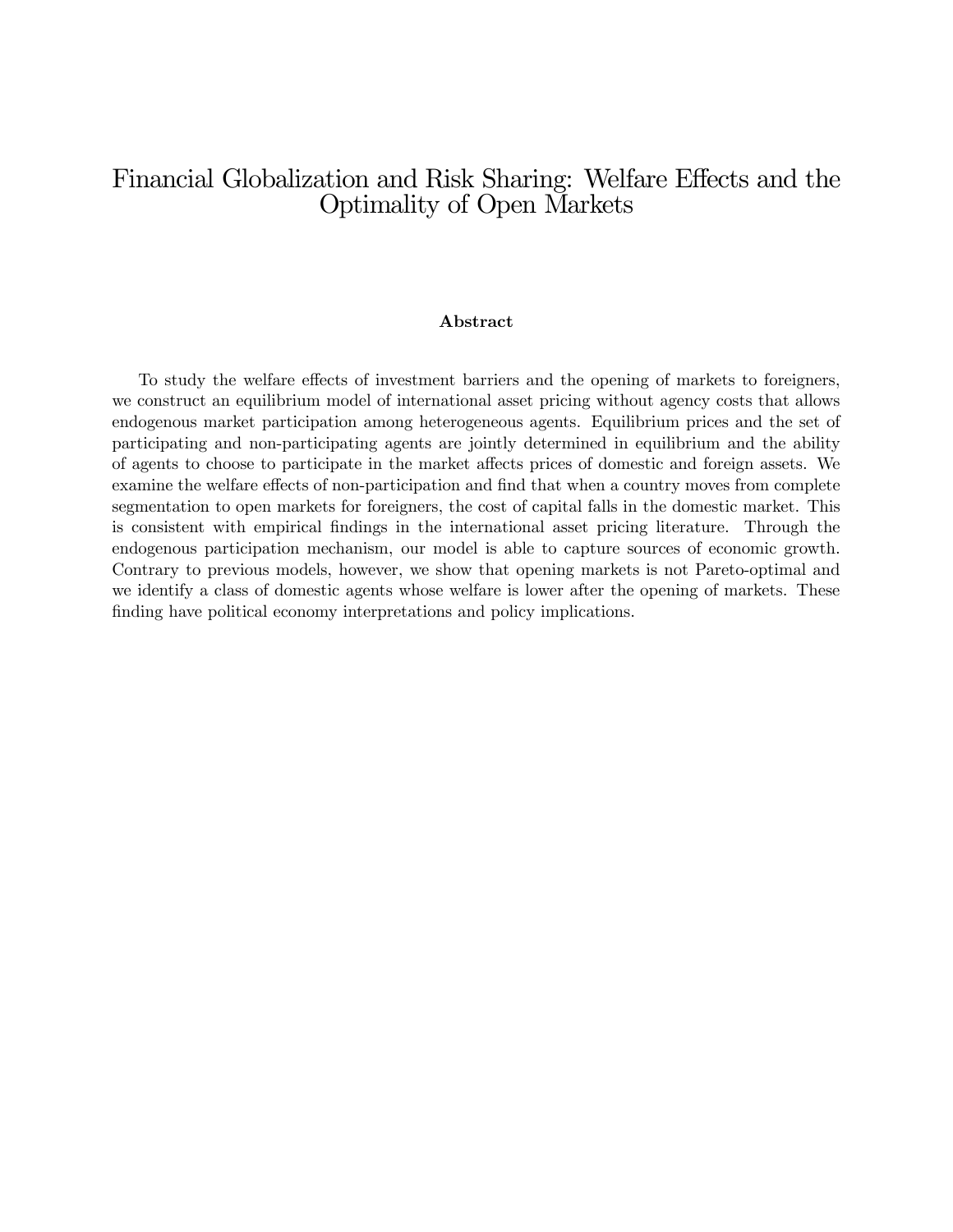# 1 Introduction

The impact of opening a country's capital markets to foreign investors, often defined as "financial globalization," has been the subject of research in financial economics for over thirty years. In standard economic models, the opening of markets has major benefits. It enables investors worldwide to share risks better, it enhances capital flow to projects where its productivity is highest and it allows countries to reap the benefits of their comparative advantages. Yet the empirical evidence on these benefits is mixed and the impact of financial globalization is a subject of heated political debate. In contrast to the predictions of standard economic theory, economists have found considerable evidence of "home bias" where an investor's portfolio is disproportionately weighted towards stocks of his home country. Empirical evidence also shows that a country's investment is closely tied to the amount it saves, that a country factor is the most important factor in asset returns and that a firm's country of origin is a more important determinant of its financial policies than its industry. The political support of open markets is undermined not only by the self interest of groups who will lose to foreign competitors but by arguments that foreign investors may force domestic investors out from some assets and increase their risk exposure. Further political arguments are made that foreign investors will increase a country's exposure to external shocks.1

The classic international asset pricing models are not well-equipped to deal with this evidence and these arguments. Black (1974), Stulz (1981a, 1981b), Errunza and Losq(1985), Eun and Janakiramanan (1986) and Alexander, Eun and Janakiramanan (1987) incorporate investment restrictions and focus on the portfolio problem of domestic and foreign investors, asset pricing and

 ${}^{1}$ Rajan and Zingales (2003) document reversals in financial development and study empirically why some countries become more open to capital flows than others, or open up at some times rather than at others. Stulz (2005) contains a review of pros and cons of liberalization. See also Wincoop (1994). See Schmukler (2003) and references therein for a discussion of benefits and risks of financial globalization. Bhagwati (1998) and Rodrik (1998, 2000) argue that there are compelling cases for maintaining capital controls. In contrast to general perceptions that markets are becoming more integrated, the results in Bekaert and Harvey (1995) suggest that some countries have become less integrated into the world market over time. Measurement theory developed by Chen and Knez (1995) offers a method to measure degree of integration. Kaminsky and Schmukler (2004) document that many countries have undergone several liberalization reversals, particularly following currency crises. Clarke, Cull, Peria, and Sánchez (2003, 2004) document the magnitude of foreign bank presence in developing countries and investigate whether foreign bank entry is beneficial for developing countries. See Goetzmann, Ukhov, and Zhu (2001) for a discussion of China's case.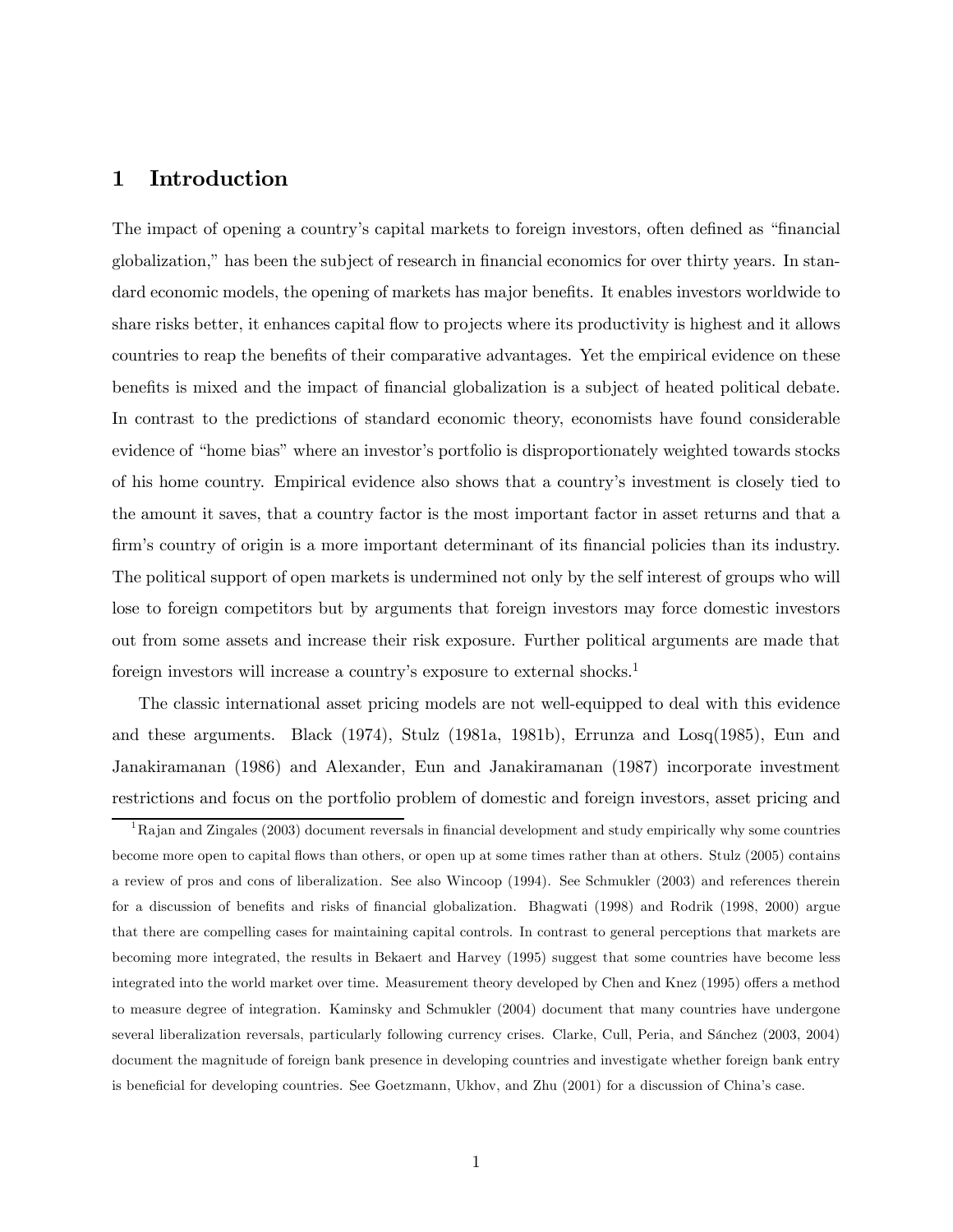the cost of capital.2 In practice these barriers can take many forms including ownership restrictions, differential tax rates for foreigners, currency conversion restrictions and high transactions costs. In the models, the effect of the assumed barriers are to effectively segment the markets so foreign and domestic investors face different investment opportunities.<sup>3</sup>

The evidence and political debates suggest that the opening of markets causes significant welfare effects in a closed economy but classical asset pricing models were not designed to address welfare effects of investment barriers. Subrahmanyam (1975a, 1975b) recognized this limitation and constructs models that study the pricing and welfare effects of fully integrating a completely segmented market. He shows that international capital market integration is Pareto Optimal the welfare of individuals in the integrated economies never declines and will generally improve. Errunza and Losq (1989) develop a multi-country framework with homogeneous agents in each country. They, too, show that removal of investment barriers generally leads to an increase in the aggregate market value of the affected securities and all investors will favor market integration.

However, these models and all international asset pricing theories take barriers as given. The theories do well explaining asset prices and the cost of capital when markets are liberalized and they have guided numerous empirical studies. Their shortcoming is that models based on homogenous agents and exogenous investment barriers are not designed to assess the welfare effects of investment barriers. They cannot provide conditions for the existence of barriers within a rational economic framework. The empirical evidence and the political debates suggest that at least some barriers to capital flows are part of a rational economic system and that the decision to remove barriers is

<sup>&</sup>lt;sup>2</sup>Other important theoretical studies are: Basak (1996), Bennett and Young (1999), Grauer, Litzenberger, and Stehle (1976), Obstfeld (1994), Dumas and Uppal (2001). For a corporate finance perspective see Adler and Dumas (1975), Adler and Dumas (1983), Senbet (1979), Errunza and Senbet (1981), Foerster and Karolyi (1999), Stulz (1999b), Stulz and Wasserfallen (1995), Errunza and Miller (2000). Stapleton and Subrahmanyam (1977) use numerical examples to study the effects of market segmentation on asset prices, cost of capital, and corporate finance decisions.

<sup>3</sup>Stulz (1981b) studies the implications of barriers to international investment for the composition of optimal portfolios at home and abroad. In the Stulz model domestic investors face barriers to international investment in the form of taxes, whereas foreign investors face no barriers to international investment. In the model some risky foreign assets can be nontraded, in the sense that they are not held by domestic investors and would not be held if their expected return changed slightly. For a discussion of foreign investment income taxation see also Feldstein and Hartman (1979).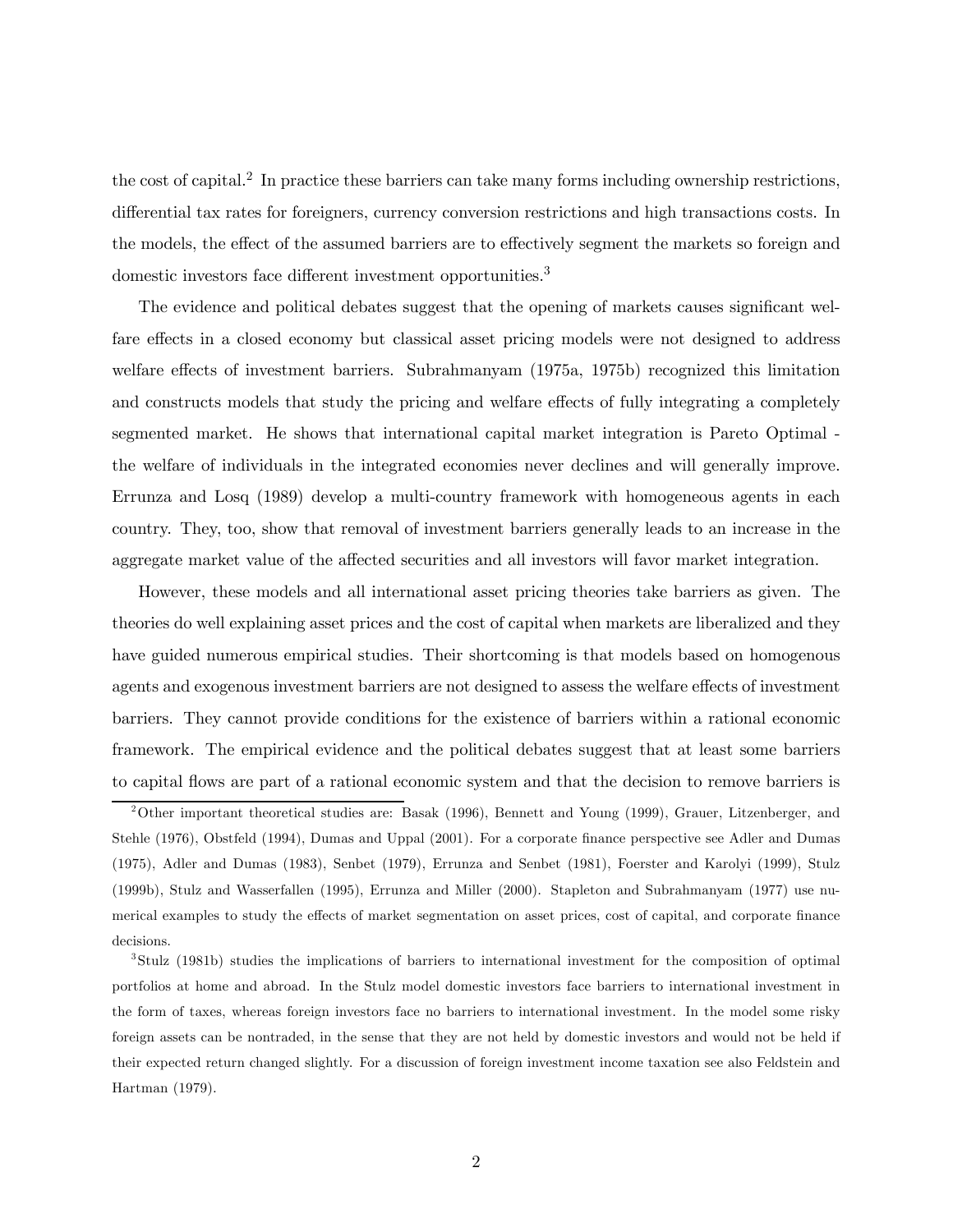endogenous. By not being able to address the issue of endogeneity, existing models are limited in the guidance they can provide. A new class of models is needed to help identify potential sources of economic opposition to the liberalization process.

A new international asset pricing theory is also needed to model the sources post-liberalization economic growth, identified by the empirical studies (see, e.g. Bekaert, Harvey, Lundblad 2004). Classical asset pricing models, including the Capital Asset Pricing Model (CAPM) and its international counterpart, International CAPM, and the Consumption-based versions, strictly speaking, do not model growth. The classical asset pricing models keep the composition of assets fixed. They can generate comparative static results and predict that the cost of capital will fall when a market becomes integrated, but CAPM-based models do not identify new projects that are financed because of the lower cost of capital.

We develop a new modeling approach that allows heterogeneous agents to endogenously choose whether to participate and we study the welfare effects of opening markets to foreigners. Our modeling technique allows us to focus on understanding the opposing rational economic forces that act in an economy that opens to foreign investment.<sup>4</sup> We assume there are two economies, domestic and foreign, each composed of a continuum of agents who are different in their risk exposure and endowment income. There are no agency costs or transactions costs in this model except for a participation cost foreign and domestic investors pay to enter risky asset market. As is standard in the Consumption Capital Asset Pricing Models, agents trade in a two-date model because they have a motive to hedge the risk present in their endowment income. A risk-free bond is available to all agents without any participation cost. An agent must pay a fixed participation cost to trade risky assets and once the fee is paid the agent gains access to all risky assets. The set of agents who decide to pay the fee and participate in the risky asset market is endogenously determined in equilibrium as is supply and demand of the risky asset, market clearing prices and the welfare of all agents. Endogenous decision to participate in the risky asset market is important new feature of the model. In short, the model is a general equilibrium framework that allows us to study the

<sup>&</sup>lt;sup>4</sup>The forces, discussed in detail later, reflect changes in supply and demand for domestic assets. When foreign investors enter domestic security market they increase demand for domestic risky assets and supply capital to new projects. Domestic agents who sell risky assets and receive capital, benefit. At the same time, domestic agents who purchase domestic assets now need to compete with the foreign investors, and may see their welfare fall under partial liberalization when compared to complete segmentation.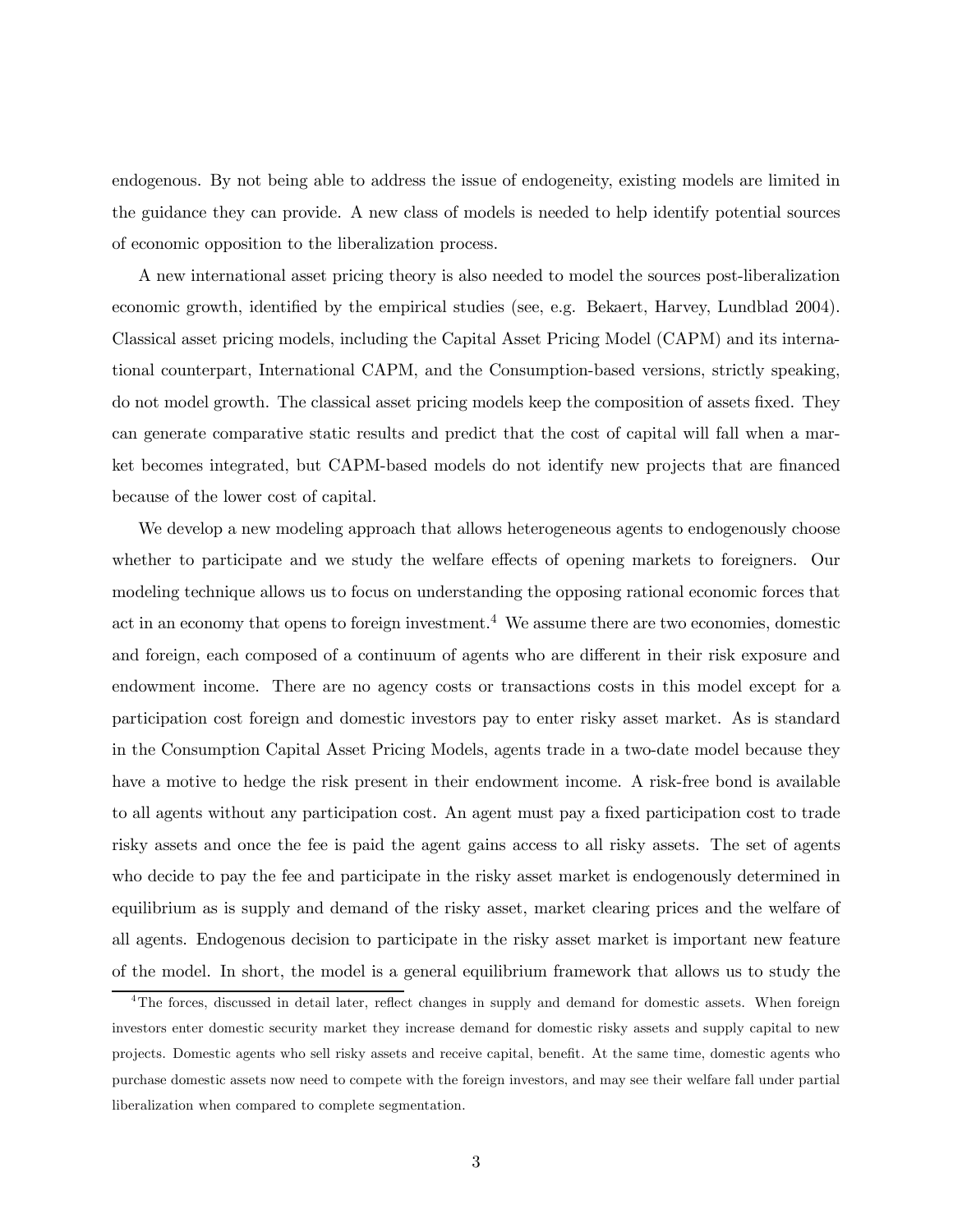behavior of these variables simultaneously.

The model builds on the foundation provided by the existent theoretical and empirical work. Many important results have been obtained in the literature under the guidance of the international CAPM. It is desirable that a new model aimed at explaining investment barriers be consistent with the previous findings. Therefore, we do not depart entirely from the CAPM framework and are able to obtain standard Consumption CAPM results as a special case of our model. Similar to other models of international asset pricing, we show that financial globalization, that is, opening a market to foreign investors generally reduces the country's cost of capital even though we do not allow domestic investors to trade in the foreign market. This is the consistent finding of empirical work. Bekaert and Harvey (2000), Henry (2000), Kim and Singal (2000) and Patro and Wald (2004) find that stock market liberalization causes an increase in stock prices and a fall in cost of capital.<sup>5</sup> Peria and Mody (2004) find that liberalization reduces the cost of capital supply by banks. In our model, issuers of securities benefit two ways—the securities sell for higher prices after the market opens and there are more participants who issue securities so capital flows increase. Projects that could not be financed under complete segmentation are financed when markets open to foreigners because foreign investors purchase domestic assets.

In contrast to previous models, motives to trade and participate are endogenous and we can consider the change in welfare of the domestic agents who purchase domestic risky assets to hedge endowment income. The decision to open markets impacts risk-sharing arrangements in the economy and affects asset prices, as well as welfare of agents. The benefit of higher prices for issuers for opening the market is a cost for domestic investors who experience a welfare loss. Participation in the market for risk-sharing becomes more expensive and some agents decide not to participate.

Existing finance theories make predictions about changes in cost of capital in a country that liberalizes its capital market. By developing a model with risky endowment income, heterogeneous agents and endogenously determined participation, we are able to link the existing theories of international asset pricing to the literature on risk sharing. The findings of this paper highlight the effect of financial globalization on risk-sharing and we show that:

 $5P_{\rm{0}}$  Patro and Wald (2004) use firm level data from 18 emerging markets. They find that firms' stock returns increase during liberalization and that a majority of firms have lower mean returns after liberalization. In the 36-month period starting three and a half years after the liberalization date, firm returns decrease on average by a highly significant 2.88 percent per month.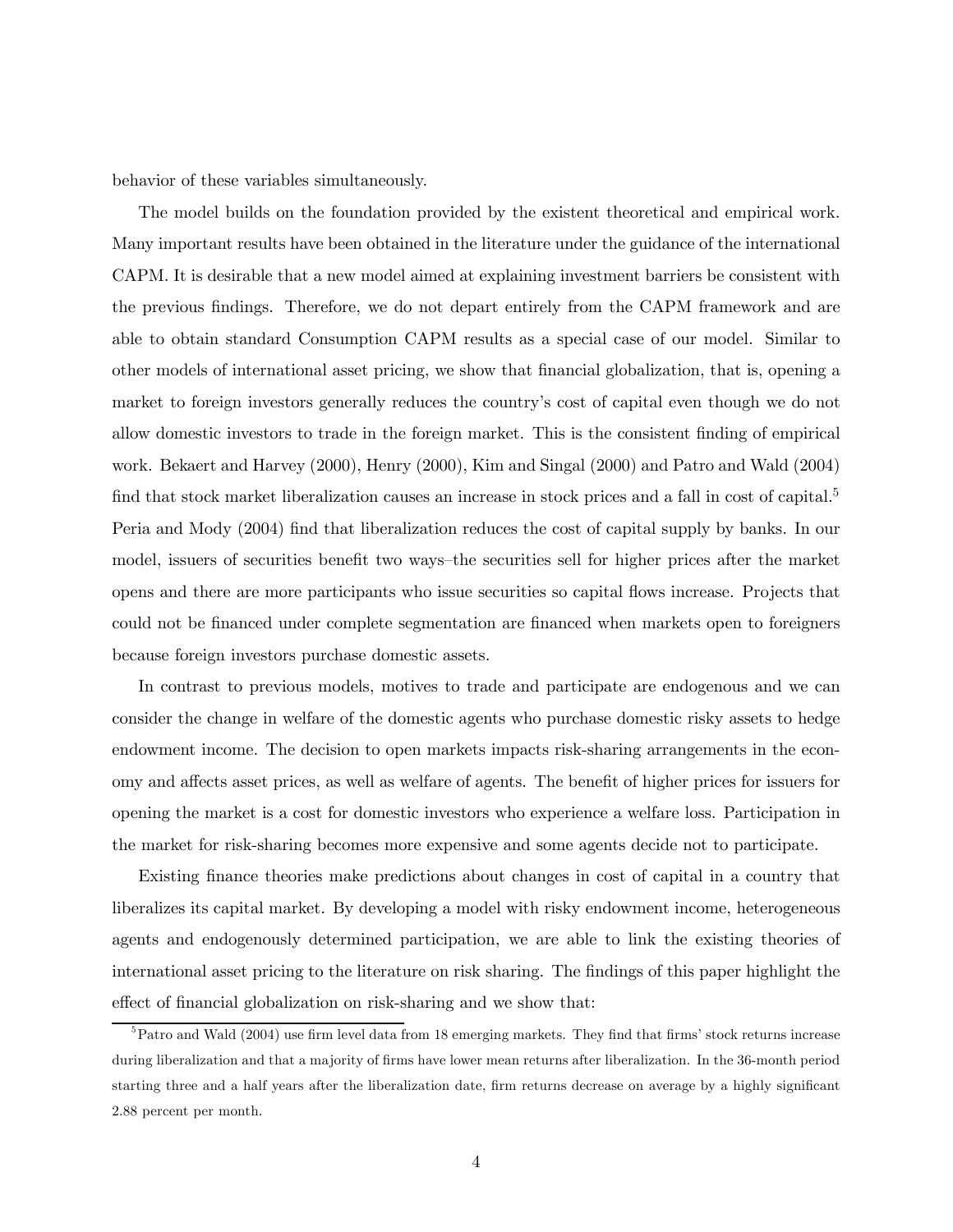- Removal of barriers changes the composition of investors who demand risky assets causing prices and the cost of capital to change.
- Removal of barriers may make it more expensive for some domestic agents to participate in risk-sharing offered by risky domestic assets and will lead to a decrease in their welfare.
- Investment barriers may be welfare enhancing for a country and the decision to maintain barriers may be an endogenous, rational economic decision and not the result of agency costs or political failure.
- The argument for liberalization may be refined by identifying the set of agents who find risk sharing attractive after markets open.
- Since the decision to maintain investment barriers is endogenous, the timing of liberalization in our model will not be random and will be a function of endowments, prices and riskexposure. This suggests that accounting for endogeneity is especially important in empirical work.
- Our model provides a rational explanation for the historical evidence of liberalization and reversal of liberalization found by Rajan and Zingales (2003).

If liberalization and integration are as important as classical models suggest, then it is crucial to understand the potential negative effects of the process. Our model suggests that improving domestic capabilities for risk-sharing may be a critical factor in mitigating the negative impact of financial globalization on some domestic consumers.<sup>6</sup>

This paper is organized as follows. General theory of international asset pricing with endogenous participation is developed in Section 2. A class of single risk factor economies is studied in Section 3. Section 3.3 is focused on welfare analysis. It is shown in this section that partial liberalization is not necessarily a Pareto optimal policy. It is also shown that aggregate domestic welfare may be lower under liberalization than under complete segmentation. Section 4 describes policy implications of our findings and concludes.

 ${}^{6}$ Kaminsky and Schmukler (2004) examine the short- and long-run effects of financial liberalization on capital markets. Their results indicate that financial liberalization is followed by more pronounced boom-bust cycles in the short run. However, financial liberalization leads to more stable markets in the long run.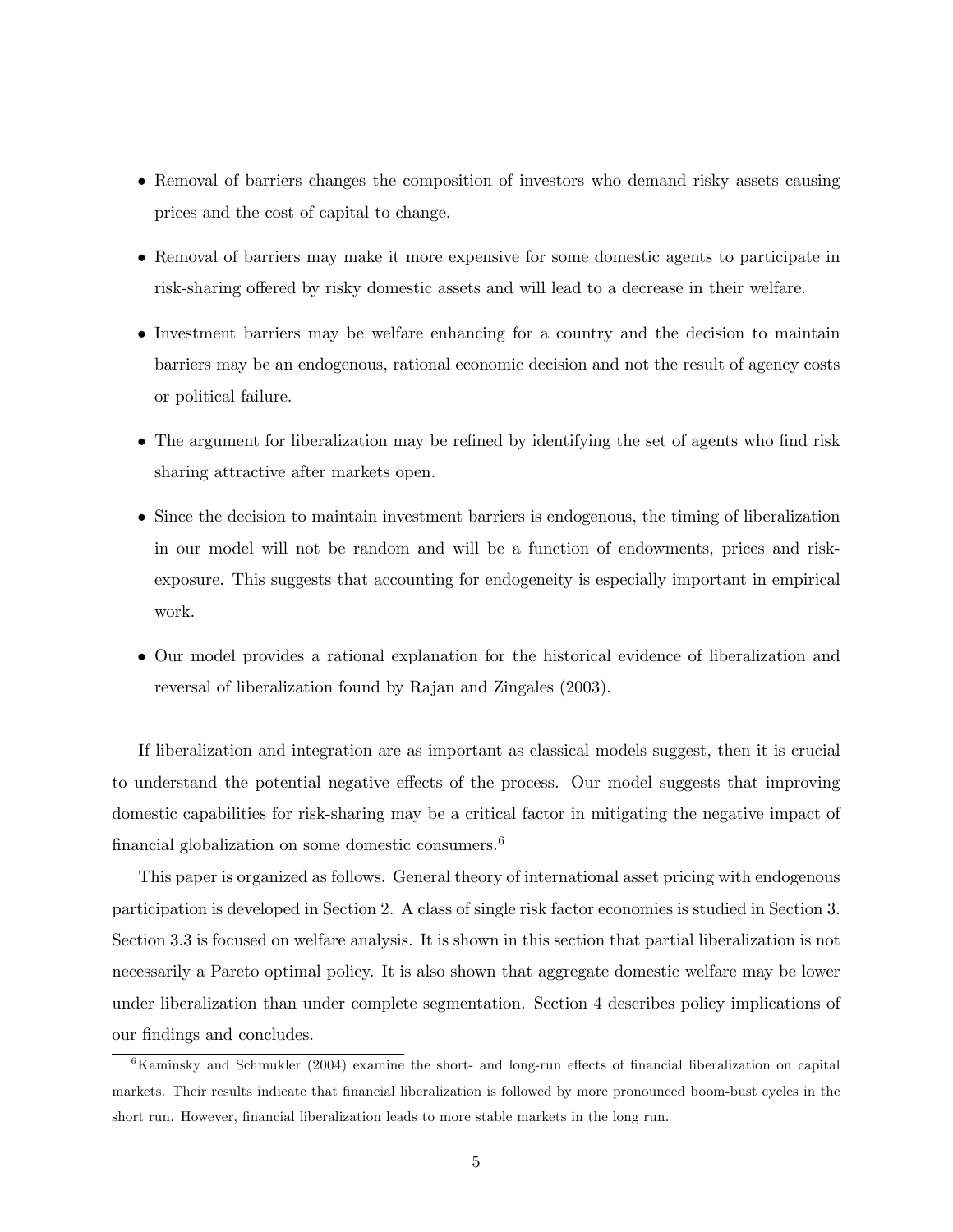# 2 General Theory

First, we develop a general theory of international asset pricing with endogenous equity market participation. There are two sets of agents in the model, foreign investors (set  $\mathcal{F}$ ), and domestic investors (set  $\mathcal{D}$ ). We endow each space with a measure  $\mathbb{P}^d$  and  $\mathbb{P}^f$ , respectively, that satisfy  $\mathbb{P}^{d}(\mathcal{D})=1$  and  $\mathbb{P}^{f}(\mathcal{F})=1$ . This is equivalent to viewing each element of F or D as a type, and the measures  $\mathbb{P}^d$  and  $\mathbb{P}^f$  as probability distributions over all possible types. This is a one-period model. Agents are endowed with initial wealth and receive an uncertain endowment income at the end of the period. Agents solve a consumption-portfolio problem to maximize expected lifetime utility of consumption. Consumption takes place at the beginning of the period (time 0) and at the end of the period (time 1). Agents have negative exponential utility of consumption (CARA preferences). There are two sets of assets, foreign and domestic. The assets are defined through their expected payoffs at time 1, variance-covariance matrix of asset payoffs, and covariance between the endowment income and asset payoff. Parameters of the model are summarized in Table 1. All random variables are assumed to be jointly Normally distributed.

In the model, segmented capital market and partially liberalized capital market are different with respect to the sets of assets available to different investors. Under the benchmark case of complete segmentation foreign investors have access to foreign assets only and domestic investors have access to the domestic assets only. Under partial liberalization, the domestic asset market becomes open to foreign investors; domestic investors do not have access to foreign securities. We begin with the case of complete segmentation.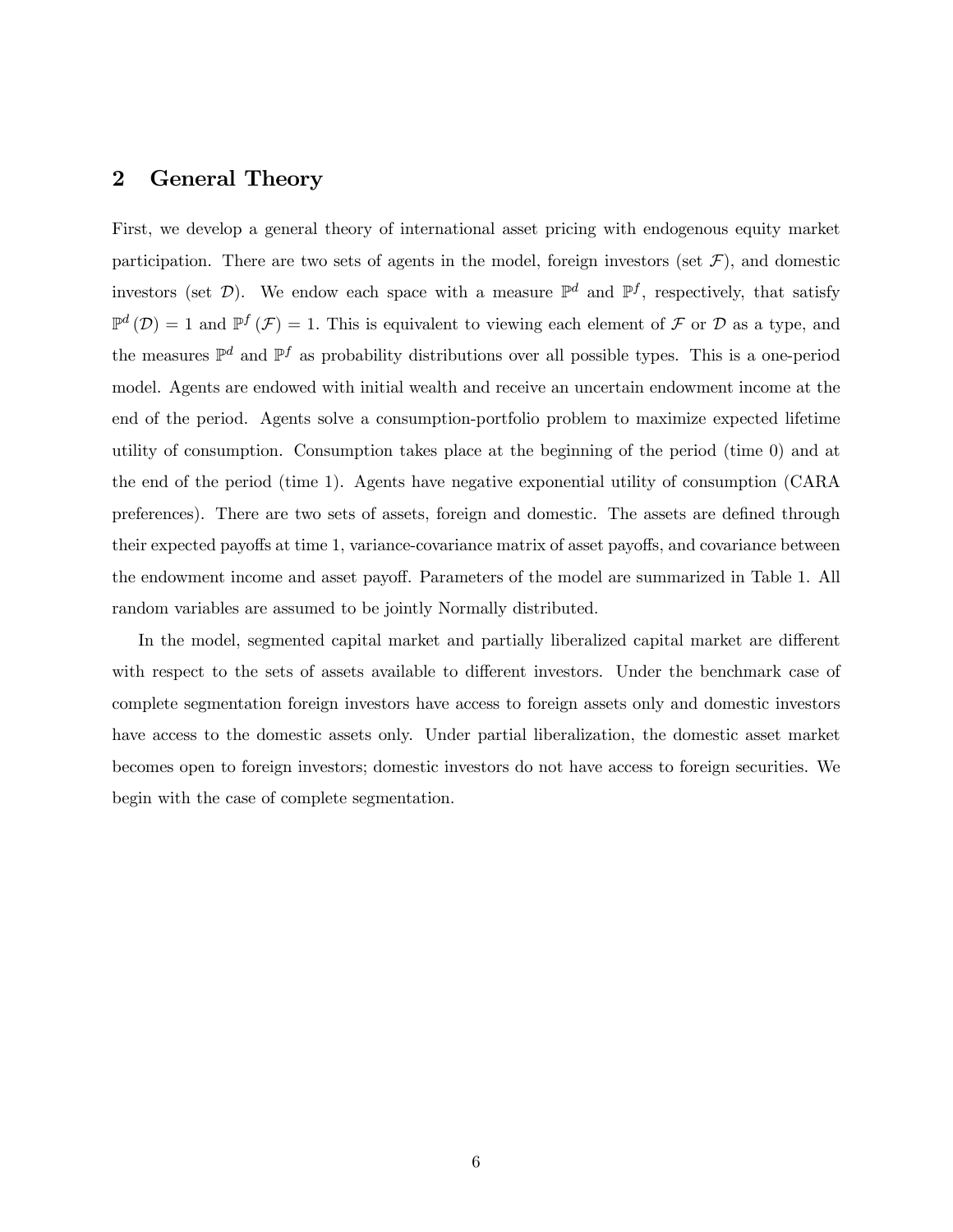### Table 1

### Variables and Parameters of the Model

- $\Sigma_d$  Variance-covariance matrix for domestic assets.
- $\Sigma_f$  Variance-covariance matrix for foreign assets.
- $\Sigma_{d.f}$  Matrix of covariances between domestic and foreign assets.
- $\overline{\mathbf{z}}_d$  Vector of expected payoffs on domestic assets.
- $\overline{\mathbf{z}}_f$  Vector of expected payoffs on foreign assets.
- $D$  The set of all domestic investors.
- $\mathcal F$  The set of all foreign investors.
- $W_0^h$ Initial (time 0) wealth of investor  $h$ .
- $\tilde{e}^h$  Time 1 random endowment payoff for agent h.
- $\bar{e}^h$  Expected time 1 endowment payoff for agent h.
- $\sigma_{ch}^2$ Variance of terminal endowment for agent  $h$ .
- $\boldsymbol{\sigma}_{e,d}^h$ Vector of covariances between the endowment payoff and domestic assets.
- $\boldsymbol{\sigma}_{e,f}^h$ Vector of covariances between the endowment payoff and foreign assets.
- $k_d$  Fixed cost that domestic investors  $(h \in \mathcal{D})$  must pay to hold domestic securities.
- $k_f$  fixed cost that foreign investors ( $h \in \mathcal{F}$ ) must pay to hold foreign securities.

### 2.1 Complete Segmentation

Under complete segmentation foreign investors only hold foreign stocks and the risk-free asset and domestic investors trade only in domestic risky securities and domestic risk-free asset. In this case domestic investors set prices in the domestic market, and foreign investors set prices of the foreign assets. In our model, both foreign and domestic investors first have to make a participation decision. An investor may decide to pay the fixed cost,  $k_d$  for a domestic investor or  $k_f$  for a foreign investor, and invest in the risky assets and the risk free asset available in his market. For tractability it is assumed that all domestic investors face the same cost  $k_d$  and all foreign investors face identical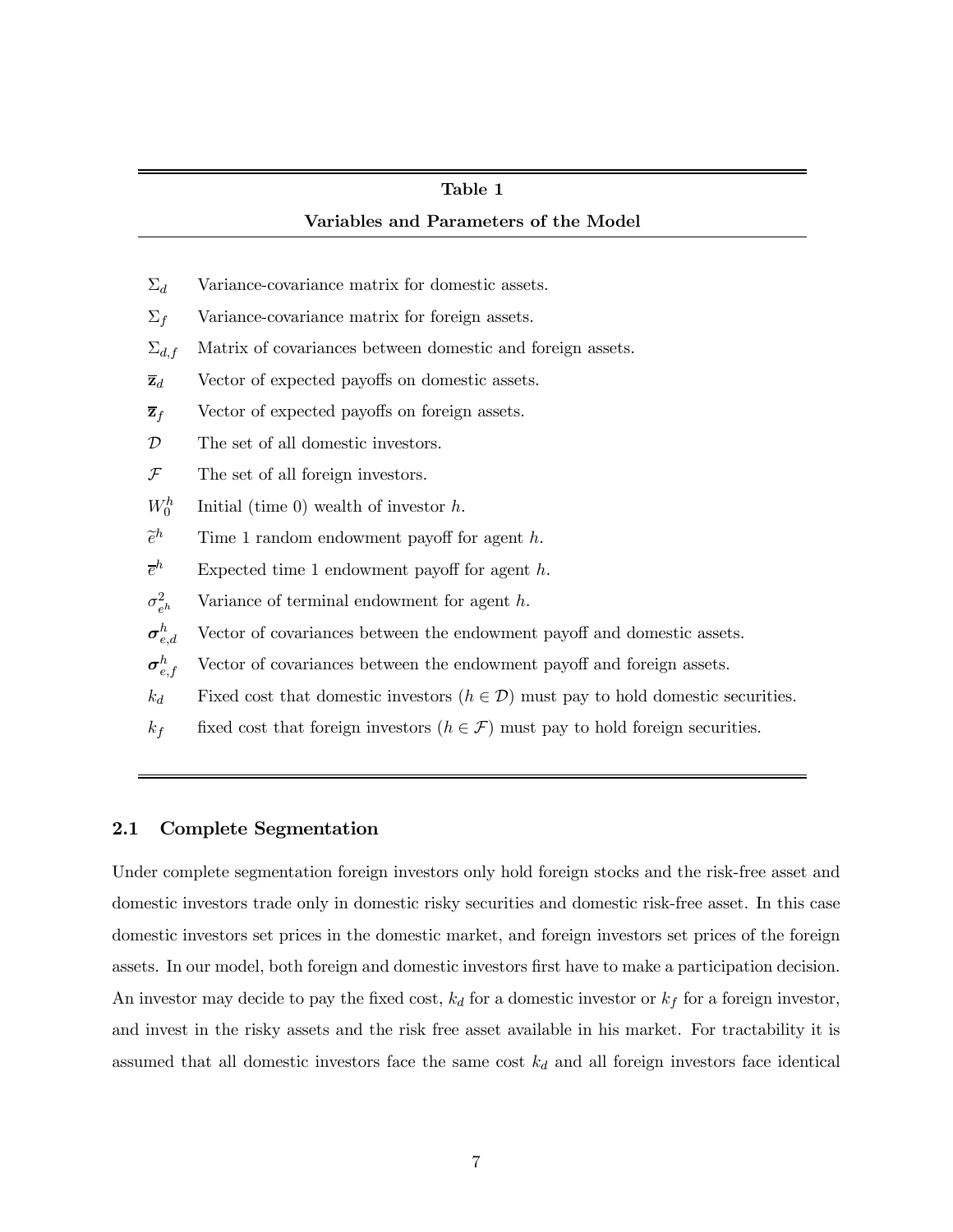cost,  $k_f$ .<sup>7</sup> These are lifetime costs of being an investor in equity market. The costs  $k_d$  and  $k_f$  reflect economic and technological development (see Stulz and Wasserfallen (1995) and Basak and Cuoco (1998) for a discussion of similar deadweight costs). Alternatively, an investor may decide not to pay the fee and to invest in the risk-free bond only. The decision to participate is endogenous.

Subscript  $S$  denotes the values under complete segmentation, and subscript  $m$  stands for either domestic market  $(m = d)$  or the foreign market  $(m = f)$  and is used for brevity.

A domestic investor  $(h \in \mathcal{D}$  and  $m = d)$  solves consumption-portfolio problem considering investment in domestic assets only. Variables that describe the opportunity set for domestic investor are the vector of asset expected payoffs  $\overline{\mathbf{z}}_d$ , variance-covariance matrix for domestic assets  $\Sigma_d$ , and vector of covariances between the endowment payoff and domestic assets,  $\sigma_{e,d}^h$ . Investor takes equilibrium prices of risky domestic assets,  $\mathbf{p}_{S,d}$ , and the domestic interest rate,  $R_d$ , as given.

A foreign investor  $(h \in \mathcal{F}$  and  $m = f)$  solves consumption-portfolio problem considering investment in foreign assets only. His investment opportunity set is described by  $\overline{\mathbf{z}}_f$ ,  $\Sigma_f$ , and  $\sigma_{e,f}^h$ . Investor takes equilibrium prices of risky foreign assets,  $\mathbf{p}_{S,f}$ , and the foreign interest rate,  $R_f$ , as given.

Each agent makes an endogenous participation decision. To solve the participation decision problem of an individual agent h, calculate the consumption - portfolio problem under entry and non-entry. If the derived utility of wealth is higher under participation, investor will choose to pay fixed amount and invest in risky assets. The participant in the risky asset market (either domestic or foreign) solves the expected utility maximization problem

$$
J_{S,m}^{p} \left[W_{0}^{h}\right] = \max_{c_{S,m,0}^{h}, \theta_{S,m}^{h}, \theta_{S,m,0}^{h}} \left\{-e^{-ac_{S,m,0}^{h}} - \delta \mathbb{E}e^{-a\tilde{c}_{S,m,1}^{h}}\right\},
$$
  

$$
W_{0}^{h} = c_{S,m,0}^{h} + \mathbf{p}'_{S,m} \cdot \boldsymbol{\theta}_{S,m}^{h} + k_{m} + \theta_{S,m,0}^{h}/R_{m}.
$$

with respect to three decision variables: time 0 consumption  $c_{S,m,0}^h$ ; time 0 post-trade holdings of risky assets  $\theta_{S,m}^h$  in the investor's respective market; and time 0 investment in the bond,  $\theta_{S,m,0}^h$ . The dimension of vector  $\theta_{S,m}^h$  equals the number of assets in the economy m. The superscript p

<sup>&</sup>lt;sup>7</sup>It is possible to modify the analysis so that domestic investors have a fixed cost  $k_d^d$  when they invest in domestic risky assets and a different fixed cost  $k_f^d$  is they want to invest in foreign risky assets. Then, a domestic investor who holds both domestic and foreign stocks would pay a total fixed fee of  $k_d^d + k_f^d$ . Similarly, under this model specification, a foreign investor would face fixed cost  $k_f^f$  when investing in foreign risky assets and  $k_d^f$  when investing in domestic risky assets.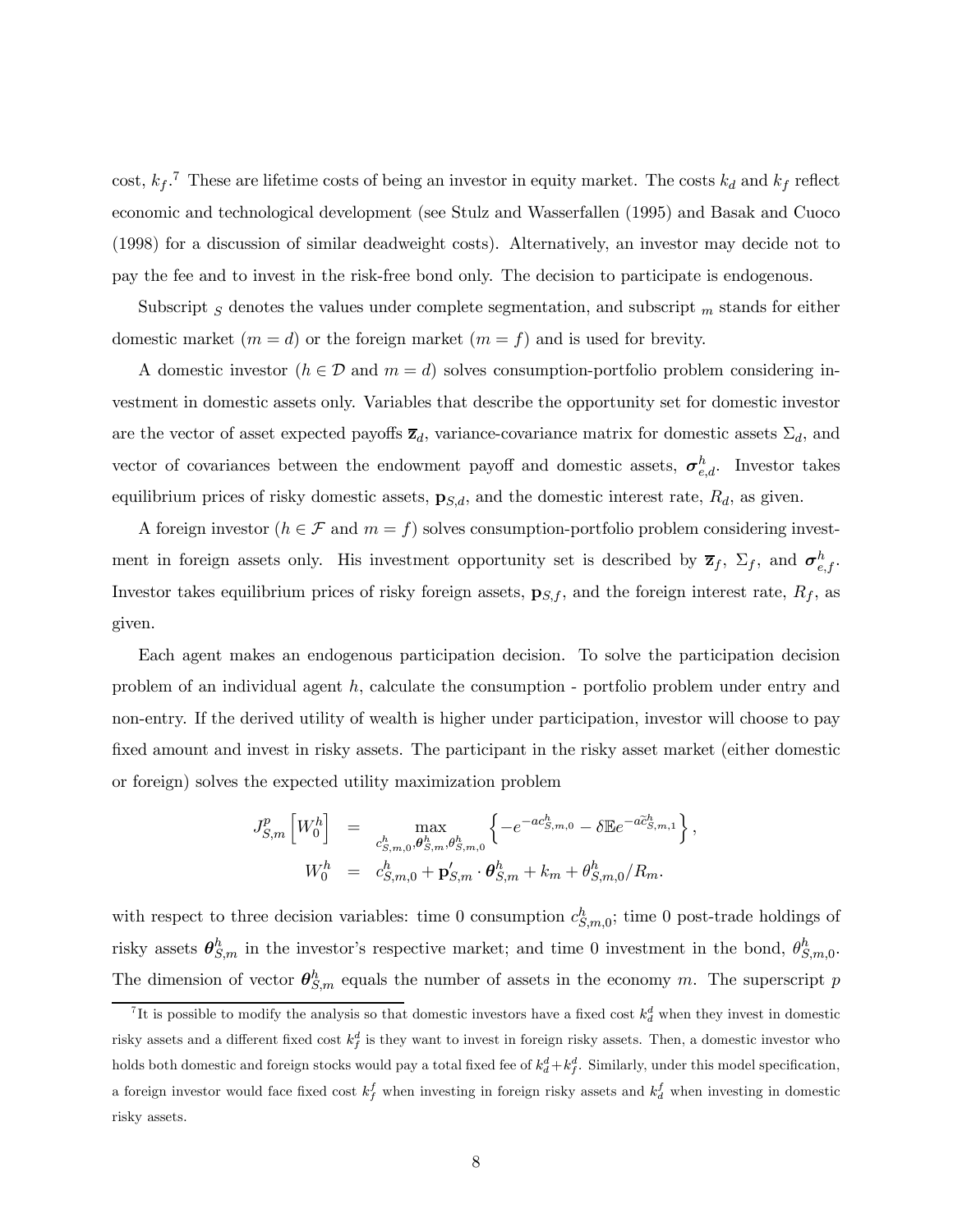denotes the values under the optimal policy for a participant and superscript n for non-participant. Solution to the optimization problem, including the optimal consumption-portfolio policy, is given in the Appendix. The solution gives the following expression for the indirect utility function of a participant,

$$
J_{S,m}^{p}\left[W_{0}^{h}\right] = -(1+R_{m})\delta \cdot
$$
  

$$
\exp\left\{-\frac{a}{1+R_{m}}\left[\overline{e}^{h}+R_{m}\left(W_{0}^{h}-k_{m}\right)+\frac{R_{m}\ln\delta R_{m}}{a}-\frac{a\sigma_{e^{h}}^{2}}{2}+\frac{S_{S,m}^{2}\left(h\right)}{2a}\right]\right\},\right\}
$$

where  $S_{S,m}^2(h) \equiv (\overline{\mathbf{z}}_m - R_m \cdot \mathbf{p}_{S,m} - a \boldsymbol{\sigma}_{e,m}^h)' \Sigma_m^{-1} (\overline{\mathbf{z}}_m - R_m \cdot \mathbf{p}_{S,m} - a \boldsymbol{\sigma}_{e,m}^h)$  is the square of the generalized Sharpe ratio, as discussed in more detail below. It measures the attractiveness of the investment opportunity set for investor h. The opportunity set is characterized by  $\overline{\mathbf{z}}_m$ ,  $\Sigma_m^{-1}$ , and vector of covariances  $\sigma_{e,m}^h$ . It is clear from the above expression that the effect of investment opportunity set characteristics on investor utility is fully captured by  $S_{S,m}^2(h)$ .

Non-participant in the risky asset market chooses the level of current consumption and invests the remainder of wealth into the riskless bond to solve,

$$
J_{S,m}^{n}\left[W_{0}^{h}\right] = \max_{\substack{c_{S,m,0}^{h}, \theta_{S,m,0}^{h} \\ c_{S,m,0}^{h} + \theta_{S,m,0}^{h}}} \left\{-e^{-ac_{S,m,0}^{h}} - \delta \mathbb{E}e^{-a\tilde{c}_{S,m,1}^{h}}\right\},
$$
  
s.t. 
$$
W_{0}^{h} = c_{S,m,0}^{h} + \theta_{S,m,0}^{h}/R_{m}.
$$

A non-participant allocates wealth  $W_0^h$  between initial consumption  $c_{S,m,0}^h$  and the purchase of  $\theta_{S,m,0}^h$ units of the risk-free bond. Terminal consumption of a non-participant equals  $\tilde{c}_{S,m,1}^h = \tilde{e}^h + \theta_{S,m,0}^h$ . Solution to the optimization problem, including the optimal consumption-portfolio policy, is given in the Appendix. The expression for a non-participant's derived utility of wealth function is

$$
J_{S,m}^{n}\left[W_{0}^{h}\right] = -\delta\left(1+R_{m}\right)\exp\left[-\frac{a}{1+R_{m}}\left[\overline{e}^{h}+R_{m}W_{0}^{h}+\frac{R_{m}\ln\delta R_{m}}{a}-\frac{a}{2}\sigma_{e_{m}^{h}}^{2}\right]\right].
$$

Non-participants bear all the income uncertainty, the variance of terminal consumption equals the variance of time 1 income. For a participant, the variance of terminal consumption is a function of the variance of endowment income, the variance of the optimal portfolio of risky assets, and the covariance between the two. Participants pay a fee to gain an opportunity to construct an optimal portfolio and adjust the expected value and uncertainty of the terminal consumption.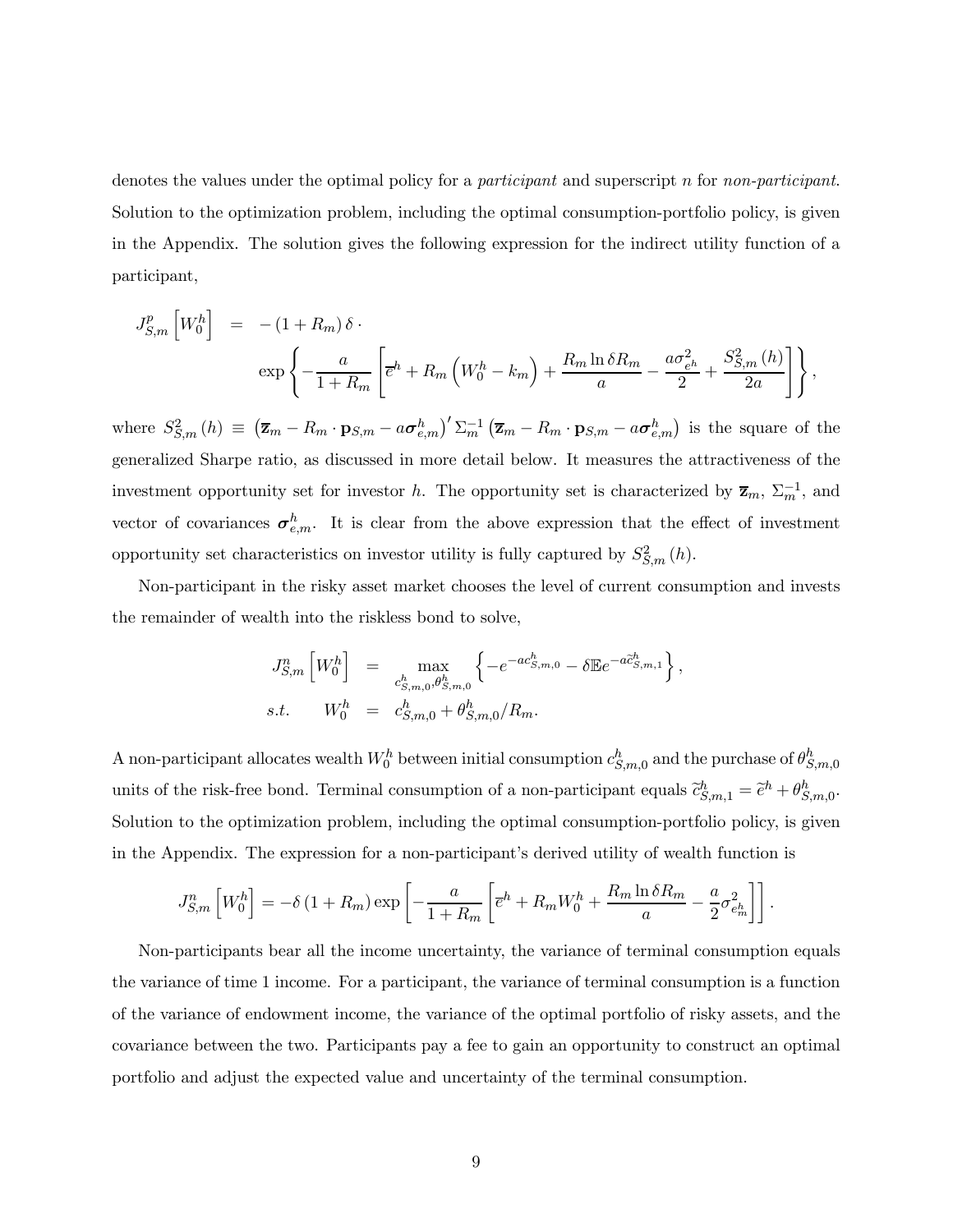#### 2.1.1 Participation problem

To decide whether to pay the participation fee and invest in risky assets domestic and foreign investors compare expected utility under entry and non-entry. This comparison yields the following participation criterion.

**Theorem 1 (Participation Criterion)** The investor will pay the participation fee  $k_m$  and invest in risky assets available on his market when

$$
\frac{1}{2a} \left( \overline{\mathbf{z}}_m - R_m \mathbf{p}_{S,m} - a \boldsymbol{\sigma}_{e,m}^h \right)' \Sigma_m^{-1} \left( \overline{\mathbf{z}}_m - R_m \mathbf{p}_{S,m} - a \boldsymbol{\sigma}_{e,m}^h \right) > R_m k_m \tag{1}
$$

and is indifferent between participation and non-participation if the relation holds with an equality.

The quantity on the left-hand-side has a natural interpretation as a generalization of Sharpe's performance measure. It is well known that in an economy with negative exponential utility and Normally distributed payoffs agent's portfolio problem is equivalent to selecting a vector of portfolio holdings  $\boldsymbol{\theta}_{S,m}^h$  to maximize the certainty equivalent  $\mathbb{E}\left[\tilde{c}_{S,m,1}^h\right]$  $\left]-\frac{a}{2}Var\left[\widetilde{c}_{S,m,1}^{h}\right]$ . The solution is given by  $\theta_{S,m}^h = \frac{1}{a} \sum_{m=1}^{-1} (\bar{\mathbf{z}}_m - R_m \mathbf{p}_{S,m} - a \sigma_{e,m}^h)$ . The optimal value of the criterion function is increasing in the quantity  $S^2$ ,

$$
S_{S,m}^{2}(h) \equiv \left(\overline{\mathbf{z}}_m - R_m \mathbf{p}_{S,m} - a \boldsymbol{\sigma}_{e,m}^h\right)' \Sigma_m^{-1} \left(\overline{\mathbf{z}}_m - R_m \mathbf{p}_{S,m} - a \boldsymbol{\sigma}_{e,m}^h\right).
$$

This is a natural generalization of Sharpe's performance measure to the case of multiple assets and risky agent-specific endowment. It depends on the parameters that characterize the set of investment opportunities. These are: expected payoffs,  $\overline{\mathbf{z}}_m$ , equilibrium asset prices  $\mathbf{p}_{S,m}$ , and covariance matrix  $\Sigma_m$ . It also depends on  $\sigma_{e,m}^h$ , the vector of covariances that determine income hedging opportunities available to the investor. The measure is agent-specific, because it takes into account covariances between risky assets in the economy and the agent's random endowment income.

Note that  $S_{S,m}^2(h)$  is unitless, so the participation criterion is independent of wealth. This is so because negative exponential utility has no wealth effect. Regardless of wealth, a participant holds the same dollar amount of risky assets, so wealthier investors are not more likely to participate.

Participation criterion (1) highlights several important features of the market segmentation problem. If markets are liberalized, then investors gain access to assets previously unavailable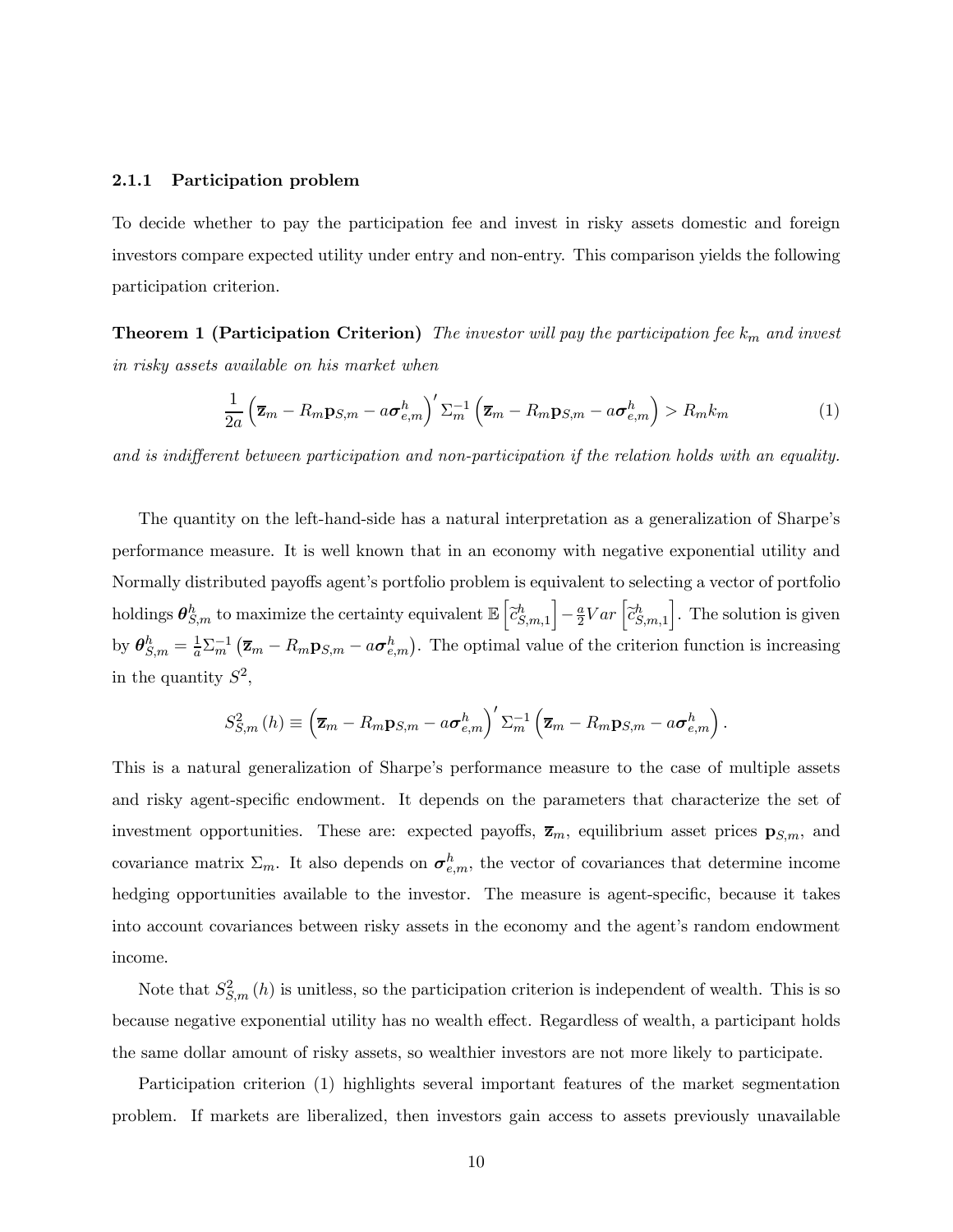to them. Then quantity on the left-hand-side of the participation criterion is changed.<sup>8</sup> It is affected by the expected returns on the new assets and by the changes in the covariance structure of the economy. There are additional effects, however, because financial liberalization also changes the prices of risky securities. This is different from the canonical mean-variance international portfolio problem. In the classical mean-variance analysis addition of new assets always increases the Sharpe ratio of the market portfolio. Therefore, in such models investors benefit from international financial liberalization. When everyone holds the market portfolio addition of new assets improves investment opportunities. Equilibrium analysis presented in this paper, is different because financial liberalization changes the set of participating agents. This affects the demand for assets and causes changes to the asset prices.

#### 2.1.2 Equilibrium

We proceed with equilibrium analysis under complete segmentation for the domestic securities market  $(h \in \mathcal{D}$  and  $m = d)$  and for the foreign market  $(h \in \mathcal{F}$  and  $m = f)$ . Equilibrium prices in each market are determined by the demand from the investors in risky assets. Define the set of investors who pay fixed participation cost and decide to participate in their respective market,

$$
\mathcal{D}_S^p \equiv \left\{ h \in \mathcal{D} : \frac{1}{2a} \left( \overline{\mathbf{z}}_d - R_d \mathbf{p}_{S,d} - a \sigma_{e,d}^h \right)' \Sigma_d^{-1} \left( \overline{\mathbf{z}}_d - R_d \mathbf{p}_{S,d} - a \sigma_{e,d}^h \right) > R_d k_d \right\},
$$
  

$$
\mathcal{F}_S^p \equiv \left\{ h \in \mathcal{F} : \frac{1}{2a} \left( \overline{\mathbf{z}}_f - R_f \mathbf{p}_{S,f} - a \sigma_{e,f}^h \right)' \Sigma_f^{-1} \left( \overline{\mathbf{z}}_f - R_f \mathbf{p}_{S,f} - a \sigma_{e,f}^h \right) > R_f k_f \right\}.
$$

That is,  $\mathcal{D}_{S}^{p} \subset \mathcal{D}$  is the subset of domestic investors who participate in the domestic securities market. Similarly,  $\mathcal{F}_{S}^{p} \subset \mathcal{F}$  is the subset of foreign investors who participate in the foreign securities market. For brevity, we use  $\mathcal{M}_S$  to denote the set of market participants in either domestic  $\left( \mathcal{M}_S = \mathcal{D}_S^p \right)$  or a foreign  $\left( \mathcal{M}_S = \mathcal{F}_S^p \right)$  market.

The demand for risky assets comes from market participants in the domestic or foreign market. Assets are in zero net supply in both markets, so the market clearing price  $\mathbf{p}_{S,m}$  is determined from

$$
\mathbf{0} = \int_{\mathcal{M}_S} \boldsymbol{\theta}_{S,m}^{hp} d\mathbb{P}^m(h) = \int_{\mathcal{M}_S} \frac{1}{a} \Sigma_m^{-1} \left( \overline{\mathbf{z}}_m - R_m \mathbf{p}_{S,m} - a \boldsymbol{\sigma}_{e,m}^h \right) d\mathbb{P}^m(h).
$$

<sup>8</sup>The quantity on the right-hand-side also may change if investors need to bear additional fixed costs when investing abroad.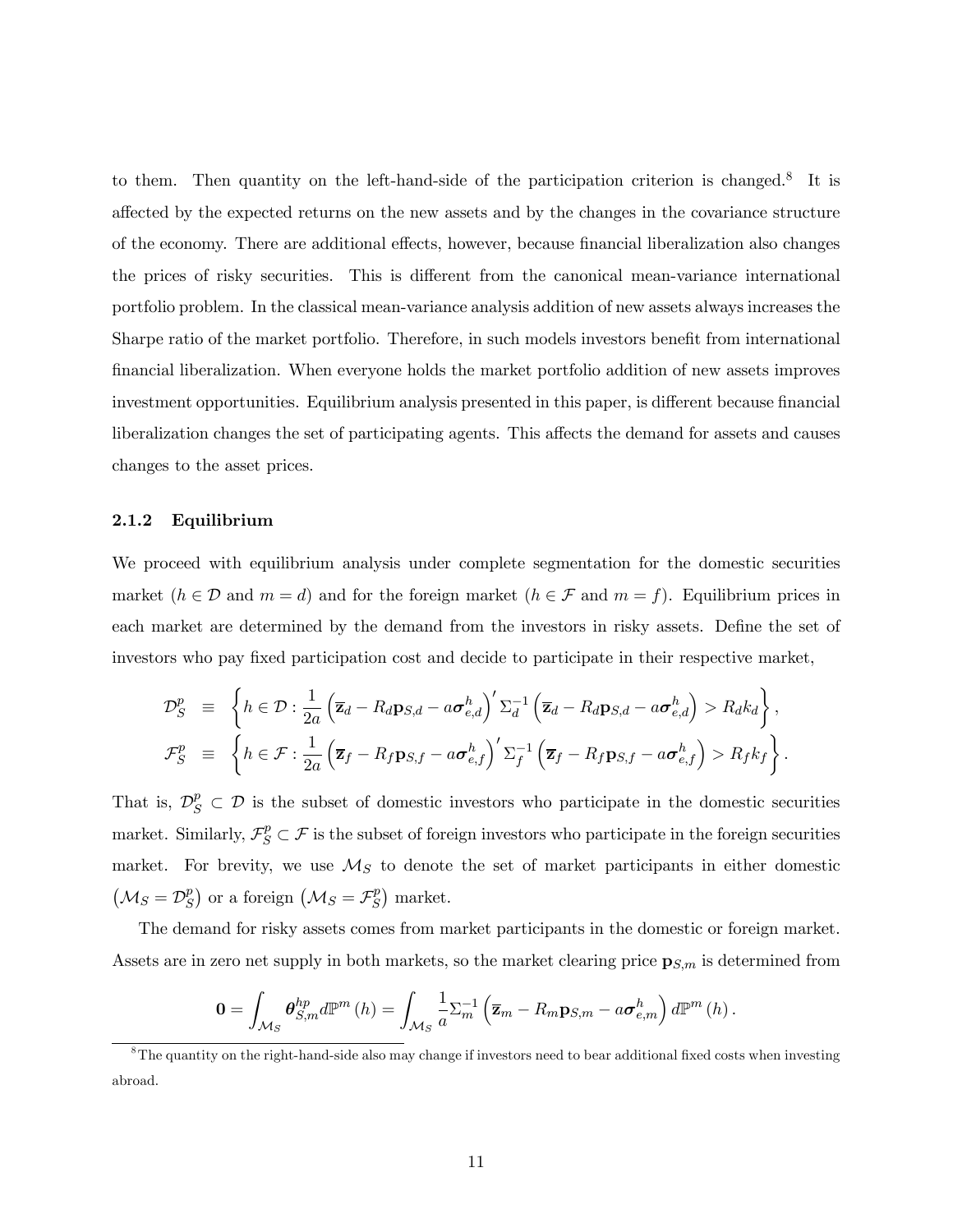Define the average random terminal endowment of market participants as

$$
\widetilde{e}^{\mathcal{M}_S} = \int_{\mathcal{M}_S} \widetilde{e}^h d\mathbb{P}^m(h).
$$

The following result obtains.

Theorem 2 (Equilibrium Asset Prices) In equilibrium under complete market segmentation, the price of risky asset i from the market m is given by

$$
p_{S,m}(i) = \frac{1}{R_m} \left[ \overline{z}(i) - \frac{a}{\mathbb{P}^m \left( \mathcal{M}_S \right)} Cov\left(\widetilde{z}(i), \widetilde{e}^{\mathcal{M}_S} \right) \right].
$$

Proof. Multiply both sides of

$$
\mathbf{0}=\int_{\mathcal{M}_{S}}\boldsymbol{\theta}_{S,m}^{hp}d\mathbb{P}^{m}\left(h\right)
$$

by  $a\Sigma_m$  and use the definition of  $\widetilde e^{{\mathcal M}_S}.~\blacksquare$ 

When all agents participate in the risky asset market,  $\mathbb{P}(\mathcal{M}_S)=1$ , and the pricing result becomes the standard Consumption CAPM result (assets are priced by their covariance with the aggregate endowment). Assets that provide a good hedge are more valuable and command a higher price. In the model with endogenous participation the quality of hedging provided by an asset is measured by a weighted average covariance term that takes into account income characteristics of the set of participating agents. This term is

$$
Cov\left(\widetilde{z}\left(i\right),\widetilde{e}^{\mathcal{M}_S}\right)=Cov\left(\widetilde{z}\left(i\right),\int_{\mathcal{M}_S}\widetilde{e}^h d\mathbb{P}^m\left(h\right)\right)=\int_{\mathcal{M}_S}Cov\left(\widetilde{z}\left(i\right),\widetilde{e}^h\right)d\mathbb{P}^m\left(h\right).
$$

#### 2.2 Partial Liberalization

Partial liberalization takes place when a country opens its stock market to foreign investors, but barriers remain that preclude its residents from investing abroad. In our setting, partial liberalization means that foreign investors can hold foreign and domestic risky assets and that domestic investors can hold only domestic risky assets. Foreign investors also hold the foreign risk-free asset but not the domestic bond. Domestic investors hold the domestic bond and do not have access to the foreign risk-free security. We interpret the bond available to domestic investors not as an asset that has no risk, but as a storage technology. In many countries such storage technology amounts to holding cash in US dollars or in Euro. Both foreign and domestic investors first make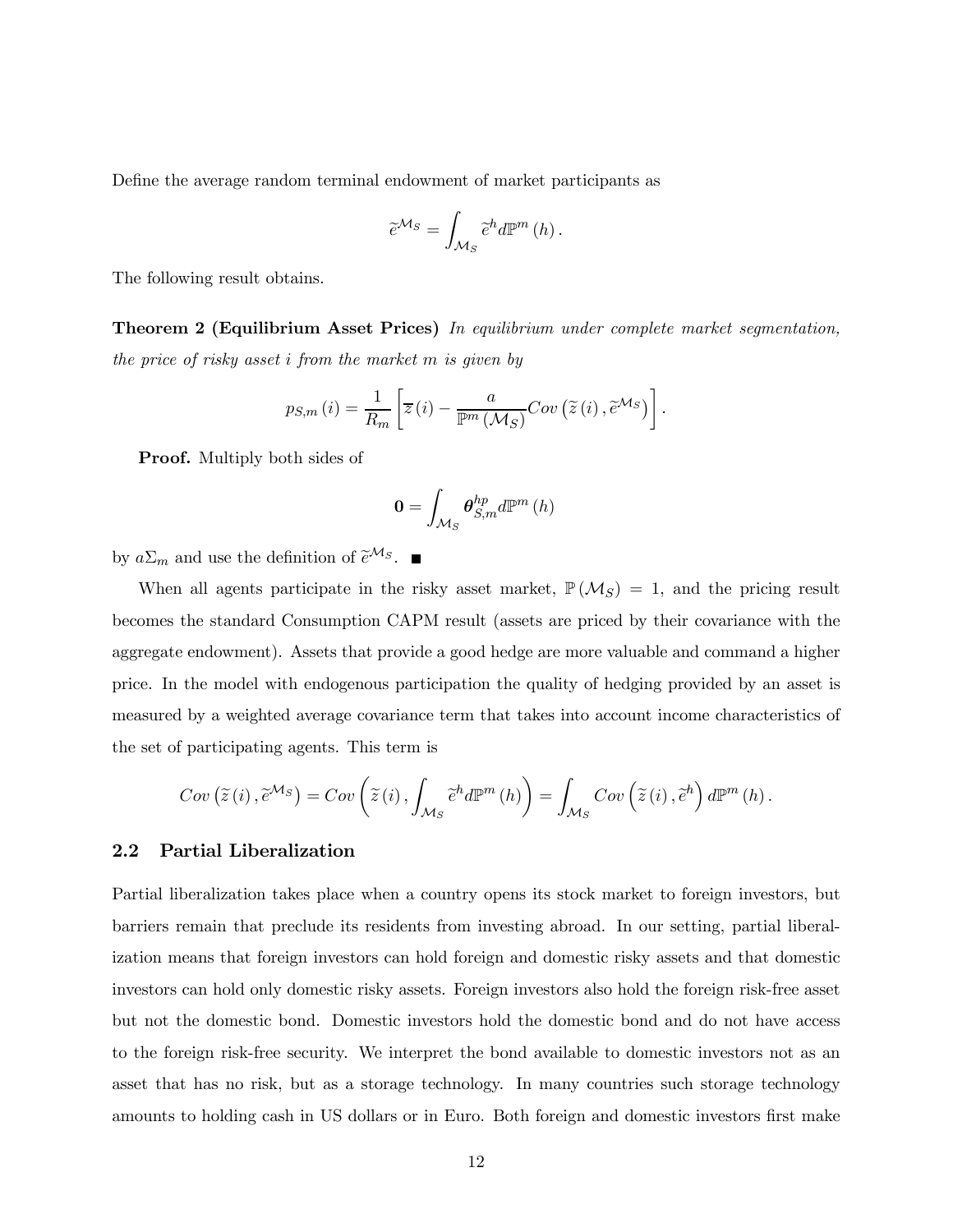a participation decision. An investor may decide to pay the fixed cost,  $k_d$  for a domestic investor or  $k_f$  for a foreign investor, and invest in risky assets within his opportunity set. Alternatively, an investor may decide to invest in a risk-free bond only. The decision to participate is endogenous. Subscript  $\mu$  denotes the values under partial liberalization.

#### 2.2.1 Domestic Investors

A domestic investor faces the same opportunity set as in the case of complete segmentation, defined by  $\bar{z}_d$ ,  $\Sigma_d$ ,  $\sigma_{e,d}^h$ , and  $R_d$ , except prices of domestic risky assets are different under partial liberalization and complete segmentation,  $\mathbf{p}_{P,d} \neq \mathbf{p}_{S,d}$ . Partial liberalization affects domestic investors through changes in the prices of domestic risky assets. Domestic participant solves a utility maximization problem identical to the case of strong segmentation, described in detail in the Appendix. All analytical expressions are the same as in the complete segmentation case, with the new vector of risky asset prices,  $\mathbf{p}_{P,d}$ , substituted in place of the old prices,  $\mathbf{p}_{S,d}$ . The participant's indirect utility function is

$$
J_{P,d}^p \left[ W_0^h \right] = -(1+R_d) \delta \cdot \exp\left\{-\frac{a}{1+R_d} \left[ \overline{e}^h + R_d \left( W_0^h - k_d \right) + \frac{R_d \ln \delta R_d}{a} - \frac{a \sigma_{e^h}^2}{2} + \frac{S_{P,d}^2(h)}{2a} \right] \right\},\,
$$

where  $S_{P,d}^2(h) \equiv \left(\overline{\mathbf{z}}_d - R_d \cdot \mathbf{p}_{P,d} - a \boldsymbol{\sigma}_{e,d}^h\right)' \Sigma_d^{-1}$  $\left(\mathbf{\overline{z}}_{d} - R_{d} \cdot \mathbf{p}_{P,d} - a \boldsymbol{\sigma}_{e,d}^{h}\right)$ 

Optimization problem of domestic non-participant is identical to the case of strong segmentation. The non-participant's indirect utility function is

$$
J_{P,d}^n \left[ W_0^h \right] = -\delta \left( 1 + R_d \right) \exp \left[ -\frac{a}{1 + R_d} \left[ \overline{e}^h + R_d W_0^h + \frac{R_d \ln \delta R_d}{a} - \frac{a}{2} \sigma_{e_d^h}^2 \right] \right].
$$

The participation criterion is obtained by substituting risky asset prices of  $\mathbf{p}_{P,d}$  into (1). A domestic investor will pay the participation fee  $k_d$  and invest in domestic risky assets when

$$
\frac{1}{2a}\left(\overline{\mathbf{z}}_d - R_d \mathbf{p}_{P,d} - a\boldsymbol{\sigma}_{e,d}^h\right)' \Sigma_d^{-1} \left(\overline{\mathbf{z}}_d - R_d \mathbf{p}_{P,d} - a\boldsymbol{\sigma}_{e,d}^h\right) > R_d k_d.
$$

Generally, domestic investors can be classified into four types. Type A investors participate in the domestic risky asset market before and after partial liberalization. Type B investors never participate in the risky asset market. Type C agents participate if and only if partial liberalization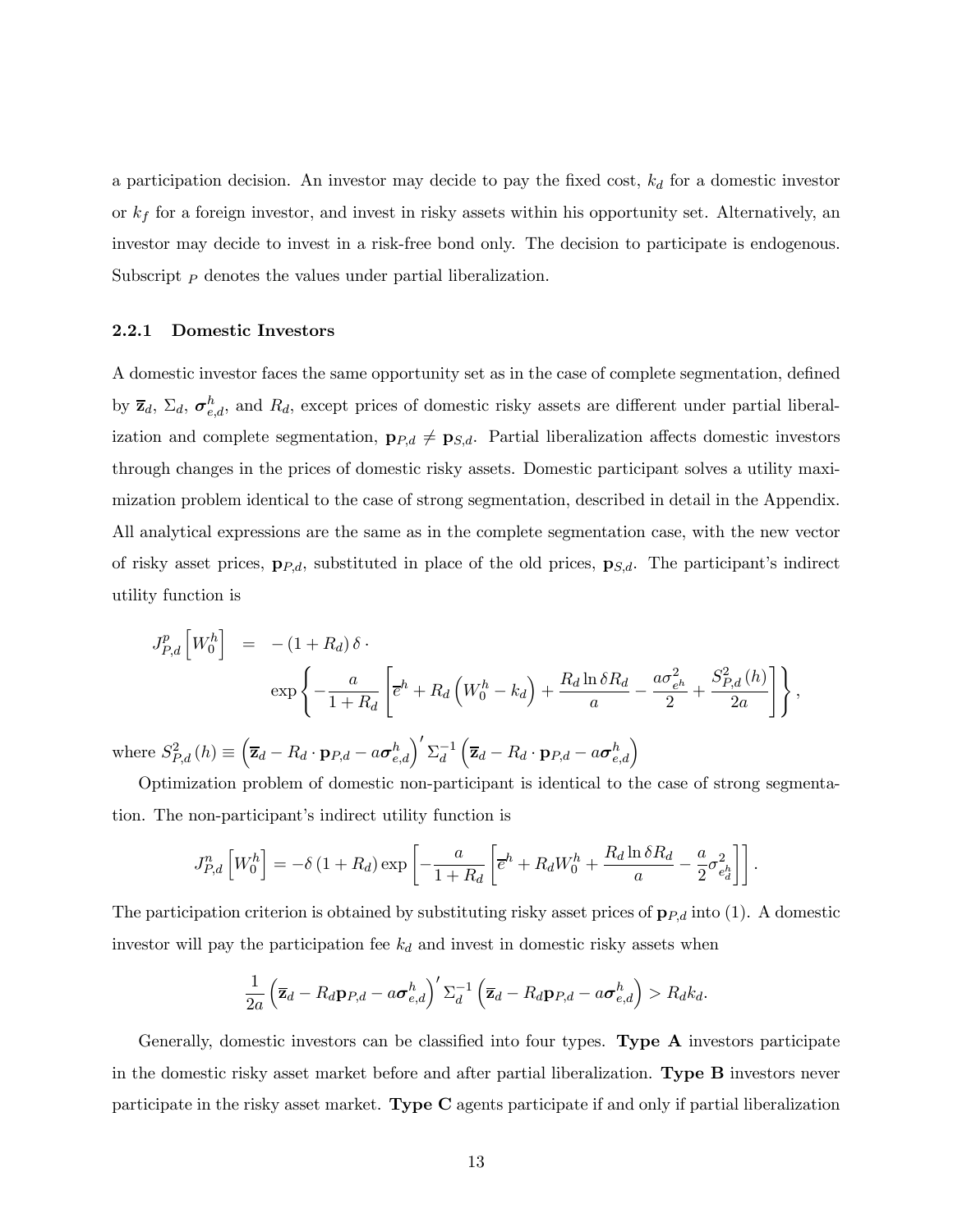takes place and Type D investors participate if and only if partial liberalization does not takes place. For types A and B financial liberalization does not affect participation. For types C and D the opposite is true, their participation decision is affected by the liberalization decision.

#### 2.2.2 Foreign Investors

Partial liberalization changes risky investment opportunities available to a foreign investor. The vector of expected payoffs  $\overline{z}$ , the variance-covariance matrix of asset payoffs  $\Sigma$ , and the vector of covariances between the endowment payoff and all available assets are now given by,

$$
\overline{\mathbf{z}} \equiv \left( \begin{array}{c} \overline{\mathbf{z}}_d \\ \overline{\mathbf{z}}_f \end{array} \right); \qquad \Sigma \equiv \left( \begin{array}{cc} \Sigma_d & \Sigma_{d,f} \\ \Sigma_{d,f}^{'} & \Sigma_f \end{array} \right); \qquad \sigma_e^h \equiv \left( \begin{array}{c} \sigma_{e,d}^h \\ \sigma_{e,f}^h \end{array} \right).
$$

Foreign investor who participates in the risky asset market solves

$$
J_{P,f}^{p} \left[ W_{0}^{h} \right] = \max_{c_{P,f,0}^{h}, \theta_{P,f}^{h}, \theta_{P,f,0}^{h}} \left\{ -e^{-ac_{P,f,0}^{h}} - \delta \mathbb{E} e^{-a\tilde{c}_{P,f,1}^{h}} \right\},
$$
  

$$
W_{0}^{h} = c_{P,f,0}^{h} + \mathbf{p}_{P}^{\prime} \cdot \theta_{P,f}^{h} + k_{f} + \theta_{P,f,0}^{h}/R_{f}.
$$

with respect to time 0 consumption  $c_{P,f,0}^h$ ; time 0 post-trade holdings of risky assets  $\theta_{P,f}^h$ ; and time 0 investment in the bond,  $\theta_{P,f,0}^h$ . The dimension of vector  $\theta_{P,f}^h$  equals the number of both domestic and foreign assets. The vector of prices includes prices of domestic and foreign risky assets,  $\mathbf{p}_P = (\mathbf{p}'_{P,d}, \mathbf{p}'_{P,f})'$ . Optimal consumption-portfolio policy is given in the Appendix. Foreign participant's indirect utility function is,

$$
J_{P,f}^{p}\left[W_{0}^{h}\right] = -(1+R_{f})\delta
$$

$$
\exp\left\{-\frac{a}{1+R_{f}}\left[\overline{e}^{h} + R_{f}\left(W_{0}^{h} - k_{f}\right) + \frac{R_{f}\ln\delta R_{f}}{a} - \frac{a\sigma_{e^{h}}^{2}}{2} + \frac{S_{P,f}^{2}\left(h\right)}{2a}\right]\right\},\right\}
$$

where  $S_{P,f}^2(h) \equiv (\mathbf{\overline{z}} - R_f \cdot \mathbf{p}_P - a\boldsymbol{\sigma}_e^h)' \Sigma^{-1} (\mathbf{\overline{z}} - R_f \cdot \mathbf{p}_P - a\boldsymbol{\sigma}_e^h).$ 

The optimization problem and the indirect utility function of a foreign non-participant, are identical to the case of strong segmentation. The participation criterion is obtained by substituting  $\mathbf{p}_P, \overline{\mathbf{z}}, \Sigma$ , and  $\sigma_e^h$  into (1). A foreign investor will pay the participation fee  $k_f$  and invest in foreign and domestic risky assets when

$$
\frac{1}{2a}\left(\overline{\mathbf{z}} - R_f \mathbf{p}_P - a\boldsymbol{\sigma}_e^h\right)' \Sigma^{-1} \left(\overline{\mathbf{z}} - R_f \mathbf{p}_P - a\boldsymbol{\sigma}_e^h\right) > R_f k_f.
$$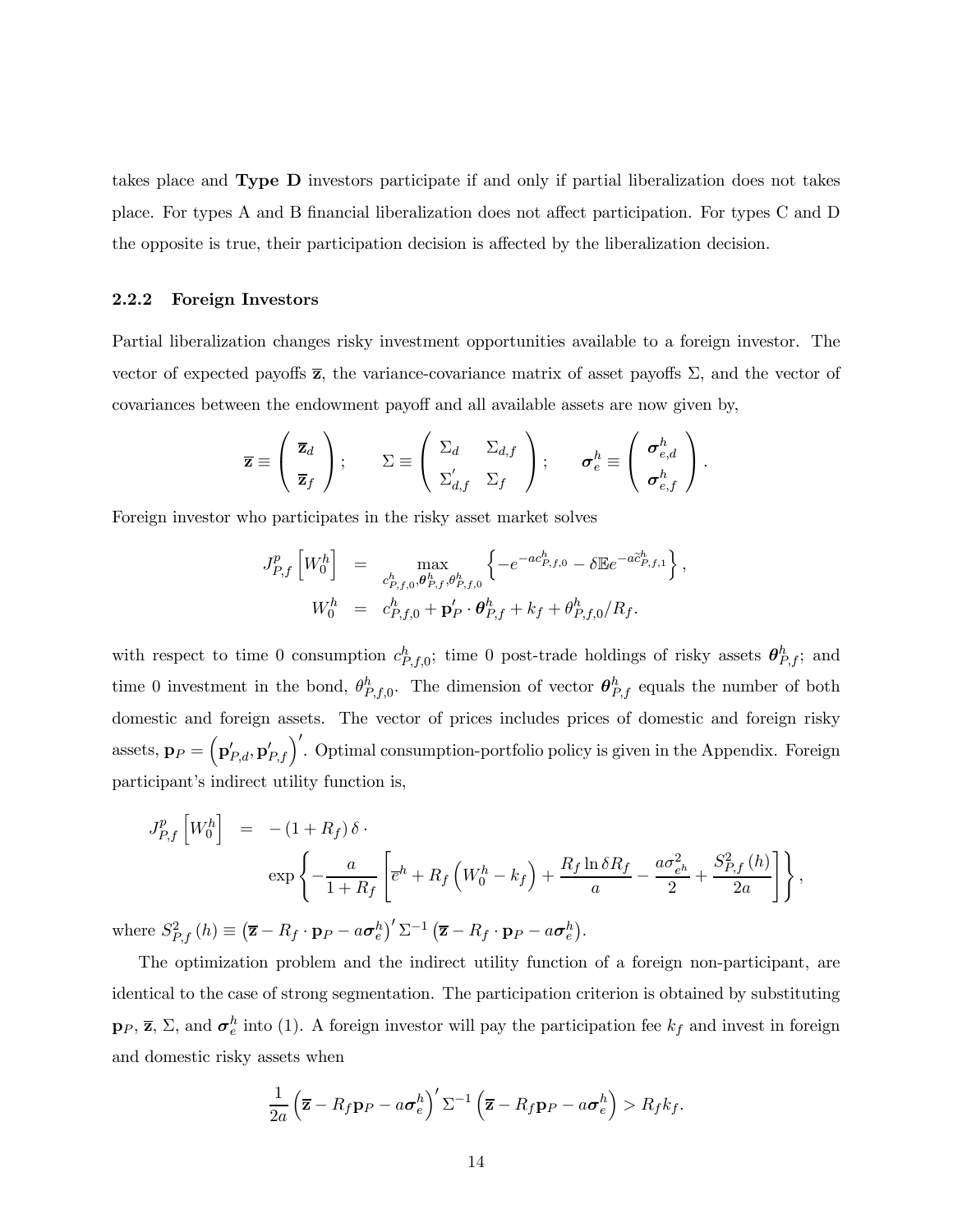Generally, there are four types of foreign investors. These types are similar to the four types of domestic investors. Type A investors participate in the risky asset market before and after partial liberalization. Type B investors never participate in the risky asset market. Type C agents participate if and only if partial liberalization takes place and Type D investors participate if and only if partial liberalization does not takes place.

#### 2.2.3 Equilibrium Under Partial Liberalization

In equilibrium under partial liberalization, participation among domestic and foreign investors, and prices of risky assets in both foreign and domestic markets are jointly determined. Asset prices of foreign securities are determined by the demand from participating foreign investors. Asset prices of domestic securities are determined by the demand from foreign and domestic participants. The sets of participants are in turn determined by asset prices. Define the set of investors who pay fixed participation cost and participate when domestic market is partially liberalized,

$$
\mathcal{D}_P^p \equiv \left\{ h \in \mathcal{D} : \frac{1}{2a} \left( \overline{\mathbf{z}}_d - R_d \mathbf{p}_{P,d} - a \sigma_{e,d}^h \right)' \Sigma_d^{-1} \left( \overline{\mathbf{z}}_d - R_d \mathbf{p}_{P,d} - a \sigma_{e,d}^h \right) > R_d k_d \right\},
$$
\n
$$
\mathcal{F}_P^p \equiv \left\{ h \in \mathcal{F} : \frac{1}{2a} \left( \overline{\mathbf{z}} - R_f \mathbf{p}_P - a \sigma_e^h \right)' \Sigma^{-1} \left( \overline{\mathbf{z}} - R_f \mathbf{p}_P - a \sigma_e^h \right) > R_f k_f. \right\},
$$
\nwhere  $\mathbf{p}_P \equiv (\mathbf{p}'_{P,d}, \mathbf{p}'_{P,f})'$ .

That is,  $\mathcal{D}_P^p \subset \mathcal{D}$  is the subset of domestic investors and  $\mathcal{F}_P^p \subset \mathcal{F}$  is the subset of foreign investors who participate in the partially liberalized securities market. As before,  $\mathcal{M}_{P,m}$  denotes the set of market participants in market  $m (m = d \text{ or } m = f)$ . The sets  $\mathcal{D}_P^p$  and  $\mathcal{F}_P^p$  and asset prices,  $\mathbf{p}_{P,d}$ and  $\mathbf{p}_{P,f}$  are jointly determined in equilibrium. Define the average terminal endowment of market participants from each market as

$$
\tilde{e}^{\mathcal{D}_{P}^{p}}=\int_{\mathcal{D}_{P}^{p}}\tilde{e}^{h}d\mathbb{P}^{d}\left(h\right),\qquad\tilde{e}^{\mathcal{F}_{P}^{p}}=\int_{\mathcal{F}_{P}^{p}}\tilde{e}^{h}d\mathbb{P}^{f}\left(h\right).
$$

The demand for foreign stocks comes from foreign investors only. This is exactly as in the case of complete segmentation. Hence, the price of a risky asset  $i$  from the foreign market is given by,

$$
p_{P,f}(i) = \frac{1}{R_f} \left[ \overline{z}(i) - \frac{a}{\mathbb{P}^f(\mathcal{F}_P^p)} Cov\left(\widetilde{z}(i), \widetilde{e}^{\mathcal{F}_P^p}\right) \right].
$$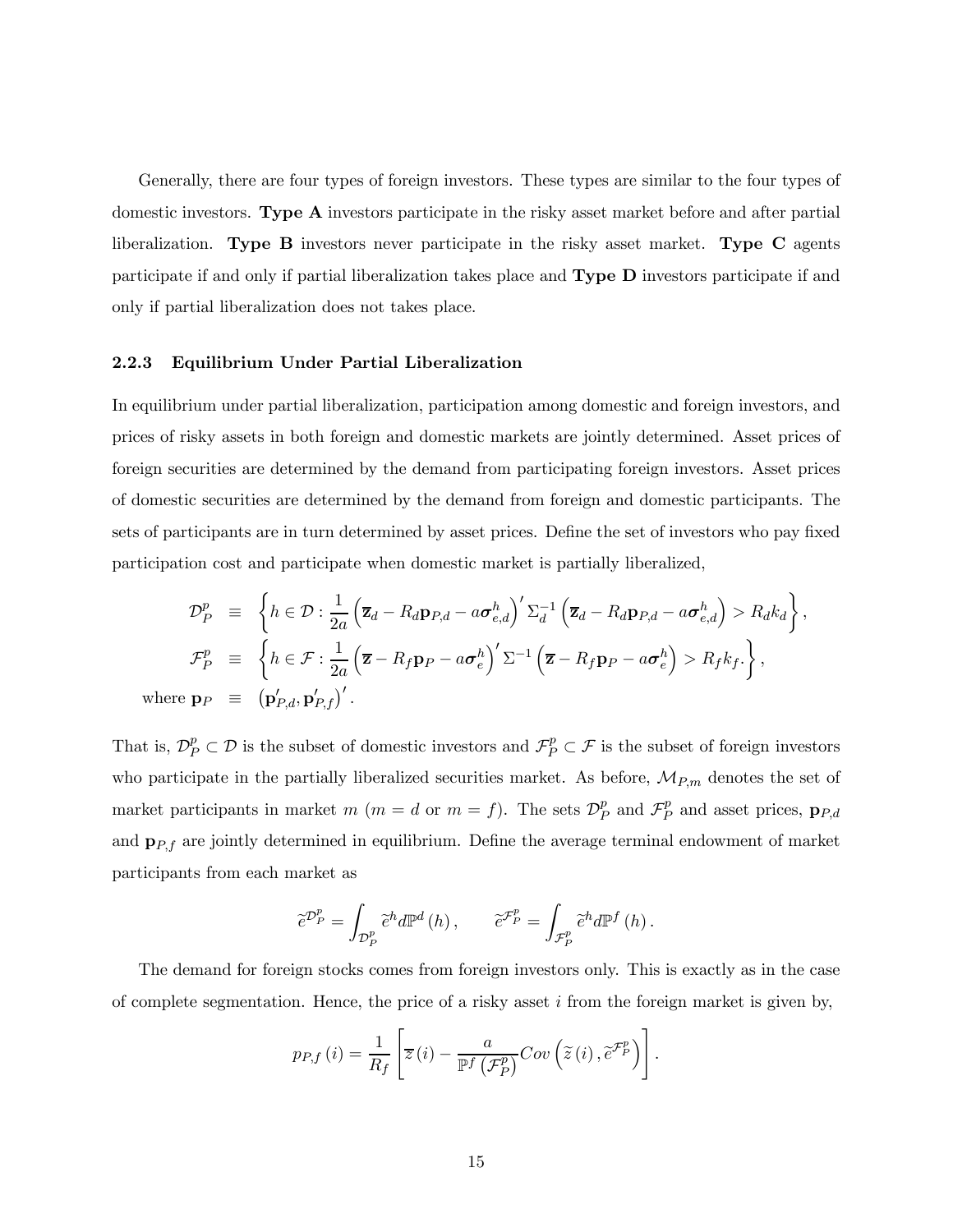The demand for domestic stocks comes from both foreign and domestic participants. Assets are in zero net supply in both markets, so the vector of market clearing prices  $\mathbf{p}_{P,d}$  is determined from

$$
0 = \int_{\mathcal{D}_P^p} \theta_{P,d}^{hp} d\mathbb{P}^d(h) + \int_{\mathcal{F}_P^p} \theta_{P,f}^{hp} d\mathbb{P}^f(h)
$$
  
= 
$$
\int_{\mathcal{D}_P^p} \frac{1}{a} \Sigma_d^{-1} (\overline{\mathbf{z}}_d - R_d \cdot \mathbf{p}_{P,d} - a \sigma_{e,d}^h) d\mathbb{P}^d(h)
$$
  
+ 
$$
\int_{\mathcal{F}_P^p} \frac{1}{a} \Sigma^{-1} (\overline{\mathbf{z}} - R_f \cdot (\mathbf{p}_{P,d}', \mathbf{p}_{P,f}')' - a \sigma_e^h) d\mathbb{P}^f(h).
$$

As previously shown, under complete segmentation domestic assets are priced by their covariance with the endowment of domestic participants only. When barriers to foreign investment are removed, domestic risky assets are priced by covariance between the asset payoff and the endowment of both foreign and domestic market participants. Comparing the expressions for domestic asset price under complete segmentation and partial liberalization, we conclude that partial liberalization generally causes the price of domestic assets to change, because it changes the covariance structure between assets and endowments for the domestic securities. In a recent study using firmlevel data from 18 emerging markets, Patro and Wald (2004) report evidence consistent with this model. They find that emerging market firms have increased exposure to the world market and decreased exposure to the home market following liberalization.<sup>9</sup> Our results in the general case show that removal of investment barriers affects prices and, therefore, the pattern of participation among domestic and foreign agents. Changing prices and changing participation leads to welfare effect. It is impossible to characterize this welfare effect without further describing the risks of this economy. Even though some domestic agents remain non-participants they may gain in utility. In the next section we show with a simple factor model and a uniform distribution of factors that there can be a welfare loss for both participants and non-participants and an aggregate loss for the economy.

 $9$ This is also consistent with findings in Bekaert and Harvey (1995, 1997) who show that the effect of world factors on domestic stock market is a function of market integration and the influence of global factors could increase after foreign investment liberalizations.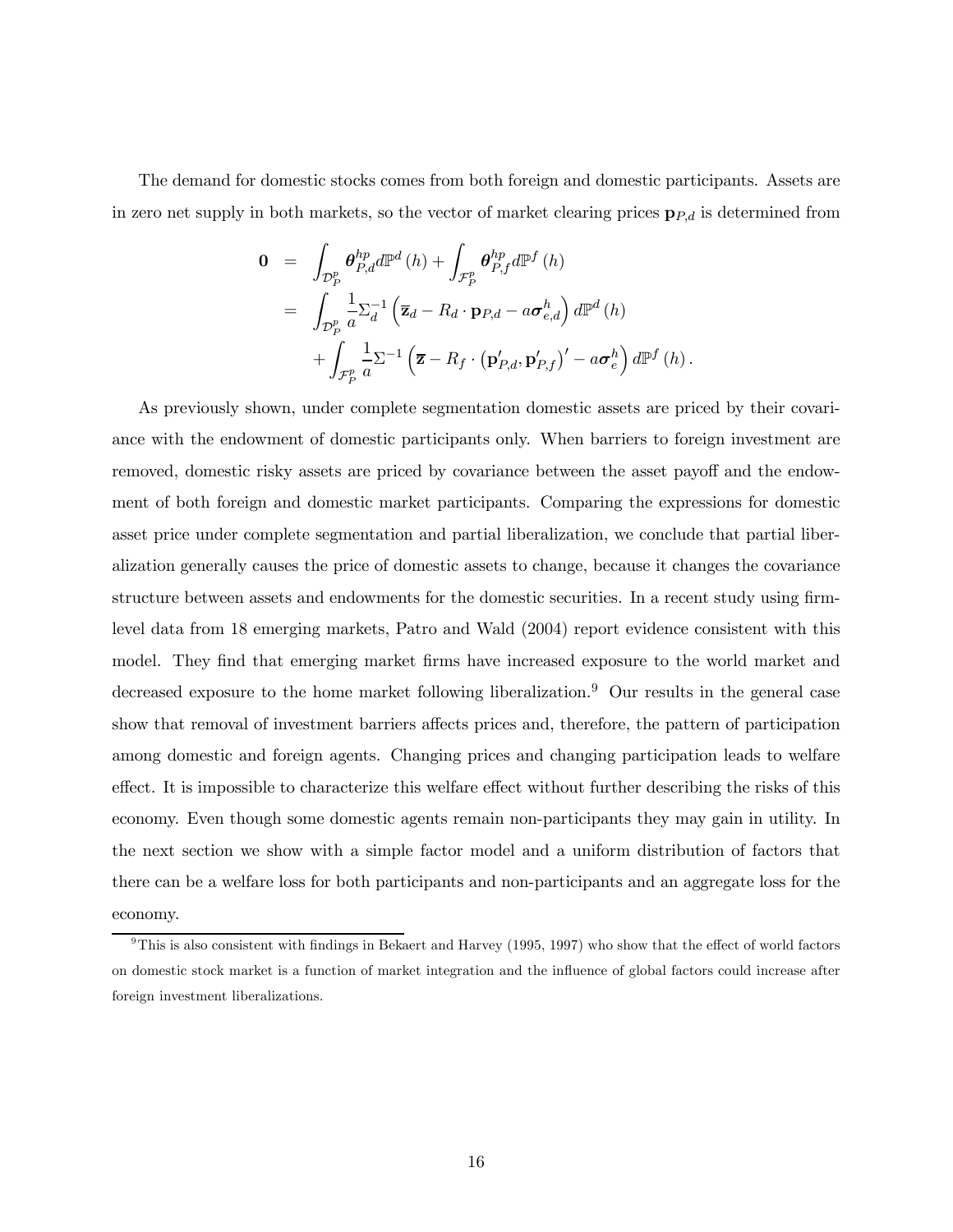# 3 A Single Factor Model

Assume that endowment and asset payoffs are described by a linear factor model,

$$
\tilde{e}^h = \overline{e}^h + b_d^h \tilde{f}_d + \tilde{\varepsilon}_m^h, \qquad h \in \mathcal{D}
$$
\n<sup>(2)</sup>

$$
\tilde{e}^h = \overline{e}^h + b_f^h \tilde{f}_f + \tilde{\varepsilon}_m^h, \qquad h \in \mathcal{F}
$$
\n(3)

$$
\widetilde{z}_d = \overline{z}_d + \beta_d \widetilde{f}_d + \widetilde{\varepsilon}_d,\tag{4}
$$

$$
\widetilde{z}_f = \overline{z}_f + \beta_f \widetilde{f}_f + \widetilde{\varepsilon}_f. \tag{5}
$$

There are two risk factors, domestic,  $\tilde{f}_d$ , and foreign,  $\tilde{f}_f$ . Random variables  $\tilde{\epsilon}^h$ ,  $\tilde{\epsilon}_d$ , and  $\tilde{\epsilon}_f$  represent residual (idiosyncratic) risks. All random variables are independent and are Normally distributed. A domestic agent  $(h \in \mathcal{D})$  has an agent-specific loading  $b_d^h$  on the domestic risk factor. A foreign agent  $(h \in \mathcal{F})$  has an agent-specific loading  $b_f^h$  on the foreign risk factor. There is one domestic risky asset and one foreign risky asset (each representing the market portfolio of the corresponding market). The payoff on domestic asset depends on the domestic risk factor. The payoff on the foreign asset depends on the foreign factor. It is assumed that  $\overline{e}^h = b_d^h, \forall h \in \mathcal{D}$  and  $\overline{e}^h = b_f^h, \forall h \in \mathcal{F}$ . The usual assumptions about the factors and the error terms are made  $(m = d, f)$ :

$$
\mathbb{E}\left[\tilde{\varepsilon}^h\right] = \mathbb{E}\left[\tilde{\varepsilon}^m\right] = \mathbb{E}\left[\tilde{f}_m\right] = 0,
$$
\n
$$
\mathbb{E}\left[\tilde{\varepsilon}^h \tilde{\varepsilon}_d\right] = \mathbb{E}\left[\tilde{\varepsilon}^h \tilde{\varepsilon}_f\right] = \mathbb{E}\left[\tilde{\varepsilon}_d \tilde{\varepsilon}_f\right] = \mathbb{E}\left[\tilde{\varepsilon}^h \tilde{f}_m\right] = \mathbb{E}\left[\tilde{\varepsilon}_m \tilde{f}_m\right] = \mathbb{E}\left[\tilde{f}_d \tilde{f}_f\right] = 0,
$$
\n
$$
\mathbb{E}\left[\left(\tilde{\varepsilon}^h\right)^2\right] = \sigma_{\varepsilon_m}^2, \qquad \mathbb{E}\left[\tilde{\varepsilon}_d^2\right] = \sigma_{\varepsilon_d}^2, \qquad \mathbb{E}\left[\tilde{\varepsilon}_f^2\right] = \sigma_{\varepsilon_f}^2,
$$
\n
$$
\mathbb{E}\left[\tilde{f}_d^2\right] = \mathbb{E}\left[\tilde{f}_f^2\right] = 1.
$$

All error terms and factors are mutually independent. Total variance of asset m is  $Var\left[\tilde{z}_m\right]$  $\beta_m^2 + \sigma_{\varepsilon_m}^2 = \sigma_{z_m}^2$ .

It is also necessary to specify the distributions of factor loadings in the population of domestic and foreign investors. It is assumed that the endowment factor loadings are independent in the population of foreign investors from the population of domestic investors, with probability density functions  $PDF^{f} (b_{f}^{h})$ ) and  $PDF<sup>d</sup> (b<sub>d</sub><sup>h</sup>)$ .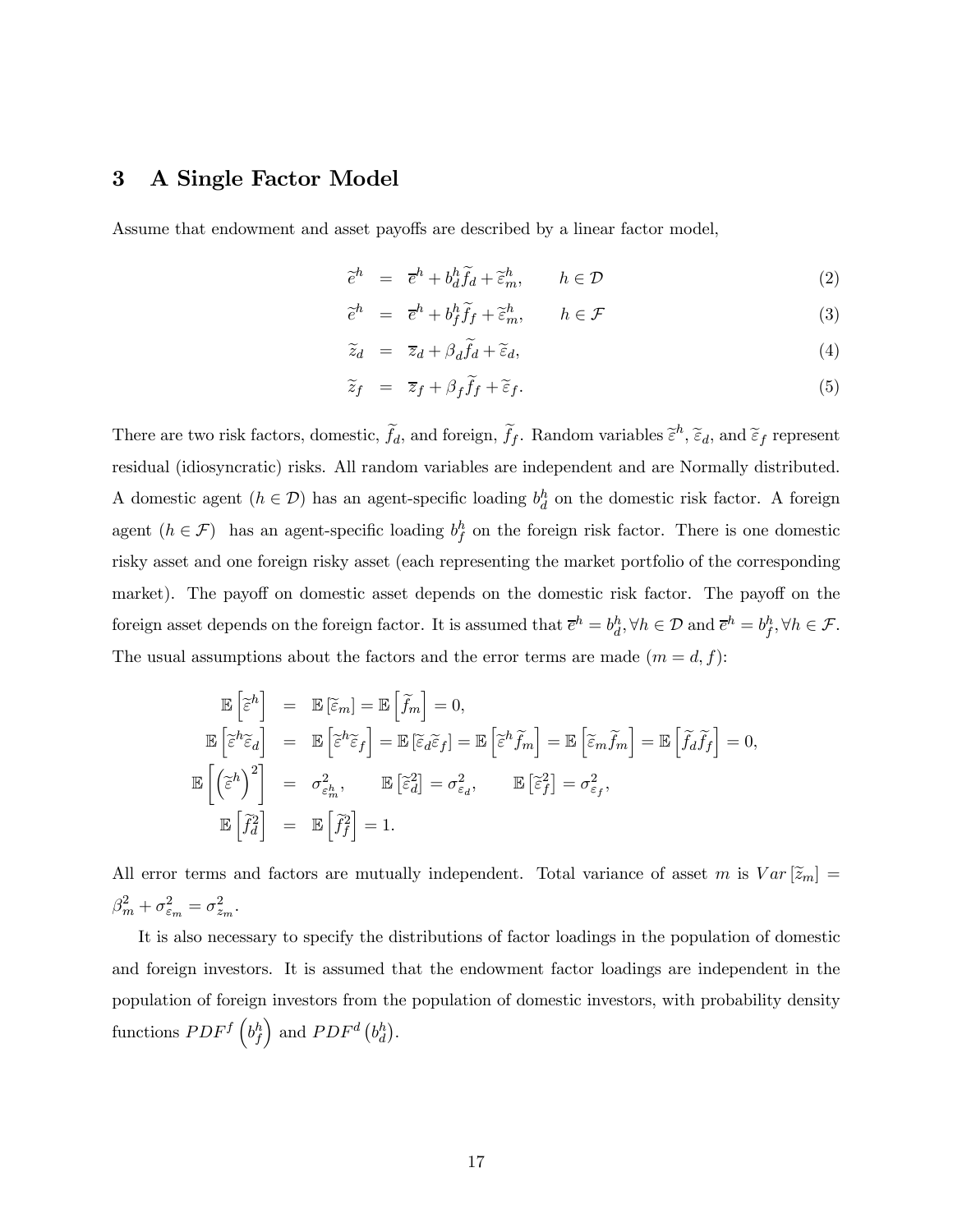#### 3.1 Complete Segmentation

As discussed in the general case, in equilibrium the set of market participants and the price of risky assets are jointly determined for both domestic and foreign markets. Under complete market segmentation, equilibrium in each market is described by the following system of equations,  $10$ 

$$
p_{S,m} = \frac{1}{R_m} \left[ \overline{z}_m - \frac{a}{\mathbb{P}^m \left( \mathcal{M}_S \right)} Cov \left( \tilde{z}_m, \tilde{e}^{\mathcal{M}_S} \right) \right]
$$
  

$$
\mathcal{M}_S = \left\{ h : S_{S,m}^2(h) \equiv a^2 \frac{\beta_m^2}{\beta_m^2 + \sigma_{\varepsilon_m}^2} \left[ b_m^{\mathcal{M}_S} - b_m^h \right]^2 > 2aR_m k_m \right\},
$$
  

$$
Cov \left( \tilde{z}_m, \tilde{e}^{\mathcal{M}_S} \right) = \beta_m \int_{\mathcal{M}_S} b_m^h d\mathbb{P}^m(h),
$$
  

$$
\tilde{e}^{\mathcal{M}_S} \equiv \int_{\mathcal{M}_S} \tilde{e}^h d\mathbb{P}^m(h), \qquad b_m^{\mathcal{M}_S} \equiv \frac{1}{\mathbb{P}^m \left( \mathcal{M}_S \right)} \int_{\mathcal{M}_S} b_m^h d\mathbb{P}^m(h).
$$

The last equation defines  $b_m^{\mathcal{M}_S}$ , the average loading on the market risk factor among the participants in the risky asset market m. Participation criterion indicates that the set of market participants consists of agents whose factor loadings  $b_m^h$  are sufficiently far away from the market average loading  $b_m^{\mathcal{M}_S}$ . For these agents the benefits measured by  $S_{S,m}^2(h)$  are sufficiently high to justify the entrance fee.

The ratio  $\alpha_m^2 \equiv \beta_m^2 / (\beta_m^2 + \sigma_{\epsilon_m}^2)$  is the ratio of variance of the asset payoff from the factor risk to the total asset payoff variance. It is the measure of quality of hedging that the risky asset provides. Agents want to hedge the factor risk. If asset idiosyncratic variance is very low,  $\sigma_{\varepsilon_m}^2 \approx 0$ , then almost all of the asset variance comes from the factor risk,  $\alpha_m^2 \approx 1$  and the asset provides a good hedge. Conversely, if idiosyncratic variance dominates,  $\sigma_{\varepsilon_m}^2 >> \beta_m^2$ , then the asset does not provide a good hedge, and  $\alpha_m^2$  is low. In this case, holding all else equal, the left-hand-side of the participation criterion is relatively small, affecting participation decision.

Factor loadings of participating investors are sufficiently far away from the market average loading. This is evident since the solution set for inequality  $a (b - x)^2 > c$  is  $x \in \left(-\infty, b - \sqrt{c/a}\right) \cup$  $\left(b+\sqrt{c/a},+\infty\right)$ . Define  $K_m \equiv 2aR_m k_m/\left(a^2\alpha_m^2\right)$ . Then

$$
\mathbb{P}^{m}\left(\mathcal{M}_{S}\right) = \int_{-\infty}^{b_{m}^{\mathcal{M}_{S}} - \sqrt{K_{m}}} PDF^{m}\left(b_{m}^{h}\right) db_{m}^{h} + \int_{b_{m}^{\mathcal{M}_{S}} + \sqrt{K_{m}}}^{+\infty} PDF^{m}\left(b_{m}^{h}\right) db_{m}^{h}
$$

 $10$  See Appendix for details.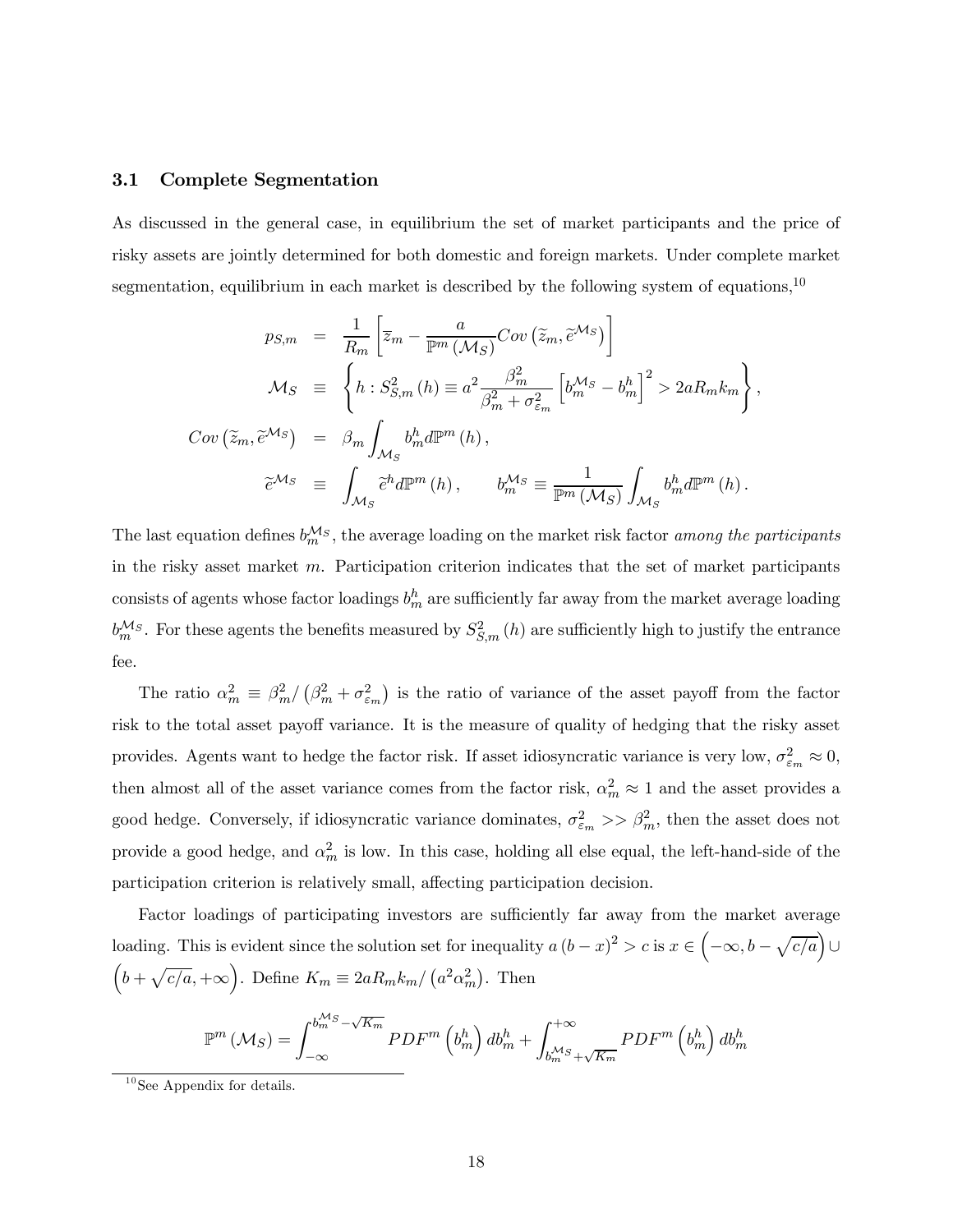and  $b_m^{\mathcal{M}_S}$  is the solution to

$$
\frac{1}{\mathbb{P}^m\left(\mathcal{M}_S\right)}\left[\int_{-\infty}^{b_m^{\mathcal{M}_S}-\sqrt{K_m}}b_m^h PDF\left(b_m^h\right)db_m^h+\int_{b_m^{\mathcal{M}_S}+\sqrt{K_m}}^{+\infty}b_m^h PDF^m\left(b_m^h\right)db_m^h\right]=b_m^{\mathcal{M}_S}.
$$

The set of participating agents is then  $\mathcal{M}_S = \left(-\infty, b_m^{\mathcal{M}_S} - \sqrt{K_m}\right) \cup \left(b_m^{\mathcal{M}_S} + \sqrt{K_m}, +\infty\right)$ .

The analysis so far did not rely on any assumptions about the distribution of factor loadings in the population. Assume that the factor loading has a uniform distribution,  $b_m^h \sim Uniform\left(b_m^{\min}, b_m^{\max}\right),$  $PDF^{m} (b_{m}^{h}) = 1/(b_{m}^{\max} - b_{m}^{\min}).^{11}$  Then, by direct computation

$$
\mathbb{P}^m\left(\mathcal{M}_S\right) = \frac{b_m^{\max} - b_m^{\min} - 2\sqrt{K_m}}{b_m^{\max} - b_m^{\min}} \text{ and } b_m^{\mathcal{M}_S} = \frac{1}{2} \left( b_m^{\max} + b_m^{\min} \right).
$$

The center of mass in this economy,  $b^{\mathcal{M}_S}_m,$  is a constant.

The relative price of the risky asset is

$$
p_{S,m}/R_m^{-1} = \overline{z}_m - a \cdot \beta_m \cdot b_m^{\mathcal{M}_S} = \overline{z}_m - a \cdot \beta_m \cdot \frac{1}{2} \left( b_m^{\max} + b_m^{\min} \right).
$$

The assumption that factor loadings have uniform distribution is made for tractability. It allows us to focus on a simple symmetric case, without forcing a more restrictive distribution of factor risks on the economy. The assumption points to the role that the distribution of systematic endowment risk among agents has on the risky asset price. It is also important for the effect that a changing investor participation may have on the price of a risky asset. For example, if the participation fee is lowered, more agents will participate, but the average factor loading among participants will stay constant and the relative price of the risky asset will not change. Thus, even though more agents will enter the market for the risky asset, the price of the asset will not change. This happens because there is a symmetry among the new entrants. There will be as many new investors buying the asset as there will be new investors selling it short. An increase in demand will be matched to the increase in the supply and the price will remain unchanged.

<sup>&</sup>lt;sup>11</sup>The assumption of uniformly distributed factor loadings is not necessary to obtain our main results. This assumption is made for analytical tractability when aggregating across agents. Our results obtain with other distributions of agents. The assumption of uniform distribution has one added benefit. It is a neutral assumption about the distribution of different agent types. By making this assumption we do not make statements about the prevalence of any type of agent in the domestic and foreign economies. All agent types have equal weight and we do not introduce any biases.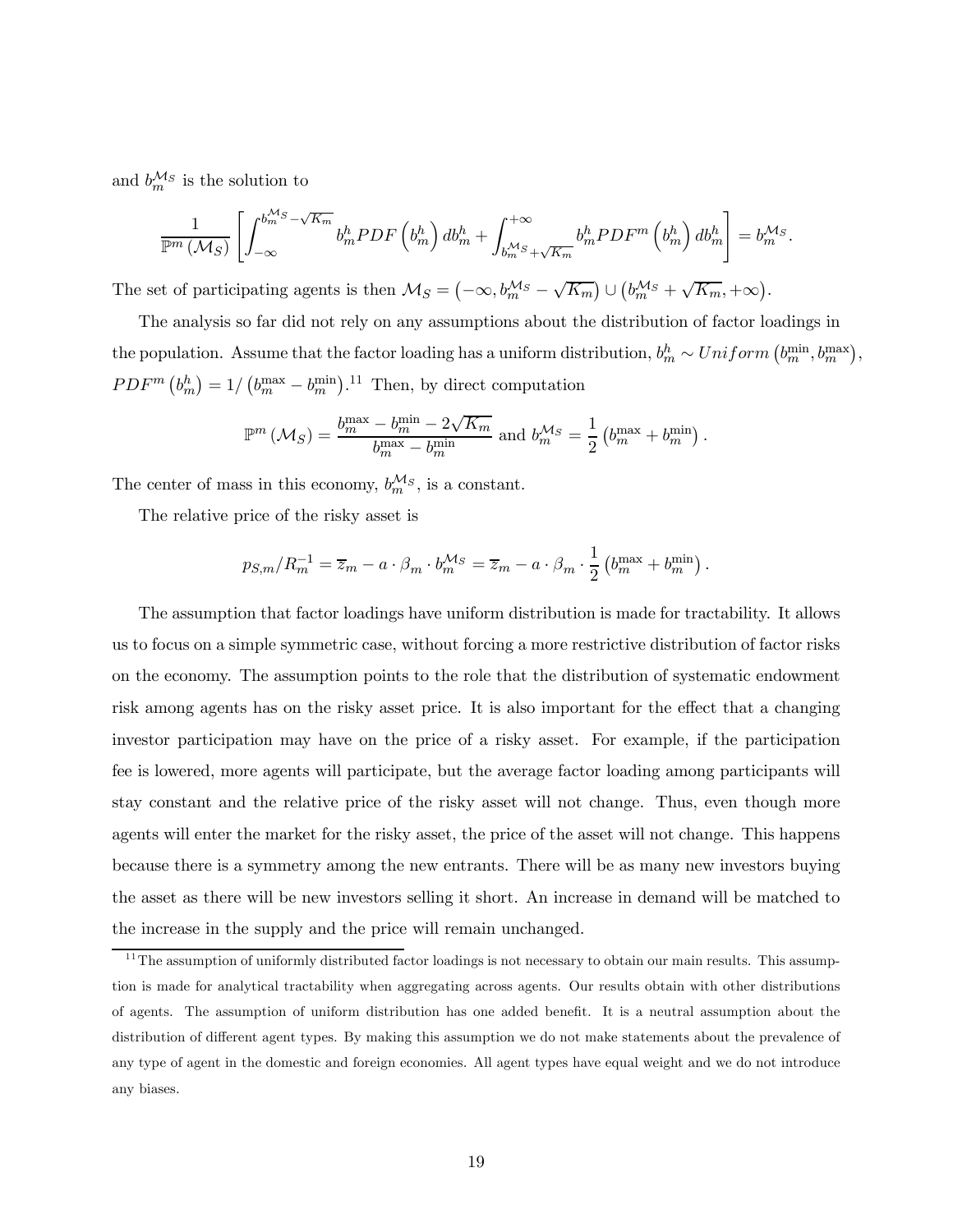**Figure 1** illustrates the effect of "asset quality"  $(\alpha_d^2)$  on participation decision. The figure shows the boundaries of the set of domestic participating agents in the case of complete segmentation as a function of domestic participation cost,  $k_d$ . Participant set is the set of values outside of the boundary line. The relationship between the boundaries and the participation cost is shown for two values of domestic idiosyncratic variance,  $\sigma_{\varepsilon_d}^2$ , "low" and "high." When the idiosyncratic variance is low, the quality of the asset is high, and the set of participating agents (the area outside of the boundary) is larger. When the idiosyncratic variance is high the quality of the asset is lower from the point of view of domestic agents, and consequently, a smaller set of agents finds it beneficial to participate in the risky asset market.

#### 3.2 Partial Liberalization

Four quantities are jointly determined in equilibrium: the sets of domestic  $(\mathcal{D}_P^p)$  and foreign  $(\mathcal{F}_P^p)$ participating agents, and the prices of risky assets,  $p_{P,d}$  and  $p_{P,f}$ .

A domestic investor  $h \in \mathcal{D}$  participates if and only if  $S_P^2(h) > 2aR_d k_d$ . For participating domestic agents factor loadings  $b_d^h$  satisfy:

$$
\left(\overline{z}_d - R_d p_{P,d} - ab_d^h \beta_d\right)^2 > 2aR_d k_d Var\left[\widetilde{z}_d\right], \quad h \in \mathcal{D}
$$

The boundaries of the set of participating agents,  $\mathcal{D}_P^p$ , are given by the solution to the quadratic equation that correspond to the above inequality,

$$
\mathcal{D}_P^p = \left(-\infty, \frac{\overline{z}_d - R_d p_{P,d}}{a\beta_d} - \sqrt{K_d}\right) \cup \left(\frac{\overline{z}_d - R_d p_{P,d}}{a\beta_d} + \sqrt{K_d}, +\infty\right)
$$

For a uniform distribution  $b_d^h \sim Uniform\left(b_d^{\min}, b_d^{\max}\right)$ , it is shown in the Appendix that

$$
\mathcal{D}_P^p = \left(-\infty, \frac{b_d^{\mathcal{D}_{S,d}}}{1 + \mathbb{P}^f(\mathcal{F}_P^p)} - \sqrt{K_d}\right) \cup \left(\frac{b_d^{\mathcal{D}_{S,d}}}{1 + \mathbb{P}^f(\mathcal{F}_P^p)} + \sqrt{K_d}, +\infty\right)
$$

$$
\mathbb{P}^d\left(\mathcal{D}_P^p\right) = 1 - \frac{2\sqrt{2aR_dk_dVar\left[\widetilde{z}_d\right]}}{\beta_d a\left(b_d^{\max} - b_d^{\min}\right)} = \mathbb{P}^d\left(\mathcal{D}_S^p\right).
$$

As previously defined,  $b_d^{\mathcal{D}_S} = \frac{1}{2} \left( b_m^{\max} + b_m^{\min} \right)$  is the center of mass in the domestic economy under complete segmentation.

A foreign investor participates if and only if  $S_f^2(h) > 2aR_f k_f$ . For a foreign investor the generalized Sharpe ratio is given by

$$
S_P^2(h) = \frac{1}{Var\left[\widetilde{z}_d\right]} \left(\overline{z}_d - R_f p_{P,d}\right)^2 + \frac{1}{Var\left[\widetilde{z}_f\right]} \left(\overline{z}_f - R_f p_{P,f} - ab_f^h \beta_f\right)^2.
$$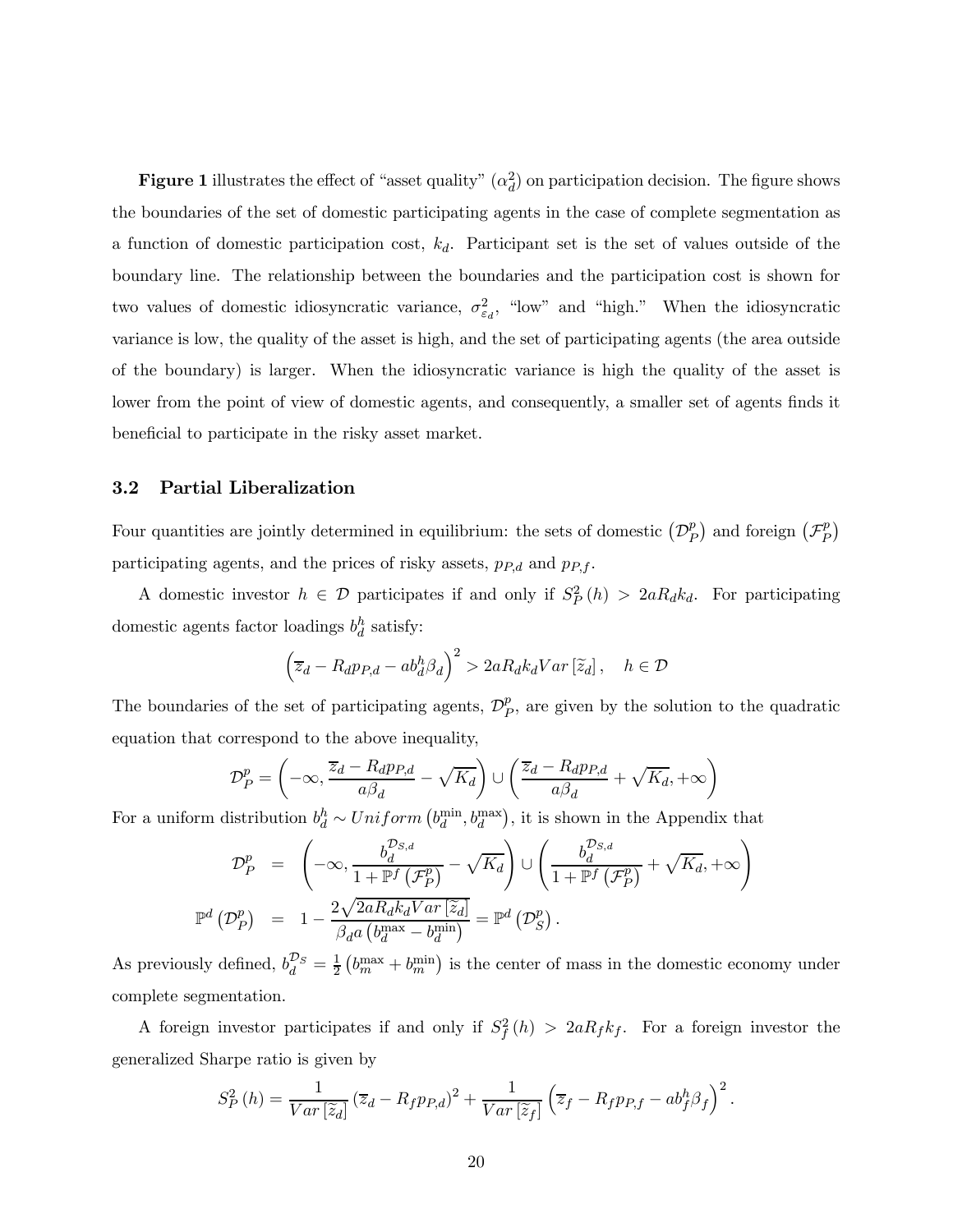The set of foreign participants is, therefore, determined by a quadratic equation in  $b_f^h$ , which enters the expression above through the terms that contain  $\tilde{e}^h$ . Solving the quadratic equation, we obtain boundaries of the participation set,

$$
b_f^{h*} = \frac{(\overline{z}_f - R_f p_{P,f})}{a\beta_f} - \frac{\sqrt{C}}{a\beta_f\sqrt{Var\left[\widetilde{z}_d\right]}},
$$
  
\n
$$
b_f^{h**} = \frac{(\overline{z}_f - R_f p_{P,f})}{a\beta_f} + \frac{\sqrt{C}}{a\beta_f\sqrt{Var\left[\widetilde{z}_d\right]}},
$$
  
\n
$$
\sqrt{C} \equiv \sqrt{Var\left[\widetilde{z}_f\right]}\sqrt{2aR_f k_f Var\left[\widetilde{z}_d\right] - (\overline{z}_d - R_f p_{P,d})^2}.
$$

Since the rays of the parabola are pointing upward, the set of participating foreign agents is

$$
\mathcal{F}_P^p = \left(-\infty, b_f^{h*}\right) \cup \left(b_f^{h**}, +\infty\right).
$$

The price of the foreign asset is the same as under complete segmentation, and is given by

$$
p_{P,f} = p_{Sf} = \frac{1}{R_f} \left[ \overline{z}_f - a\beta_f \frac{b^{\max} + b^{\min}}{2} \right].
$$

The price of domestic asset is, $^{12}$ 

$$
\overline{z}_d - p_{P,d} R_d = a \beta_d \frac{b_d^{\min} + b_d^{\max}}{2\left[1 + \mathbb{P}^f\left(\mathcal{F}_P^p\right)\right]},
$$

where

$$
\mathbb{P}^f\left(\mathcal{F}_P^p\right) = 1 - \frac{2\sqrt{C}}{a\beta_f\sqrt{Var\left[\widetilde{z}_d\right]}\left(b_f^{\max} - b_f^{\min}\right)}.
$$

To see the effect of partial liberalization on domestic asset price, compare domestic risk premium under partial liberalization and complete segmentation.

Theorem 3 Consider a CARA-Normal economy with endogenous participation and with heterogeneous agents. Let asset returns and endowment payoffs be generated according to a linear factor structure  $(2)-(5)$ . Under partial liberalization, the absolute value of the risk premium falls in the domestic market.

<sup>&</sup>lt;sup>12</sup>We make a standard assumption in the literature:  $R_f = R_d$  (the assumption of equal worldwide interest rates is made for example by Errunza and Losq (1989)).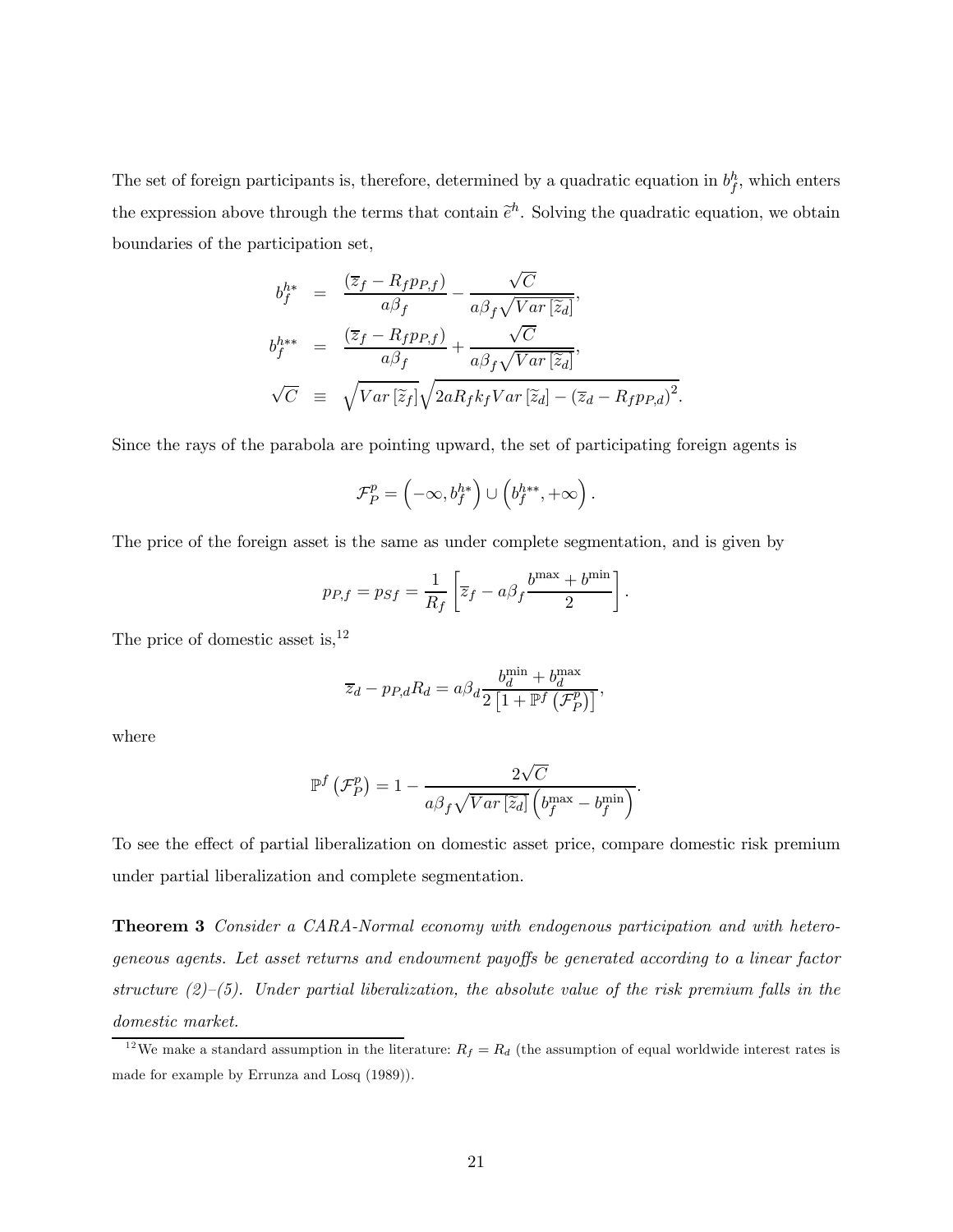Proof. The expressions for the risk premium under partial liberalization and under complete segmentation, respectively, are:

$$
\overline{z}_d - p_{P,d}R_d = a\beta_d \frac{b_d^{\min} + b_d^{\max}}{2\left[1 + \mathbb{P}^f\left(\mathcal{F}_P^p\right)\right]}, \text{ and } \overline{z}_d - p_{S,d}R_d = a\beta_d \frac{b_d^{\max} + b_d^{\min}}{2}.
$$

Since  $0 < \mathbb{P}^f \left( \mathcal{F}_P^p \right) < 1$ , the absolute value of the risk premium falls in the domestic market.

The result that the absolute value of the risk premium falls with liberalization is a standard result in international CAPM. We show that the result holds in a general equilibrium with incomplete markets (GEI) setting.

Corollary 4 Suppose domestic asset has a positive beta,  $\beta_d > 0$ , and domestic economy has a positive center of mass,  $b_d^{DS} > 0$ . This is the case that corresponds to a classical international CAPM (a positive expected return on a market portfolio). Then, domestic risk premium is positive under complete segmentation and falls under partial liberalization. The price of domestic risky asset rises.

Proof. Domestic risk premium under complete segmentation is positive because, by assumption  $\beta_d > 0$  and  $b_d^{\mathcal{D}_S} = \frac{1}{2} \left( b_m^{\text{max}} + b_m^{\text{min}} \right) > 0.$ 

Figure 2 illustrates the effect of partial liberalization on the set of domestic participants. The figure shows participation set under complete segmentation, with the center of mass of the economy  $b_d^{D_S}$ . Suppose the initial center of mass is positive,  $b_d^{D_S} > 0$  (the economy has a positive exposure to the risk factor). This case is represented on the bottom diagram of the figure. After partial liberalization foreign agents enter the economy and the center of mass shifts to the left,

$$
b_d^{\mathcal{D}_P} = b_d^{\mathcal{D}_S} \cdot \frac{1}{1+\mathbb{P}^f\left(\mathcal{F}_P^p\right)} < b_d^{\mathcal{D}_S}.
$$

In this case there will be more domestic participants with factor loadings exceeding  $b_d^{D_P}$  entering the market. Some domestic agents with factor loadings less than  $b_d^{D_P}$  will stop participating.

Suppose now that the initial center of mass is negative,  $b_d^{DS} < 0$  (the top diagram of **Figure** 2). The center of mass shifts to the right in this case. Some domestic agents with factor loadings less than  $b_d^{D_P}$  will enter the market in this case, and some agents with factor loadings exceeding  $b_d^{DP}$  will stop participating.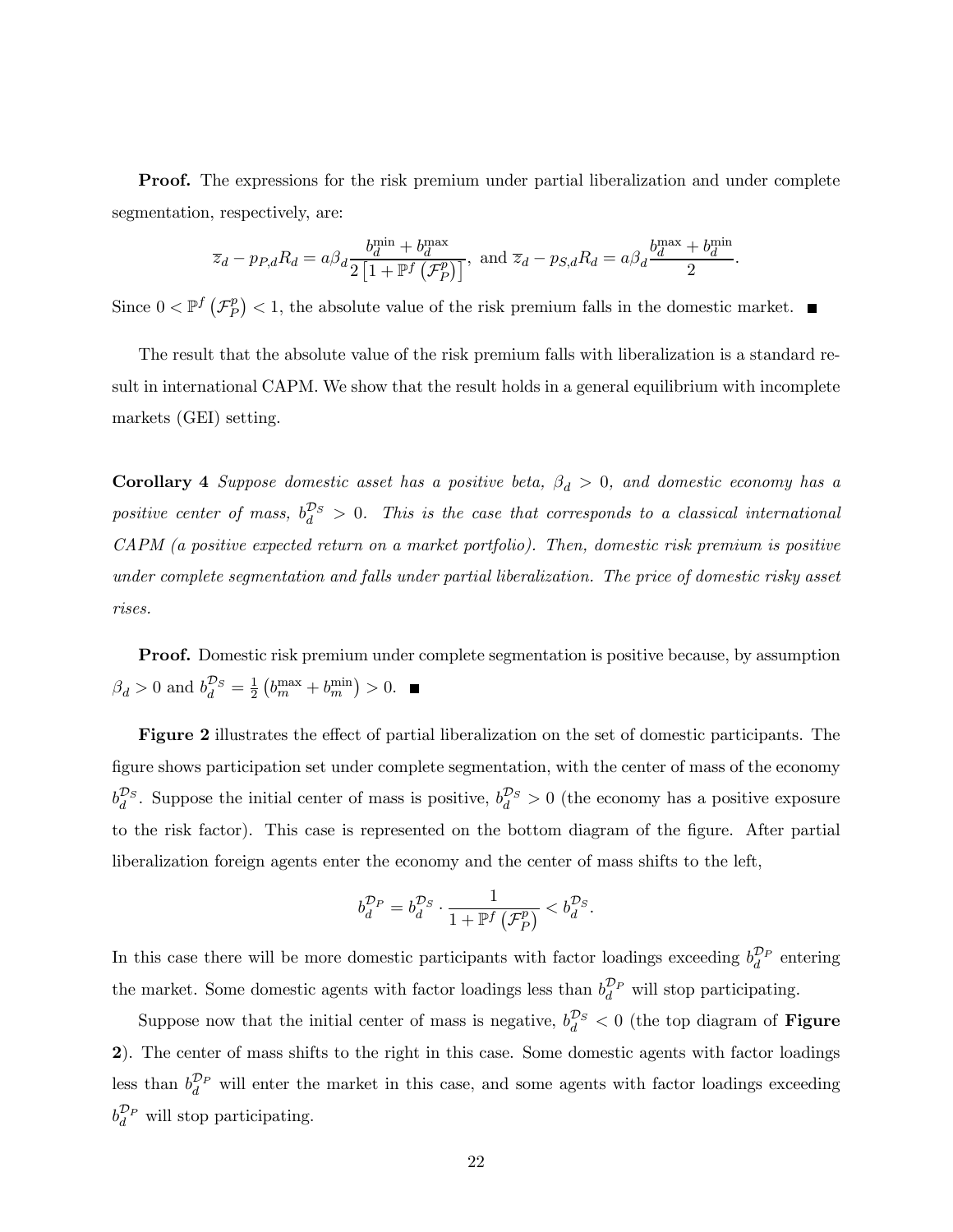#### 3.3 Welfare Analysis

A move from complete segmentation to partial liberalization affects aggregate welfare through two channels. First, liberalization decision may have a positive or a negative effect on the welfare of each individual agent. Welfare of individual agents is affected because the investment opportunity set changes, and because risky assets are available at prices that are different from the complete segmentation prices. Second, liberalization decision affects the composition of agents in the economy. Some participants may become non-participants, and some non-participants may be drawn to the market.

According to previously introduced classification, in both foreign and domestic markets there are Type B investors who never participate in the risky asset market. For each such agent, indirect utility function does not depend on the set of risky assets and their prices. Partial liberalization, therefore, will have no effect on the utility of each such agent. Liberalization changes prices of risky assets and therefore will affect foreign and domestic investors who participate in the risky asset market. Liberalization will have an effect on investors that always participate (Type A), as well as investors who change their participation decision because liberalization takes place (Type C and Type D).

#### 3.3.1 Domestic Market

Type A domestic investors participate in the domestic risky asset market both under partial liberalization and complete segmentation. For an agent of this type welfare is affected because liberalization changes prices of domestic assets. For a type A agent welfare under partial liberalization exceeds the welfare under complete segmentation if and only if the agent's generalized Sharpe ratio increases after liberalization,

$$
S_{P,d}^{2}(h) > S_{S,d}^{2}(h)
$$

$$
\left(\overline{z}_{d} - p_{P,d}R_{d} - a\beta_{d}b_{d}^{h}\right)^{2} > \left(\overline{z}_{d} - p_{S,d}R_{d} - a\beta_{d}b_{d}^{h}\right)^{2}
$$

$$
\left(b_{d}^{Ds}\frac{1}{1 + \mathbb{P}^{f}\left(\mathcal{F}_{P}^{p}\right)} - b_{d}^{h}\right)^{2} > \left(b_{d}^{Ds} - b_{d}^{h}\right)^{2},
$$

where the last expression is obtained by substituting the expressions for domestic risk premium and the definitions of the center of mass in the economy. Partial liberalization changes the location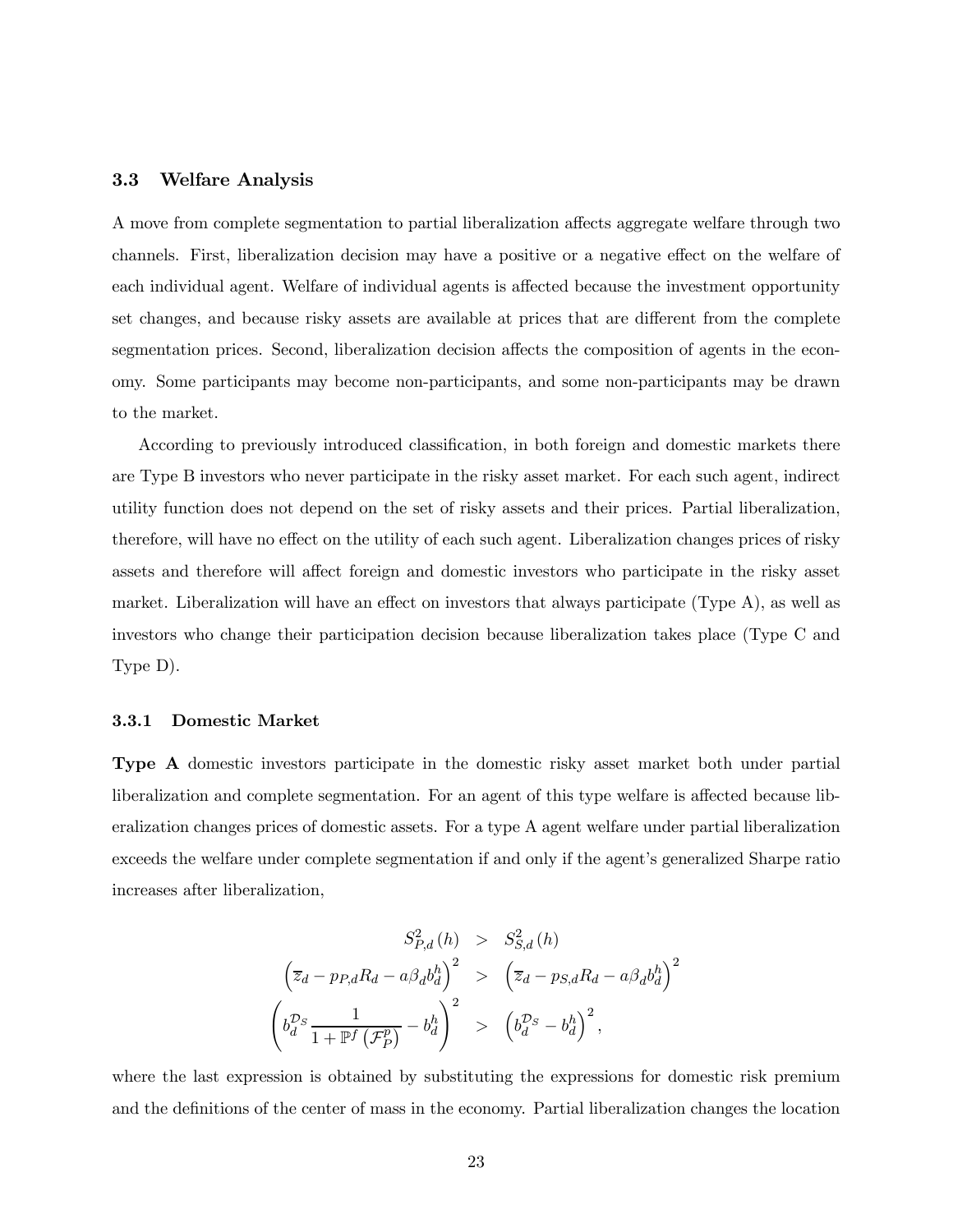of the center of mass in the domestic economy. An agent's Sharpe ratio increases and the agent benefits from partial liberalization if there is an increase in the distance between his factor loading and the center of mass (the center of mass moves away from him under partial liberalization). The agent whose factor loading is  $b_d^{h,0} = \frac{1}{2}$  $\left(b_d^{\mathcal{D}_P}+b_d^{\mathcal{D}_S}\right)$ ) is indifferent (the utility of this agent does not change with partial liberalization).

It was shown that when initial center of mass is positive it moves to the left under partial liberalization (**Figure 2**). Therefore, all agents located to the right of the original center of mass  $\left(b_d^h > b_d^{\mathcal{D}_S}\right)$ ´ will have an increase in utility after partial liberalization. Conversely, all agents located to the left of the original center of mass will have a decrease in utility. If the original center of mass in the economy was negative, then it will move to the right under partial liberalization (top diagram of Figure 2). Then utility increases for the agents located to the left of the original center of mass, and decreases for those located to the right. This established the following result.<sup>13</sup>

**Theorem 5** Partial liberalization is **not** a Pareto-optimal policy in a domestic market with a nonzero (positive or negative) average factor loading.

Is it possible to determine whether there are "more" type A agents who gain than there are those who lose? When factor loadings are uniformly distributed, it is possible to compute the measure of the set of those who gain and of those who lose. The measure is the length of the interval. If the center of mass in the economy is positive so that partial liberalization shifts the center of mass to the left, the set of Type A domestic investors is given by

$$
A[\mathcal{D}] = \left(b_d^{\min}, b_d^{\mathcal{D}_P} - \sqrt{K_d}\right) \cup \left(b_d^{\mathcal{D}_S} + \sqrt{K_d}, b_d^{\max}\right).
$$

Then it can be shown that as long as  $\mathbb{P}^f(\mathcal{F}_P^p) > 0$ , the measure of the set of type A agents whose utility increases is larger than the measure of the set of agents whose utility falls:

$$
\mathbb{P}^d\left(b_d^{\mathcal{D}_S} + \sqrt{K_d}, b_d^{\max}\right) > \mathbb{P}^d\left(b_d^{\min}, b_d^{\mathcal{D}_P} - \sqrt{K_d}\right).
$$

We conclude that under the assumption of a positive center of mass, there are more type A agents who see partial liberalization as a beneficial policy than type A agents whose welfare falls with liberalization.

<sup>&</sup>lt;sup>13</sup>As discussed earlier, the assumption of uniformly distributed factor loadings is not crucial to this non-Pareto optimality result. The result is robust to the choice of the distribution of agent factor loadings.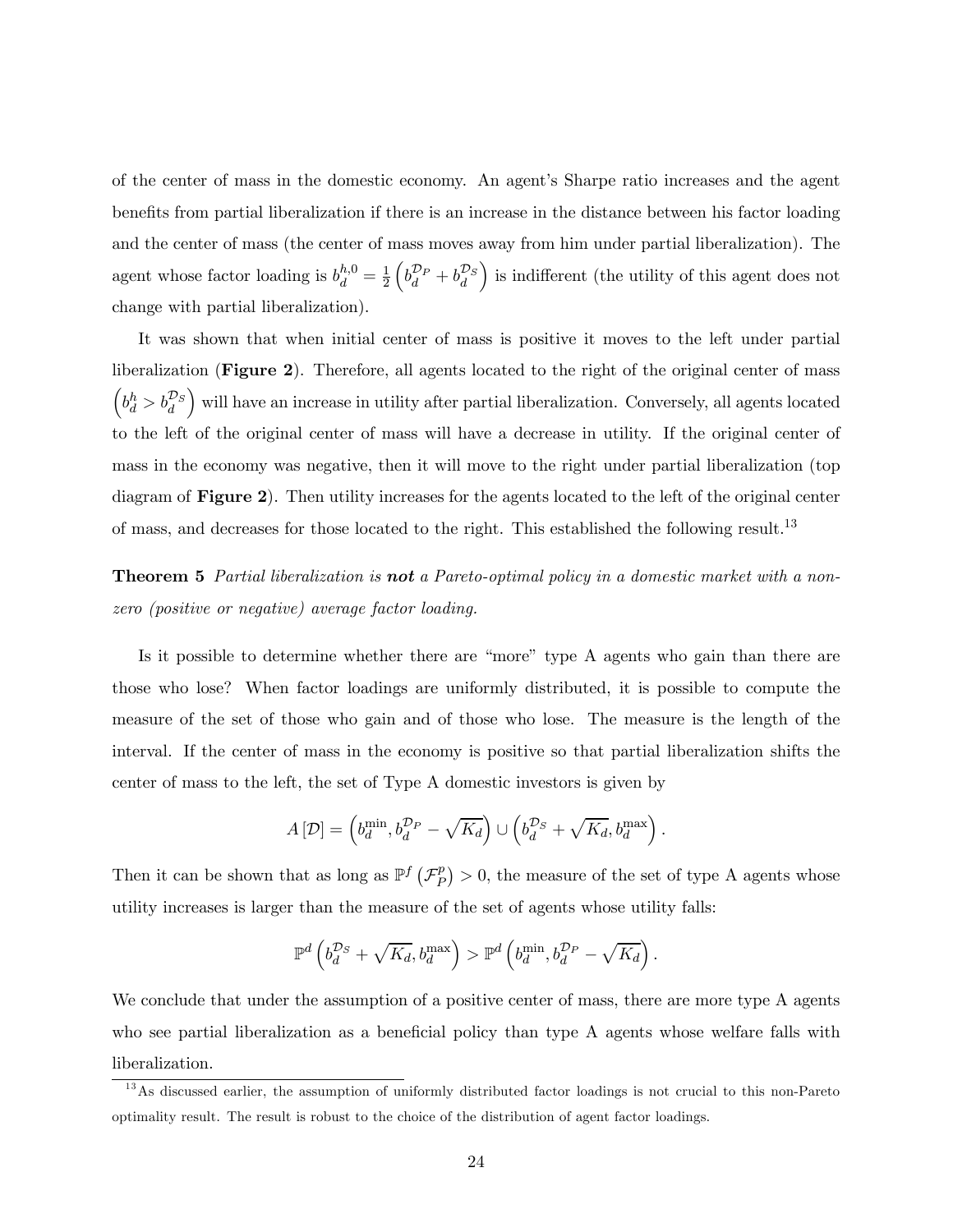If the center of mass in the economy is negative, then the set of Type A domestic investors is given by

$$
A[\mathcal{D}] = \left(b_d^{\min}, b_d^{\mathcal{D}_S} - \sqrt{K_d}\right) \cup \left(b_d^{\mathcal{D}_P} + \sqrt{K_d}, b_d^{\max}\right).
$$

In this case, too, as long as  $\mathbb{P}^f(\mathcal{F}_P^p) > 0$ , the measure of the set of type A agents whose utility increases is larger than the measure of the set of agents whose utility falls:

$$
\mathbb{P}^d\left(b_d^{\min}, b_d^{\mathcal{D}_S} - \sqrt{K_d}\right) > \mathbb{P}^d\left(b_d^{\mathcal{D}_P} + \sqrt{K_d}, b_d^{\max}\right).
$$

There are "more" Type A agents with an increase in welfare. Does it imply that the aggregate welfare of type A domestic agents is necessarily higher under partial liberalization? The answer is no. There may be more agents with improved utility, but the decline in utility of those who lose may be larger in magnitude, so that the overall effect of partial liberalization may be negative.

**Theorem 6** Suppose the center of mass of the domestic economy under complete segmentation is positive,  $b_d^{DS} > 0$ . Then, there exist such domestic and foreign economies that the total utility of domestic investors of Type A **decreases** after liberalization.

The proof is in the Appendix. The proposition establishes that the aggregate welfare of domestic Type A agents may fall under partial liberalization. The amount by which aggregate welfare falls is a function of the parameters that describe the domestic and foreign economies. For example, the amount of change in aggregate welfare depends on the domestic participation cost,  $k_d$ . The relationship, however, is not monotone and depends on other parameters. Figure 3 is a plot of the change in aggregate welfare of domestic Type A investors as a function of  $k_d$ , plotted for three different values of idiosyncratic risk of the domestic asset,  $\sigma_{\varepsilon_d}^2$  (low, intermediate, and high variance). Change in welfare equals welfare under partial liberalization minus welfare under complete segmentation. A higher idiosyncratic variance makes domestic asset less desirable for hedging by domestic agents. Since the asset is relatively less desirable in the cases of higher idiosyncratic risk, the fall in aggregate utility is smaller. When idiosyncratic risk is low and the asset is more desirable the fall in aggregate utility is larger. This corresponds with economic intuition that agents will loose more utility when something with a relatively high economic value (a good hedging asset) becomes less accessible or costs more. When idiosyncratic risk is sufficiently low, there is a monotonic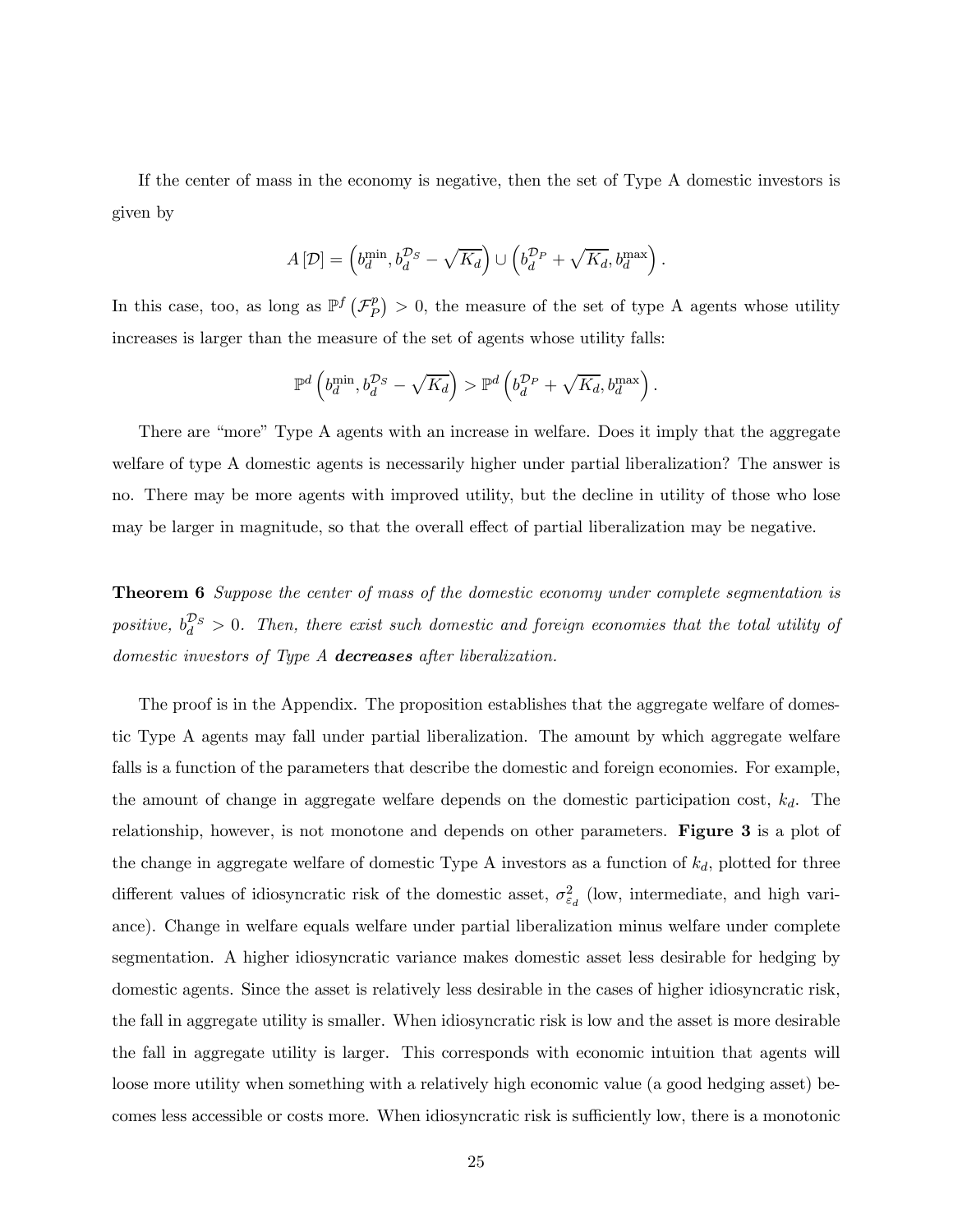relationship between the drop in aggregate welfare and participation cost. Higher participation cost corresponds to a larger drop in welfare.

Figure 4 is a plot of the change in aggregate welfare of Type A domestic agents shown against the foreign participation cost, for three different levels of domestic asset idiosyncratic volatility. In all three cases, the fall in welfare decreases as the foreign participation cost increases. Higher values of  $k_f$  mean that less foreign agents will enter the market. Since effect on welfare comes from foreign entrants who impact the price, less entrance leads to a smaller negative impact on welfare. Conversely, when foreign investors have a low cost of entrance, the welfare loss of Type A domestic investors is larger.

Aggregate welfare in the domestic economy. It is established already that there is a group of domestic agents whose welfare decreases with partial liberalization. Liberalization has an effect on the welfare of type A, C, and D agents, and does not affect the welfare of type B agents who never participate in the risky asset market. Not only will there be *some* agents in the domestic economy who are worse off under partial liberalization than under complete segmentation, but a stronger result also obtains. There are non-trivial cases when aggregate welfare in the domestic economy is lower under partial liberalization than under complete segmentation.

**Theorem 7** Suppose the center of mass of the domestic economy under complete segmentation is positive,  $b_d^{DS} > 0$ . Then, there exist such domestic and foreign economies that the total utility of domestic investors is lower under partial liberalization than under complete segmentation.

The proof of the theorem is in the Appendix. This result is important because it demonstrates that not only some agents can have lower welfare under liberalization, but the society overall may be worse off. Figure 5 is a plot of the change in aggregate domestic welfare as a function of foreign participation cost, plotted for three different values of domestic asset idiosyncratic risk. The figure shows that the change in welfare is negative: aggregate domestic welfare is higher under complete segmentation than under partial liberalization. For three level of idiosyncratic volatility, the fall in welfare decreases as foreign participation cost increases. When values of  $k_f$  are higher, less foreign agents will enter domestic market. This leads to a smaller impact on the price of domestic asset and a smaller impact on the aggregate domestic welfare. Similarly to the case of Type A domestic agents, we observe a larger impact on domestic welfare when idiosyncratic risk is low, compared to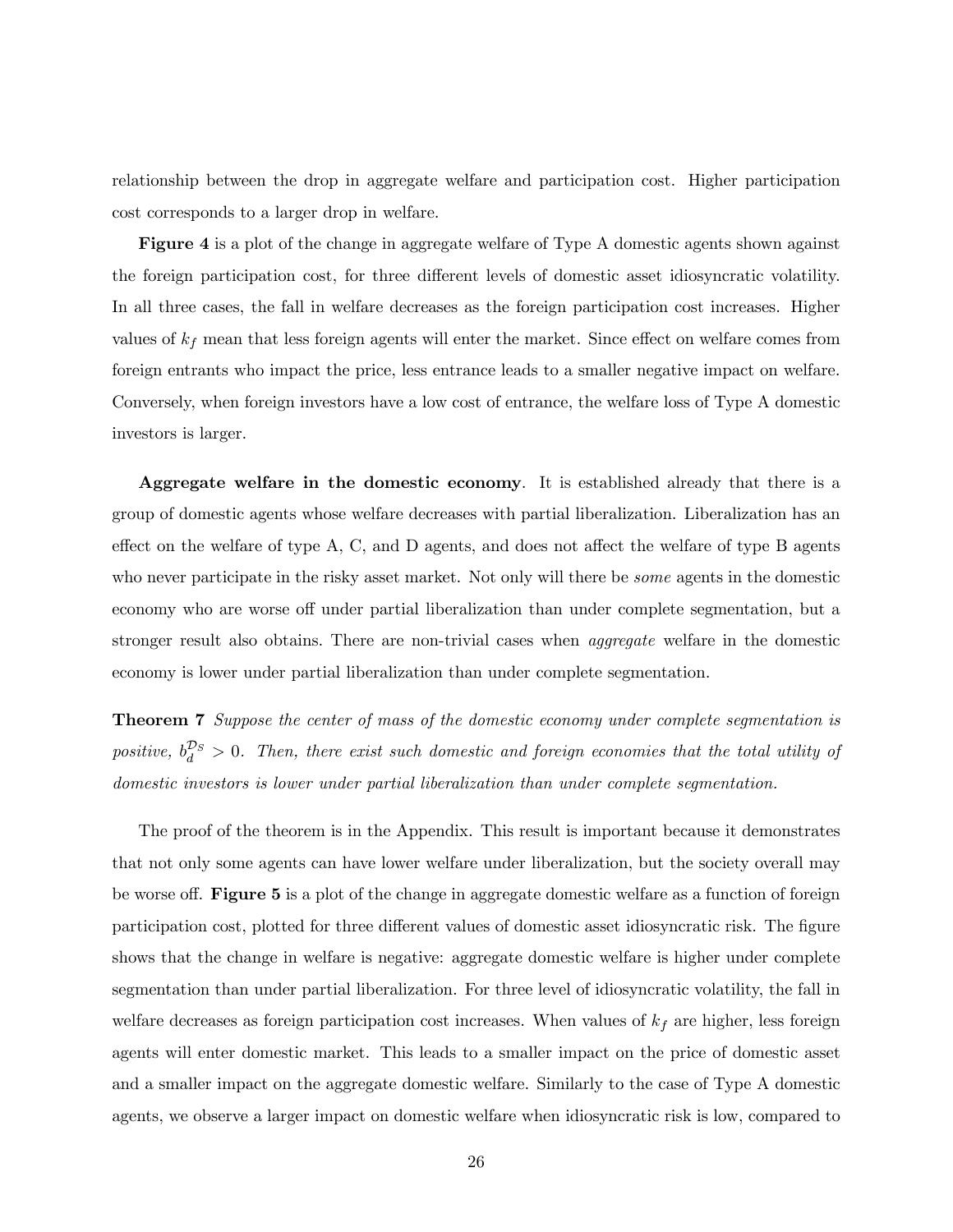the case when the risk is high. An asset with relatively low idiosyncratic risk provides better hedging and is more desirable. Figure 6 displays the change in aggregate domestic welfare as a function of domestic participation cost,  $k_d$ , for three different values of domestic asset idiosyncratic risk. Similar to previously reported results, the change in welfare is more pronounced when domestic asset has low idiosyncratic risk and provides better hedging.

Impact on individual domestic agents. In a heterogeneous economy partial liberalization has different implications for welfare of different domestic agents. Agents who do not participate in the risky asset market either under segmentation or under partial liberalization will not be affected. Agents who supply, or sell, domestic risky asset will benefit when partial liberalization causes risk premium to fall and the price of the risky asset to rise. At the same time, domestic agents who demand, or purchase, domestic asset will experience a decrease in utility when partial liberalization raises the asset price. It was shown above that the cumulative economy-wide effect is non-trivial, and aggregate welfare under liberalization may be lower than under partial segmentation. Figure **7** is a plot of utility level of domestic agents. The agents' factor loading,  $b_d^h$ , is on the x-axis and the utility level is on the y-axis. Two charts are shown, for the case of complete segmentation and for partial liberalization. Dashed vertical lines show the boundaries between different agent types. Type A agents participate in the risky asset market under both segmentation and liberalization regimes and occupy the extreme left and right regions of the diagram. Type A agents located in the negative half-plane (to the left of the origin) lose utility under liberalization. For these agents utility is higher under segmentation. Type A agents located in the positive half-plane (to the right of the origin) have higher utility under liberalization than under segmentation. In the middle of the diagram there is a group of agents who never participate (Type B). For these agents utility level is the same under segmentation and liberalization, and two graphs coincide. A narrow strip in the negative half-plane, between Type A and Type B agents is the set of agents of Type D. These agents participate in the risky asset market under complete segmentation and do not participate if the economy is liberalized. Their utility is higher when markets are segmented. Finally, a narrow strip in the positive half-plane, to the right of the Type B investors corresponds to Type C agents. These agents participate only under partial liberalization and their utility is higher under liberalization.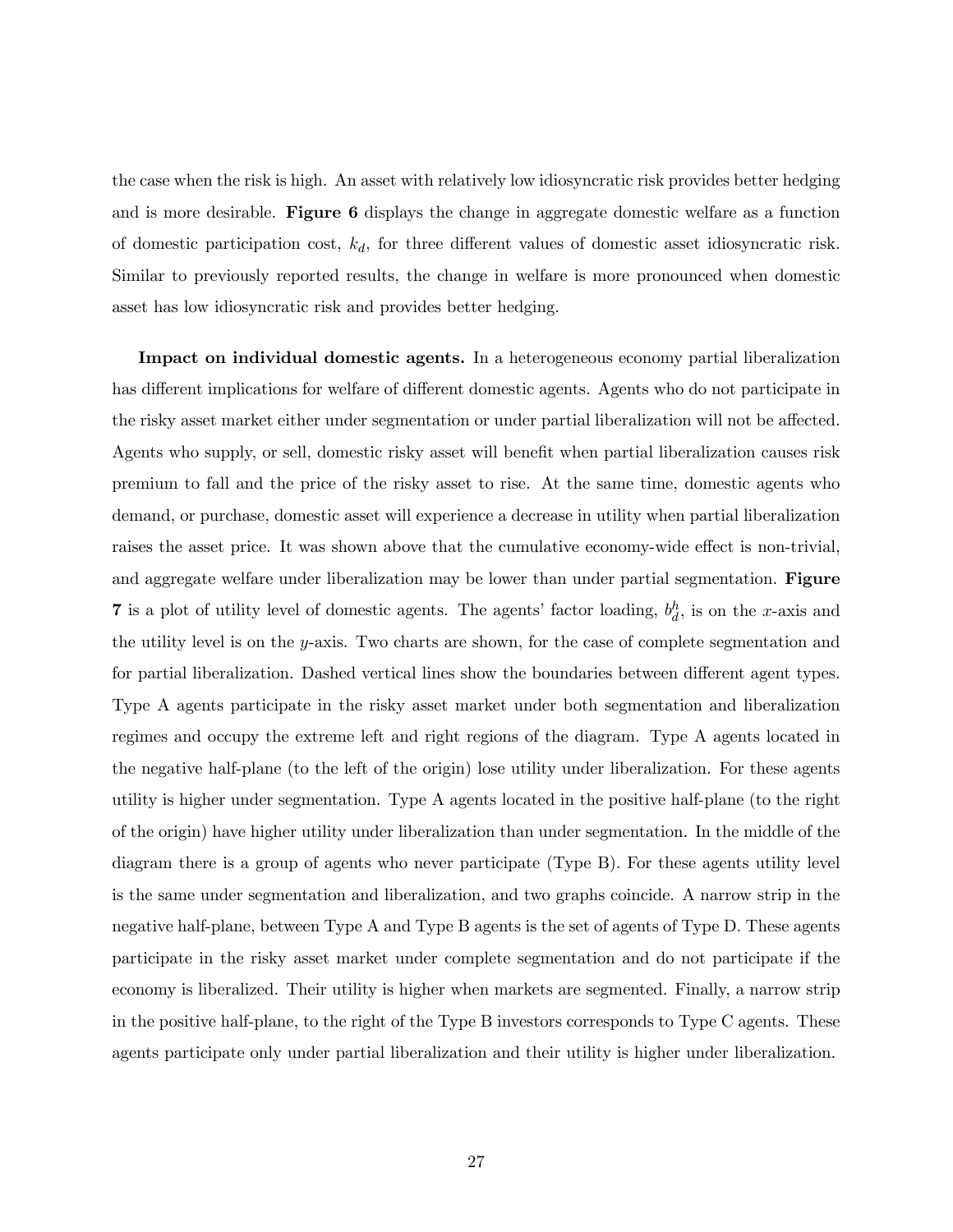#### 3.3.2 Political Economy of Market Liberalizations

Theorem 7 demonstrates the possibility that a partially liberalized economy may lower the total utility for domestic investors. Whether this happens depends on the political decision of the country. The single factor model with a uniform distribution of factor loading provides a benchmark for the political decision to open under the assumption that the majority of the voters always determines government policy. If agents act economically rationally, the participants will vote to open when their welfare increases after participation and vote to close when their welfare decreases. Rational non-participants will not vote. In an economy with a uniform distribution of factor loadings there will be exactly as many "no" votes as "yes" votes. The area in figure 2 for the participants who lose welfare is exactly equal to the area for participants who gain. While the set of type A agents who gain is larger than those who lose (see discussion following Theorem 5), the number of nonparticipants will increase because of welfare loss and will exactly offsetting the gain in type A agents. Essentially, there equally many agents who desire to pledge future income - those who sell an asset - as agents who desire to buy the asset to receive a payoff in the future. Rational voting will never change this economy.

In a richer and more realistic model, the distribution of factor loadings will not be uniform. If the number of sellers of claims against future income is greater than number of buyers, the economy will have an *optimistic* outlook to the future. In an optimistic economy, rational voting will be in favor of liberalization. The economy will open to foreigners, the cost of capital will fall and the gain in type A agents will not be offset by the increase in non-participants. It is still possible that the welfare loss from opening will exceed the welfare gain but the majority rules and the economy will open. Note that "optimism" is not a psychological state. We define the word economically where more agents have a demand for selling the asset (negative post-trade holdings,  $\theta_S^{hp} < 0$ ) than agents with positive demand for the asset,  $\theta_S^{hp} > 0$ , who need future payoff from the asset to supplement the endowment income.

If the number of sellers of claims is less than the buyers, the economy will have a pessimistic outlook, where the demand for hedging is larger than the supply and agents need to purchase an asset to supplement future endowment payoff to satisfy consumption needs. In this case, the number of agents who lose welfare from opening will exceed the number who gain and the rational majority will vote to close the economy.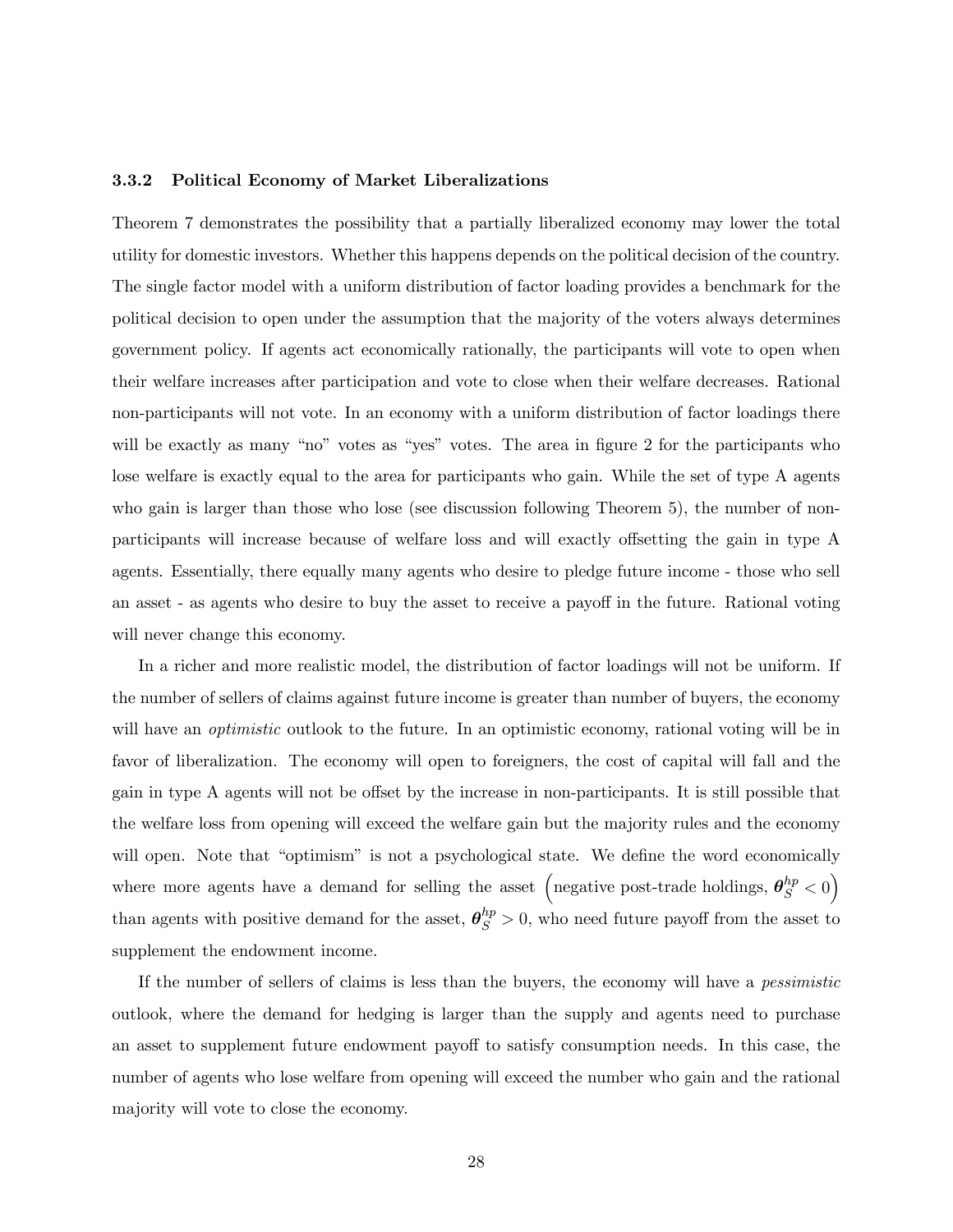It is clear from the results of this paper that an economy will remain in steady state only when the liberalization status ("open" or "closed") is consistent with the distribution of the factor loadings. This is supported by the findings of Rajan and Zingales (2003) who show that liberalizations have been routinely reversed in developed countries during the 20th century. In particular, many of the reversals happened after the crash of 1929 (see tables 2-5 of their paper) which generated a huge demand for hedging. Countries closed markets to foreigners which, from the view of our paper, was an economically rational response to a re-distribution of factor loadings. While the "interest group" theory of rent-seeking advanced by Rajan and Zingales is consistent with their data, so is a rational economic model with a political system that is governed by a rational majority.

#### 3.3.3 Economic Significance

James Madison described a "majority rule" government as the "tyranny of the majority" and most democracies have political mechanisms in place to give strong minorities some influence. If we interpret a strong minority opinion as one where the liberalization decision causes a large welfare loss, then we need to evaluate the significance of changes in welfare. Whether or not the policy of economic openness receives strong and vocal supporters or critics depends on the magnitude of the impact. If the economic significance of the welfare impact is small, then it is not likely that we will observe a strong opposition. If the opposite is true and there is a group of agents who experience a large drop in welfare, we can expect an active political resistance from this group. Of course, the same holds for supporters. Active support for liberalization and even lobbying will emerge when there is a group that stands to gain a significant amount from the policy of open markets.

One method to evaluate economic significance of changes in domestic welfare is to consider percent change in welfare. Figure 8 shows percent changes in aggregate domestic welfare as a function of foreign participation fee,  $k_f$ , plotted for three levels of domestic asset idiosyncratic risk. Welfare loss ranges from  $4.24\%$  for a low foreign participation fee to 0.5% for a very high foreign participation cost and high idiosyncratic risk. This is the loss in aggregate welfare, and utility loss experienced by many agents is compensated in the calculation by the utility gain of the others. The utility loss or gain experienced by many agents near the extreme values,  $b_d^{\min}$  and  $b_d^{\max}$  will be much larger. An aggregate analysis cannot capture strong support or strong resistance coming from individuals or groups, because in the aggregate calculation these two groups cancel each other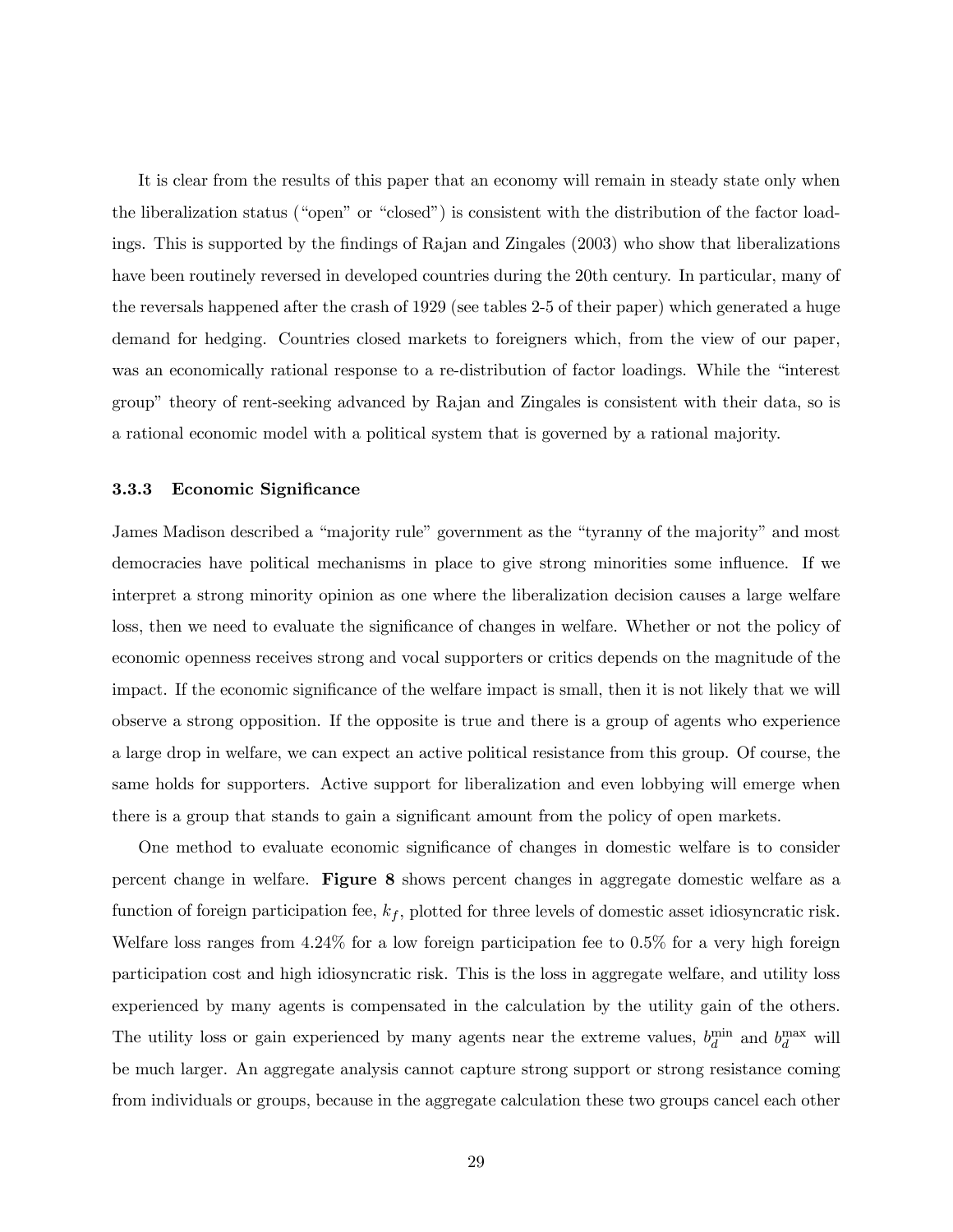out.

Figure 9 is a plot of percent change in utility level of individual domestic agents. At one extreme, the agents with factor loadings in the neighborhood of  $b_d^{\text{min}}$  loose 18% of life-time utility, while agents at the other extreme  $b_d^{\text{max}}$  gain of 16.7%. For type A (constant participants) in the neighborhood of the A-set boundary,  $b_d^{\mathcal{D}_P} - \sqrt{K_d}$ , utility loss equals 6.7%. For Type A agents in the neighborhood of another A-set boundary,  $b_d^{\mathcal{D}_S} + \sqrt{K_d}$ , the gain equals 6.2%. Utility does not change for type B agents. The example shows that a reasonable loss in aggregate utility of 4.24% is consistent with a significant welfare loss for many individual agents. The aggregate utility calculation cancels utility losses of some agents with utility gains of the others. It is, however, just that, a calculation. Without a mechanism that allows a transfer from the agents who gain to the agents who loose, liberalization policy may find strong opponents in the ranks of those who stand to experience a large welfare loss.

It is easy to see how a minority with large losses in welfare could change government policy when the political system allocates some power to subsets of voters that are less than 50% of the vote. The welfare loss could be large enough so that the gain experienced by the majority is not sufficient to overcome the political power of the minority. Note that this is not rent-seeking by interest groups. All agents in Figures 8 and 9 are rational traders in an exchange economy. We only need to specify a voting mechanism that allocates some power under some circumstances to welfare-losing minorities to get the outcome that liberalization again depends on the change in factor loadings and the idiosyncratic risk of the risky assets. Economies will rationally change their liberalization policies as these variables change.

We can calculate the *equivalent variation measure*: Let  $\lambda$  be the percentage change in initial wealth such that people enjoy the same level of utility under partial liberalization as under financial autarchy<sup>14</sup> In the example above when aggregate utility fell by 4.24%, the value of  $\lambda$  is 8.4 percent of initial wealth.15 For a developed economy this is historically rare and is usually associated with catastrophic events such as wars. **Figure 10** is a plot of equivalent variation in wealth (i.e.  $\lambda$ ) as a function of the domestic participation fee assuming that all agents have identical initial wealth. The plot shows the percentage by which initial wealth of the whole economy, and therefore of

 $14$ A similar measure is used in Obstfeld (1994).

<sup>&</sup>lt;sup>15</sup>This economy has the same parameter values as for Figure 1, except error variance is  $\sigma_{\varepsilon_d}^2 = 0.1$ ,  $b_d^{\max} = 5.5$ ;  $k_d^d = 0.1$  and  $k_f^f = 0.1$ .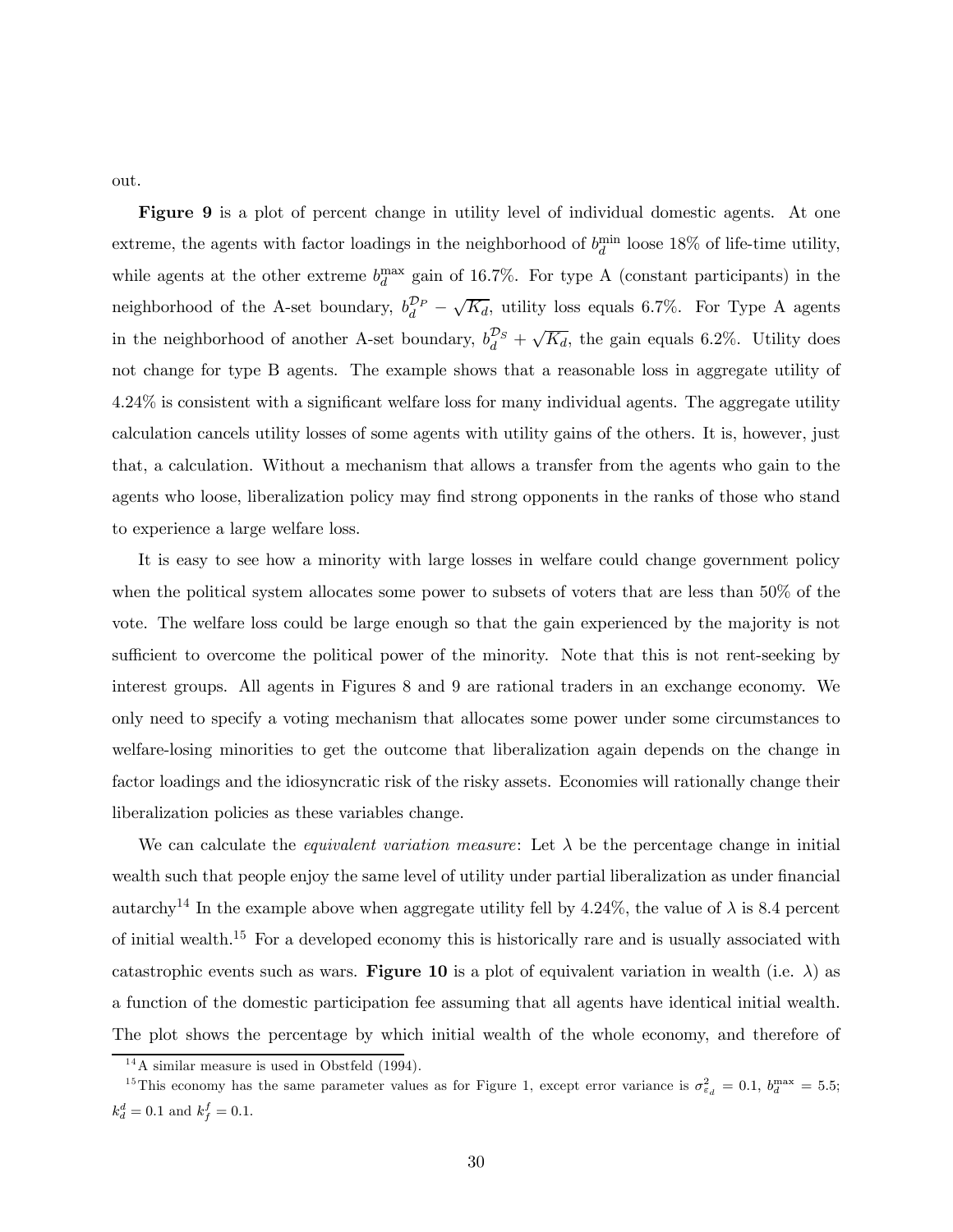each agent, must be increased so that the aggregate utility in the economy is the same under the segmentation and partial liberalization. This number is higher in the case when domestic asset has lower idiosyncratic variance and provides better hedging. In this experiment all agents receive the same amount of additional wealth. Although this restores aggregate welfare in the economy, it does not restore welfare of all agents. A change in welfare is different across agents, so the compensation required also varies. Giving the same amount to each agent may restore aggregate welfare, but will not restore welfare of each individual agent. For some increase in wealth will not be sufficient, for the others it will be too large and will increase their welfare by more than the original loss. We compute equivalent variation at the agent level next.

Figure 11 is a plot of equivalent wealth variation for individual domestic agents. Agent factor loading is on the x-axis. On the y-axis there is percent change in initial wealth that makes the agent indifferent between segmentation and liberalization. The effect is stronger when domestic asset is of higher quality. There are agents whose wealth must be increased by more than 20% to compensate for welfare loss. For example, consider the previously discussed case of 4.24% loss in aggregate welfare. In this case some agents loose up to 18% of their life-time utility. Aggregate wealth must be increased by  $8.4\%$  in this case to return to the aggregate utility level enjoyed under complete segmentation. Equivalent variation is even higher at individual level. Agents with the largest utility loss (18%) require an increase in wealth of 34% so that they enjoy the same level of utility as under segmentation. The calculations illustrate that a minority with substantial loss in welfare can emerge, leading to a visible resistance to liberalization.

## 4 Conclusion

This paper develops a general equilibrium framework for analyzing international financial market segmentation. The model aims at explaining a government's decision to erect an "Iron Curtain" from a political economy standpoint, and not merely view such decisions as the product of rentseeking, agency costs, or irrationality. For an asset pricing model to explain existence of barriers it is necessary to characterize agents who lose when the barriers are removed. We show how this can be done when the standard Consumption CAPM is extended.

The equilibrium framework proposed in the first part of the paper is fairly general. We explicitly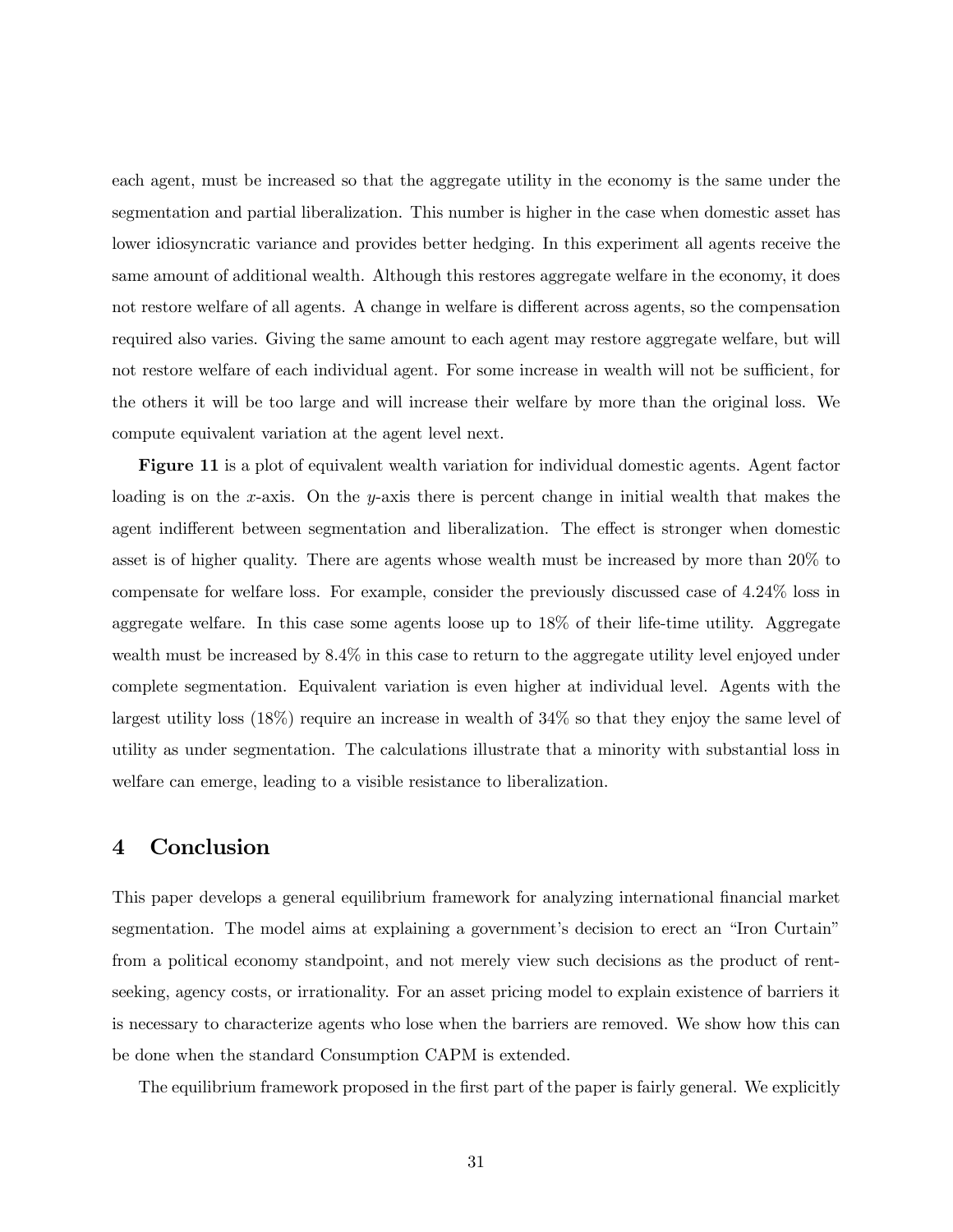model the motives of economic agents who issue risky assets and of those who purchase them. The model has three crucial features. First, the costs of being a participant in a risky asset market are incorporated into the model. Second, the participation decision is endogenous. Third, the agents are heterogeneous with respect to their endowment income. We then show that in this setting partial liberalization has non-trivial welfare effects. Allowing foreign investors to purchase domestic securities changes demand for domestic assets, and therefore, their price. This, in turn, affects participation decision of domestic investors. We show how partial liberalization decision can change composition of domestic risky asset market participants and impact their welfare.

In the next part of the paper we consider economies where asset and endowment payoffs are generated by a single factor model. We study difference in welfare of domestic agents under complete segmentation and partial liberalization regimes. There is a group of agents who do not participate in the risky asset market either under segmentation or under liberalization. The welfare of these agents is not affected by the decision to open domestic market to foreign investors. We also identify a group of domestic agents who enter the risky asset market under liberalization. Their utility is higher under liberalization than under segmentation. There also is a group of agents, however, who have higher utility when the markets are segmented. We conclude that partial liberalization is not a Pareto-optimal policy. We go one step further. Not only there is a group of agents who are worse-off under liberalization, but there are also cases when aggregate welfare at home is lower if foreigners are allowed to purchase domestic securities. The welfare loss can be large.

Do we suggest that it is always in a country's best interest to maintain investment barriers? No, we do not. Our model shows the importance of risk sharing. Welfare is decreased when it becomes too costly to participate in the risk sharing provided by the financial market. These conclusions lead to two observations. First, the decision to maintain investment barriers and to prohibit foreigners from purchasing domestic assets may be endogenous and can be regarded by economists as an endogenous variable, and not as an exogenous political outcome. Second, the opening and closing of a country to foreigners is a function of the distribution of risk and of the risk sharing opportunities. Countries with optimistic distributions, where agents are raising capital against future income, will tend to open. Countries with pessimistic distributions, where agents are hedging against future loss will tend to close.

The second observation is directly related to policy recommendations. We argue that countries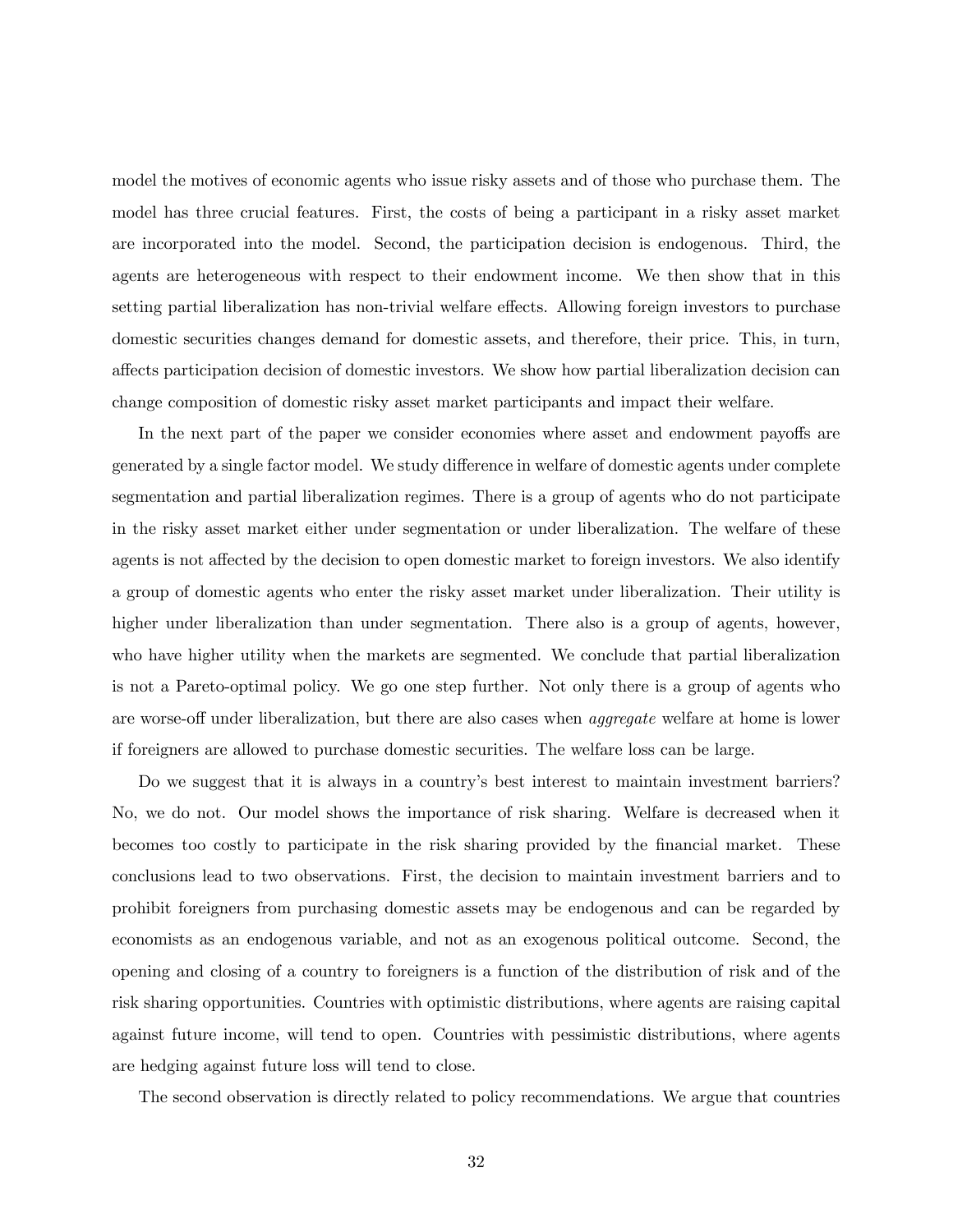need to prepare well for implementing a liberalization policy. They need to adapt their policies and institutions, and their financial systems. These arguments are similar to those expressed in Fischer (1998), except we employ a theoretical model and can be more specific in identifying causes of welfare loss. A country deliberating liberalization of its financial market must consider several factors and policies. Risk sharing arrangements in the economy constitute one group of important factors. If liberalization makes it more costly for domestic agents to participate in risk sharing, because risky assets are more expensive, then there will be a utility loss among domestic agents. Some domestic agents will even find it too expensive to participate in the liberalized domestic risky asset market and will not hold any risky securities. This calls for policies that are aimed at enhancing risk sharing simultaneously with opening up of domestic markets to foreign investors.

We leave several interesting extensions to further research. The model with entry costs and endogenous participation developed in the first part of this paper can be used to analyze other types of liberalization decisions. For example, it can be adapted to study welfare implications of a policy where domestic firms are allowed to issue equity to foreign investors, but domestic investors are not allowed to purchase foreign assets. The model can also be used to analyze the case of complete liberalization, where foreign and domestic assets are available to both foreign and domestic investors, but different investors face different entry costs. A third extension is to incorporate taxation to study whether there exist re-distribution schemes that can compensate agents for welfare loss. Such studies taken together will enhance our understanding of the political economy of international finance.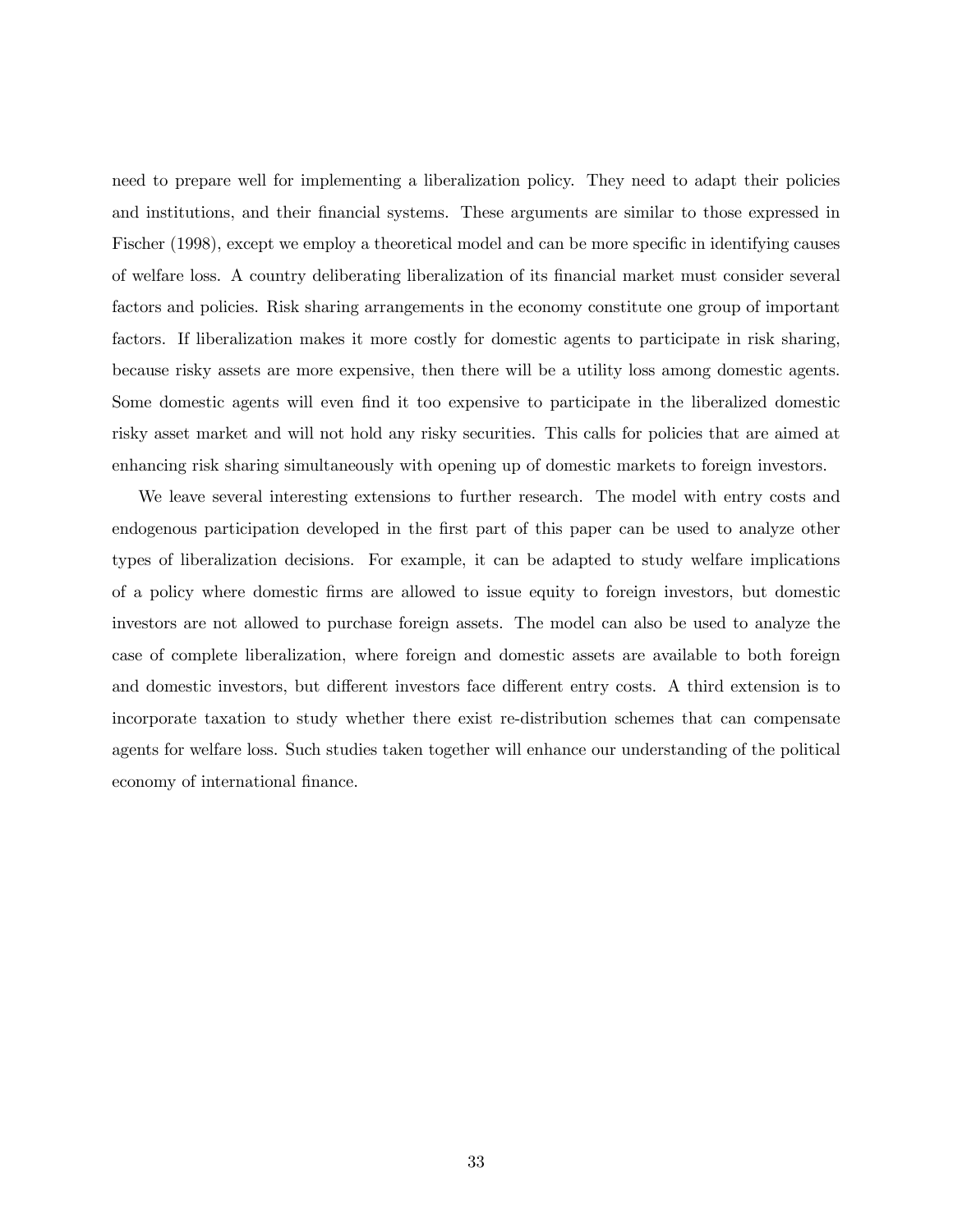# A Appendix: General Theory

Proposition 1 (Participant in market m) Under complete segmentation, when participating in the risky asset market m (foreign or domestic), the investor consumes

$$
c_{S,m,0}^{hp} = \frac{1}{1+R_m} \left[ \overline{e}^h + \theta_{S,m}^{h'} \left[ \overline{\mathbf{z}}_m - R_m \cdot \mathbf{p}_{S,m} \right] + R_m \left( W_0^h - k_m \right) - \frac{\ln \delta R_m}{a} \right]
$$
  

$$
- \frac{a}{2} \left[ \sigma_{e^h}^2 + \theta_{S,m}^{h'} \Sigma_m \theta_{S,m}^h + 2\theta_{S,m}^{h'} \sigma_{e,m}^h \right]
$$
 (6)

at time 0. The vector of optimal post-trade holdings of risky assets is

$$
\boldsymbol{\theta}_{S,m}^{hp} = \frac{1}{a} \Sigma_m^{-1} \left( \overline{\mathbf{z}}_m - R_m \cdot \mathbf{p}_{S,m} - a \boldsymbol{\sigma}_{e,m}^h \right). \tag{7}
$$

The remainder of wealth is invested in

$$
\theta_{S,m,0}^{hp} = R_m \left( W_0^h - c_{S,m,0}^{hp} - \mathbf{p}'_{S,m} \cdot \theta_{S,m}^{hp} - k_m \right)
$$
 (8)

units of the risk-free bond. Consumption at time 1 equals

$$
\tilde{c}_{S,m,1}^{hp} = \tilde{e}^h + \tilde{\mathbf{z}}_m' \boldsymbol{\theta}_{S,m}^{hp} + \theta_{S,m,0}^{hp}.
$$
\n(9)

**Participant in market m.** The proof is based on the assumption of CARA preferences and joint Normal distribution of random variables. Using the budget constraint, terminal consumption is

$$
\tilde{c}_{S,m,1}^{hp} = \tilde{e}^h + \tilde{\mathbf{z}}_m^{\prime} \boldsymbol{\theta}_{S,m}^{hp} + R_m \left( W_0^h - c_{S,m,0}^{hp} - \mathbf{p}_{S,m}^{\prime} \cdot \boldsymbol{\theta}_{S,m}^{hp} - k_m \right).
$$

Since all random variables are jointly Normally distributed, terminal consumption has a normal distribution with expected value and variance

$$
\mathbb{E}\begin{bmatrix} \tilde{c}_{S,m,1}^{hp} \end{bmatrix} = \bar{e}^h + \overline{\mathbf{z}}_m' \cdot \boldsymbol{\theta}_{S,m}^{hp} + R_m \left( W_0^h - c_{S,m,0}^{hp} - \mathbf{p}_{S,m}' \cdot \boldsymbol{\theta}_{S,m}^{hp} - k_m \right),
$$
  
\n
$$
Var\begin{bmatrix} \tilde{c}_{S,m,1}^{hp} \end{bmatrix} = \sigma_{e^h}^2 + \boldsymbol{\theta}_{S,m}^{hp} \Sigma_m \boldsymbol{\theta}_{S,m}^{hp} + 2\boldsymbol{\theta}_{S,m}^{hp'} \cdot \boldsymbol{\sigma}_{e,m}^h,
$$

The optimization problem is solved using the property  $z \sim N(\mu, \sigma^2) \Rightarrow \mathbb{E}[e^z] = \exp\{\mu + \frac{1}{2}\sigma^2\},\$ and the results follow from the first order conditions.  $\blacksquare$ 

Proposition 2 (Non-Participant in market m) Under complete segmentation, when not participating in the risky asset market, the investor consumes

$$
c_{S,m,0}^{hn} = \frac{1}{1 + R_m} \left[ \overline{e}^h + R_m W_0^h - \frac{1}{2} a \sigma_{e^h}^2 - \frac{\ln \delta R_m}{a} \right]
$$
 (10)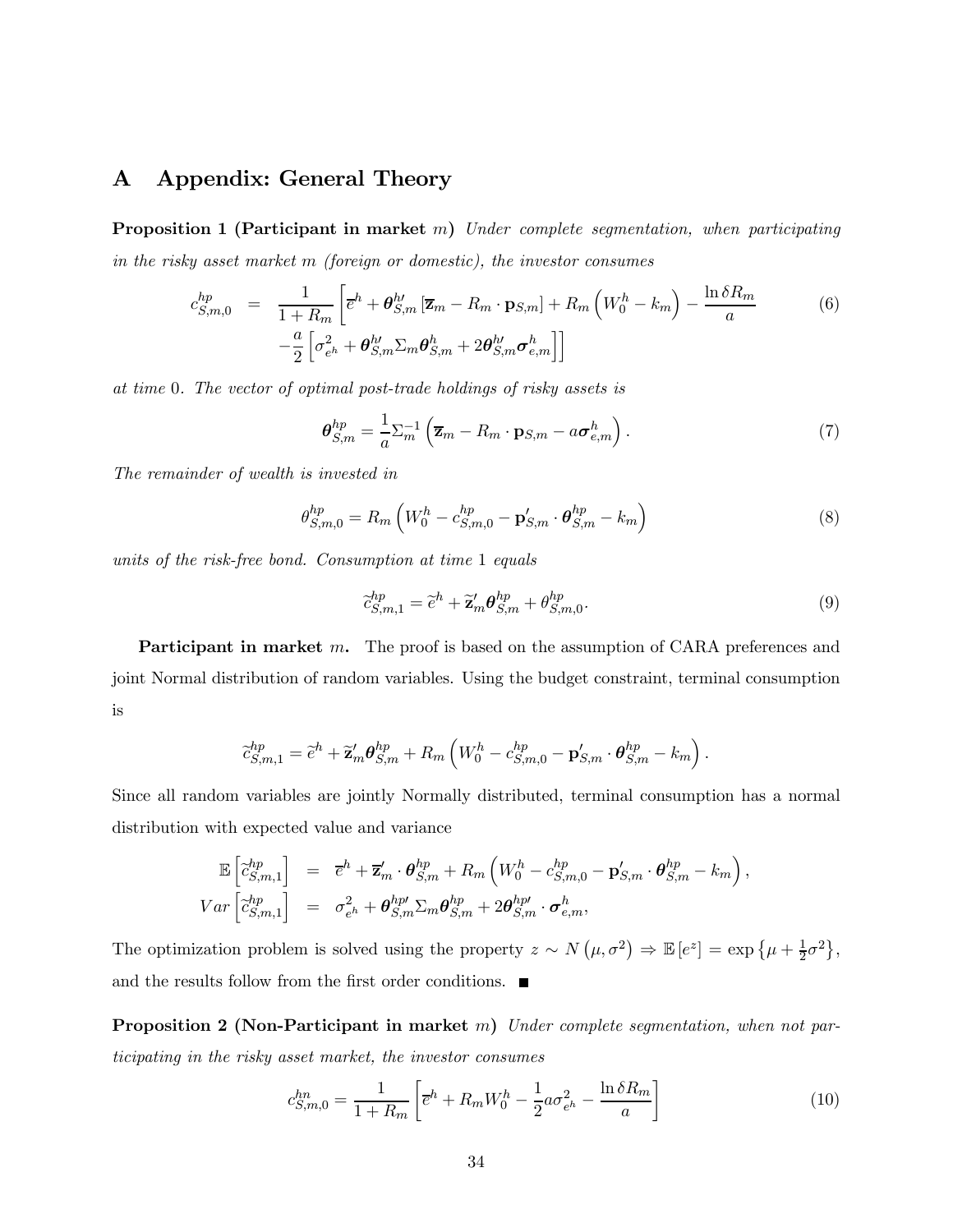and invests the remainder of wealth in

$$
\theta_{S,m,0}^{hn} = R_m W_0^h - \frac{R_m}{1 + R_m} \left[ \overline{e}^h + R_m W_0^h - \frac{1}{2} a \sigma_{e^h}^2 - \frac{\ln \delta R_m}{a} \right] \tag{11}
$$

units of the risk-free bond. A non-participant's derived utility of wealth is

$$
J_{S,m}^{n}\left[W_{0}^{h}\right] = -\delta\left(1 + R_{m}\right)\exp\left[aR_{m}c_{S,m,0}^{h n} - a\left[\overline{e}^{h} + R_{m}W_{0}^{h}\right] + \frac{a^{2}}{2}\sigma_{e^{h}}^{2}\right].
$$
 (12)

Consumption at time 1 equals

$$
\tilde{c}_{S,m,1}^{hn} = \tilde{e}^h + \theta_{S,m,0}^{hn}.
$$
\n(13)

Non-Participant in market m. The proof is based on the assumption of CARA preferences and joint Normal distribution of random variables. Non-participant in the risky asset market holds risk-free asset. His terminal consumption, therefore, consists of the payoff on the risk-free asset (times the number of shares held), and the payoff on the risky endowment. Terminal consumption of non-participant has a Normal distribution with expected value and variance

$$
\mathbb{E}\begin{bmatrix} \bar{c}_{S,m,1}^{hp} \end{bmatrix} = \bar{e}^h + \theta_{S,m,0}^{hn},
$$
  

$$
Var\begin{bmatrix} \bar{c}_{S,m,1}^{hp} \end{bmatrix} = \sigma_{e^h}^2,
$$

The optimization problem is solved using the property  $z \sim N(\mu, \sigma^2) \Rightarrow \mathbb{E}[e^z] = \exp\{\mu + \frac{1}{2}\sigma^2\},\$ and the results follow from the first order conditions.  $\quadblacksquare$ 

Participation criterion under complete segmentation. An agent participates in the risky asset market if and only if the derived utility of wealth under participation exceeds the derived utility of wealth under non-participation,

$$
J_{S,m}^p \left[W_0^h\right] > J_{S,m}^n \left[W_0^h\right]
$$
  

$$
\frac{S_{S,m}^2(h)}{2a} > R_{S,m}k_m,
$$

,

where the last inequality is obtained by using the expressions for indirect utility functions and simplifying.  $\blacksquare$ 

Under partial liberalization, domestic participant solves the expected utility maximization problem

$$
J_{P,d}^{p} \left[ W_{0}^{h} \right] = \max_{c_{P,d,0}^{h}, \theta_{P,d}^{h}, \theta_{P,d,0}^{h}} \left\{ -e^{-ac_{P,d,0}^{h}} - \delta \mathbb{E} e^{-a\tilde{c}_{P,d,1}^{h}} \right\},
$$
  

$$
W_{0}^{h} = c_{P,d,0}^{h} + \mathbf{p}_{P,d}' \cdot \theta_{P,d}^{h} + k_{d} + \theta_{P,d,0}^{h}/R_{d}.
$$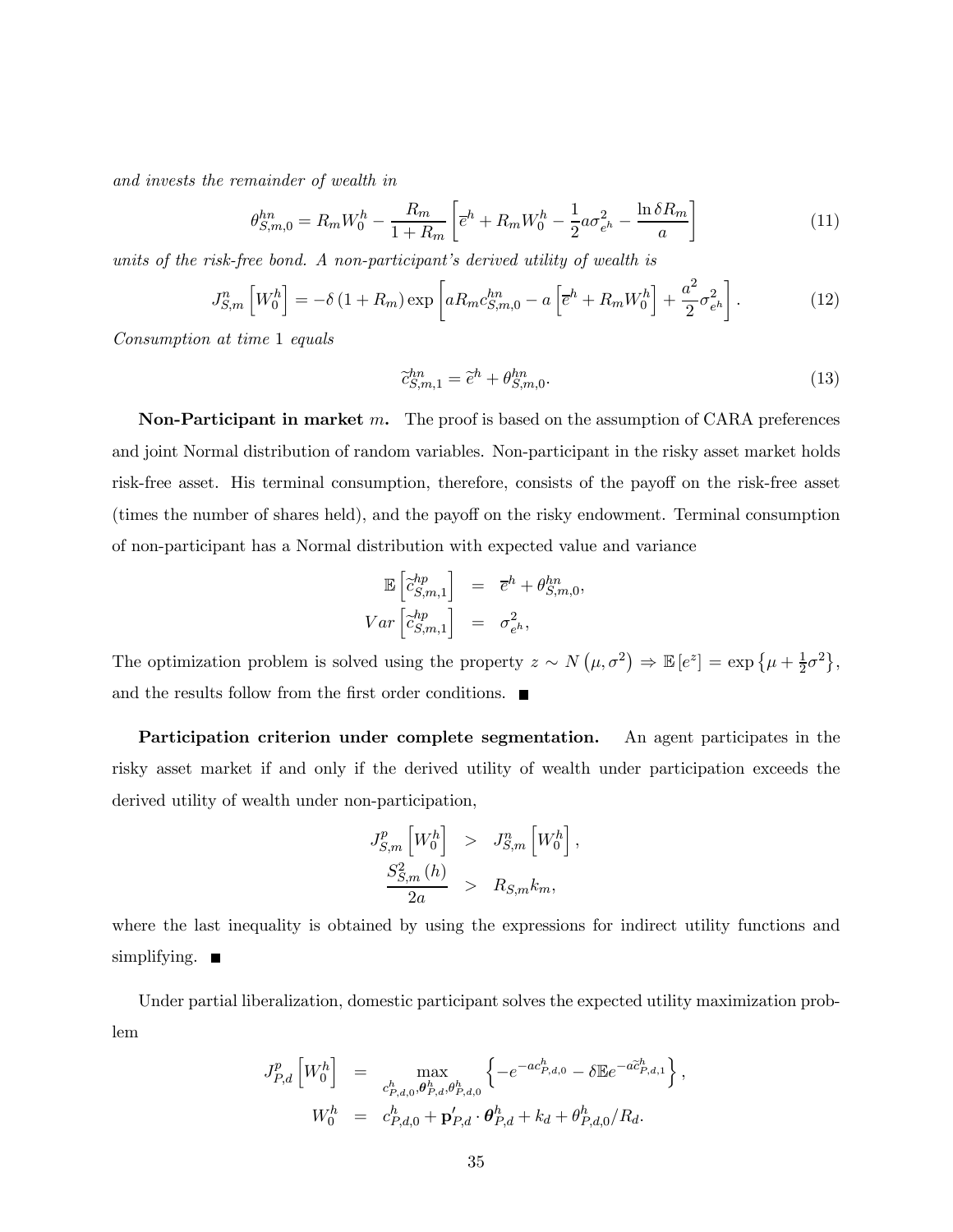with respect to three decision variables: time 0 consumption  $c_{P,0}^h$ ; time 0 post-trade holdings of risky assets  $\theta_{P,d}^h$ ; and time 0 investment in the bond,  $\theta_{P,d,0}^h$ . The superscript p denotes the values under the optimal policy for a *participant* and superscript  $n$  for *non-participant*.

Proposition 3 (Domestic Participant Under Partial Liberalization) Under partial liberalization, when participating in the domestic risky asset market the domestic investor consumes

$$
c_{P,d,0}^{hp} = \frac{1}{1+R_d} \left[ \overline{e}^h + \theta_{P,d}^{h'} \left[ \overline{\mathbf{z}}_d - R_d \cdot \mathbf{p}_{P,d} \right] + R_d \left( W_0^h - k_d \right) - \frac{\ln \delta R_d}{a} - \frac{a}{2} \left[ \sigma_{e^h}^2 + \theta_{P,d}^{h'} \Sigma_d \theta_{P,d}^h + 2\theta_{P,d}^{h'} \sigma_{e,d}^h \right] \right]
$$
(14)

at time 0. The vector of optimal post-trade holdings of risky assets is

$$
\boldsymbol{\theta}_{P,d}^{hp} = \frac{1}{a} \Sigma_d^{-1} \left( \overline{\mathbf{z}}_d - R_d \cdot \mathbf{p}_{P,d} - a \boldsymbol{\sigma}_{e,d}^h \right). \tag{15}
$$

The remainder of wealth is invested in

$$
\theta_{P,d,0}^{hp} = R_d \left( W_0^h - c_{P,d,0}^{hp} - \mathbf{p}_{P,d}' \cdot \theta_{P,d}^{hp} - k_d \right)
$$
 (16)

units of the risk-free bond. Consumption at time 1 equals

$$
\tilde{c}_{P,d,1}^{hp} = \tilde{e}^h + \tilde{\mathbf{z}}_d' \boldsymbol{\theta}_{P,d}^{hp} + \theta_{P,d,0}^{hp}.
$$
\n(17)

Partial Liberalization: Domestic participant. The proof is based on the assumption of CARA preferences and joint Normal distribution of random variables. Proof proceeds along exactly the same lines as for the participant under complete segmentation.  $\blacksquare$ 

Proposition 4 (Foreign Participant Under Partial Liberalization) When participating in the partially liberalized risky asset market foreign investor consumes

$$
c_{P,f,0}^{hp} = \frac{1}{1+R_f} \left[ \overline{e}^h + \theta_{P,f}^{hJ} \left[ \overline{\mathbf{z}} - R_f \cdot \mathbf{p}_P \right] + R_f \left( W_0^h - k_f \right) - \frac{\ln \delta R_f}{a} \right]
$$
\n
$$
- \frac{a}{2} \left[ \sigma_{e^h}^2 + \theta_{P,f}^{hJ} \Sigma \theta_{P,f}^h + 2\theta_P^{hJ} \sigma_e^h \right]
$$
\n(18)

at time 0. The vector of optimal post-trade holdings of risky assets is

$$
\boldsymbol{\theta}_{P,f}^{hp} = \frac{1}{a} \Sigma^{-1} \left( \overline{\mathbf{z}} - R_f \cdot \mathbf{p}_P - a \boldsymbol{\sigma}_e^h \right). \tag{19}
$$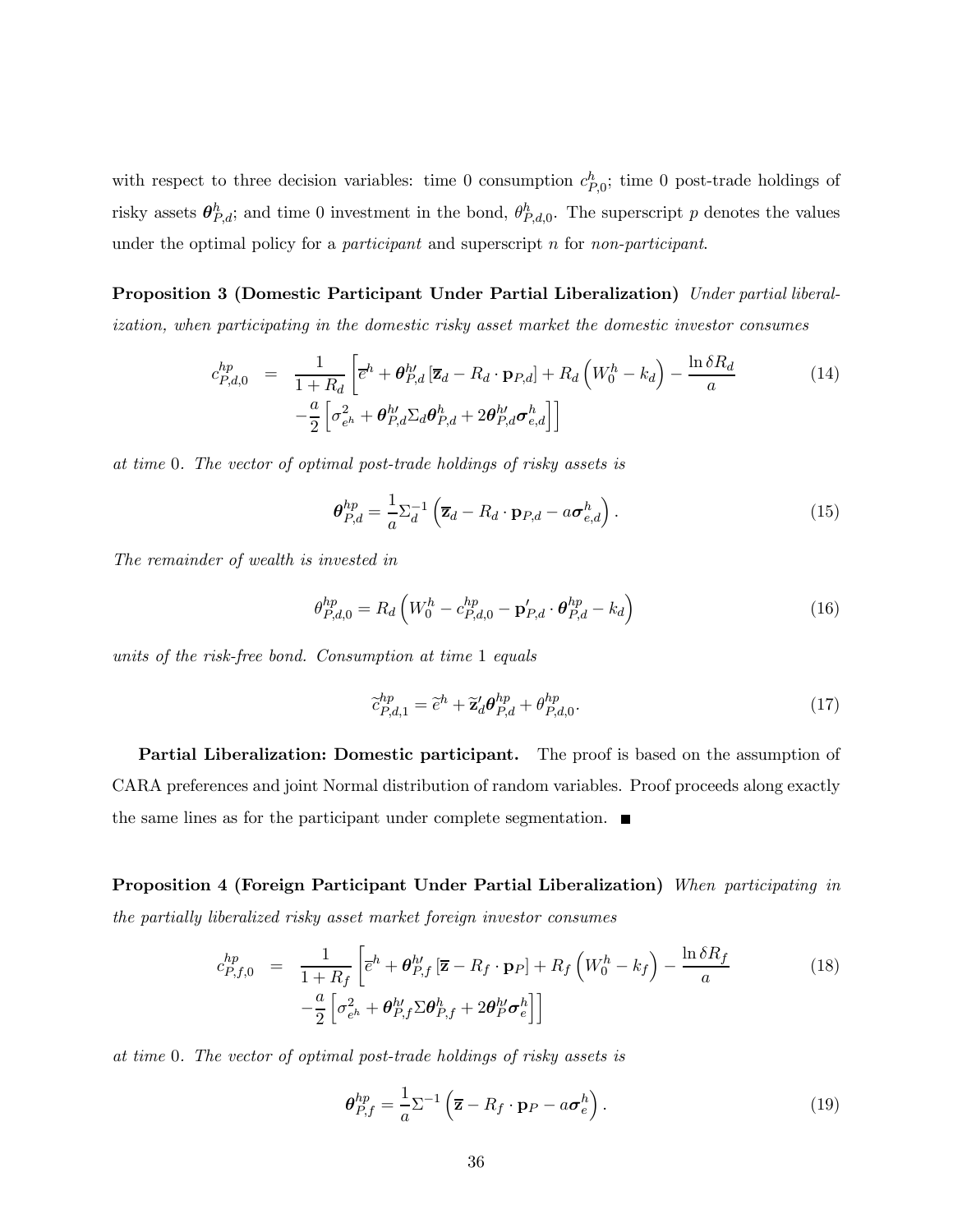The remainder of wealth is invested in

$$
\theta_{P,f,0}^{hp} = R_f \left( W_0^h - c_{P,f,0}^{hp} - \mathbf{p}'_P \cdot \theta_{P,f}^{hp} - k_f \right)
$$
 (20)

units of the risk-free bond. Consumption at time 1 equals

$$
\tilde{c}_{P,f,1}^{hp} = \tilde{e}^h + \tilde{\mathbf{z}}' \boldsymbol{\theta}_{P,f}^{hp} + \theta_{P,f,0}^{hp}.
$$
\n(21)

Proof. The proof is based on the assumption of CARA preferences and joint Normal distribution of random variables. Proof proceeds along exactly the same lines as for the participant under complete segmentation.

## B Appendix: Single Factor Model

### B.1 Complete Segmentation

**Generalized Sharpe Ratio**. The expression for  $S_{S,m}^2(h)$  is obtained by direct computation. For all domestic investors,  $h \in \mathcal{D}$ ,  $Cov\left(\tilde{e}^h, \tilde{z}_d\right) = b_d^h \cdot \beta_d$ , and  $Cov\left(\tilde{e}^h, \tilde{z}_f\right) = 0$ . For all foreign investors,  $h \in \mathcal{F}, Cov\left(\tilde{e}^{h}, \tilde{z}_{f}\right) = b_{f}^{h} \cdot \beta_{f}, \text{ and } Cov\left(\tilde{e}^{h}, \tilde{z}_{d}\right) = 0. \text{ Also, } \Sigma_{m}^{-1} = 1/Var\left(\tilde{z}_{m}\right).$ 

$$
S_{S,m}^{2}(h) = \left(\overline{z}_{m} - R_{m} \cdot p_{S,m} - a \cdot b_{m}^{h} \cdot \beta_{m}\right)^{2} / \left(\beta_{m}^{2} + \sigma_{\varepsilon_{m}}^{2}\right)
$$

$$
= a^{2} \frac{\beta_{m}^{2}}{\beta_{m}^{2} + \sigma_{\varepsilon_{m}}^{2}} \left[b_{m}^{\mathcal{M}_{S}} - b_{m}^{h}\right]^{2} > 2aR_{m}k_{m},
$$

$$
b_{m}^{\mathcal{M}_{S}} \equiv \frac{1}{\mathbb{P}^{m}(\mathcal{M}_{S})} \int_{\mathcal{M}_{S}} b_{m}^{h} d\mathbb{P}^{m}(h).
$$

#### B.2 Partial Liberalization

**Computation of**  $\mathbb{P}^d$   $(\mathcal{D}_P^p)$ . For uniform distribution  $b_d^h \sim Uniform\left(b_d^{\min}, b_d^{\max}\right),$   $PDF^d\left(b_d^h\right)$  =  $1/\left(b_d^{\text{max}}-b_d^{\text{min}}\right)$ , by direct computation:

$$
\mathbb{P}^{d}(\mathcal{D}_{P}^{p}) = \int_{\mathcal{D}_{P}^{p}} d\mathbb{P}^{d}(h) = \int_{\mathcal{D}_{P}^{p}} PDF^{d}(\left\{b_{d}^{h}\right) db_{d}^{h}
$$
\n
$$
= \int_{b_{d}^{\min}}^{b_{d}^{h*}} \frac{1}{b_{d}^{\max} - b_{d}^{\min}} db_{d}^{h} + \int_{b_{d}^{h*}}^{b_{d}^{\max}} \frac{1}{b_{d}^{\max} - b_{d}^{\min}} db_{d}^{h}
$$
\n
$$
= 1 - \frac{2\sqrt{2aR_{d}k_{d}Var\left[\tilde{z}_{d}\right]}}{a\beta_{d}\left(b_{d}^{\max} - b_{d}^{\min}\right)}.
$$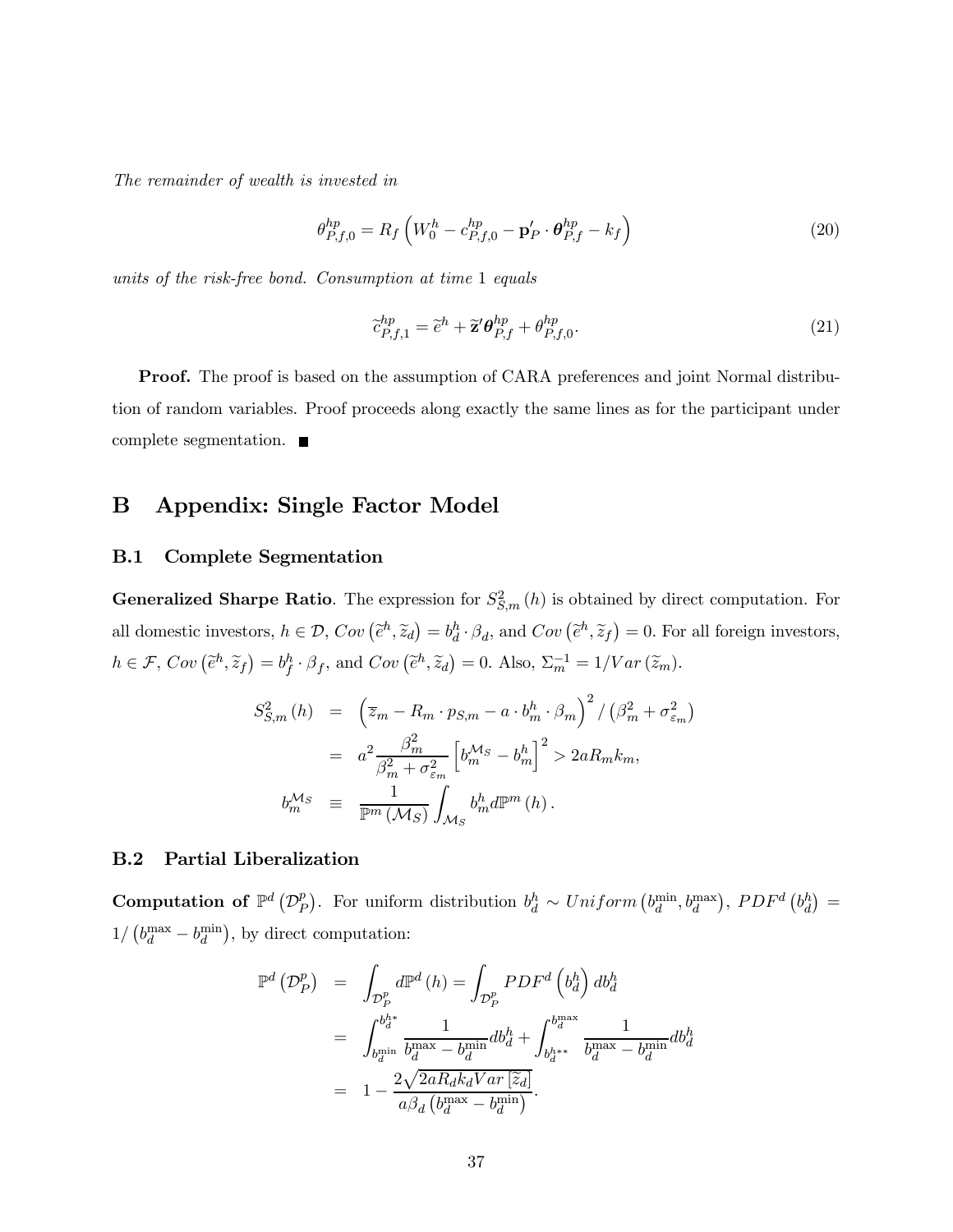This gives  $\mathbb{P}^d$  ( $\mathcal{D}_P^p$ ) in terms of the price of the domestic risky asset,  $p_{P,d}$  (a quantity determined in equilibrium) and other parameters of the problem.

#### Computation of covariance:

$$
Cov\left[\tilde{z}_d, \tilde{e}^{\mathcal{D}_P^p}\right] = \int_{\mathcal{D}_P^p} Cov\left[\tilde{z}_d, \tilde{e}^h\right] d\mathbb{P}^d(h) = \int_{\mathcal{D}_P^p} b_d^h \beta_d \cdot \frac{1}{b_d^{\max} - b_d^{\min}} db_d^h
$$

$$
= \beta_d \frac{b_d^{\min} + b_d^{\max}}{2} - \frac{2\left(\overline{z}_d - R_d p_{P,d}\right) \sqrt{2aR_d k_d Var\left[\widetilde{z}_d\right]}}{\beta_d a^2 \left(b_d^{\max} - b_d^{\min}\right)}.
$$

Generalized Sharpe Ratio:

$$
S_P^2(h) = \frac{1}{Var[\tilde{z}_d]} (\overline{z}_d - R_f p_{P,d} - aCov \left[\tilde{e}^h, \tilde{z}_d\right])^2 + \frac{1}{Var[\tilde{z}_f]} (\overline{z}_f - R_f p_{P,f} - aCov \left[\tilde{e}^h, \tilde{z}_f\right])^2
$$
  
= 
$$
\frac{1}{Var[\tilde{z}_d]} (\overline{z}_d - R_f p_{P,d})^2 + \frac{1}{Var[\tilde{z}_f]} (\overline{z}_f - R_f p_{P,f} - ab_f^h \beta_f)^2.
$$

Computation of price of the foreign asset,  $p_{P,f}$ .

**Remark 8** In general, suppose  $A > 0$  and  $x_1 = \frac{B}{A}$  $\frac{\sqrt{C}}{A}$ ,  $x_2 = \frac{B}{A} + \frac{\sqrt{C}}{A}$  so that  $x_1 \le x_2$ , then  $\int_0^x$  $b^{\min}$  $\frac{1}{b^{\max}-b^{\min}}db +$  $\int_0^{b^{\max}}$  $\overline{x_2}$  $\frac{1}{b^{\max}-b^{\min}}db = 1 - \frac{2\sqrt{C}}{A(b^{\max}-b^{\max})}$  $\frac{2\sqrt{c}}{A(b^{\max}-b^{\min})},$  $\int^{x_1}$  $b^{\min}$  $\frac{b}{b^{\max}-b^{\min}}db +$  $\int_0^{b^{\max}}$  $\overline{x_2}$  $rac{b}{b^{\max} - b^{\min}}db = \frac{b^{\max} + b^{\min}}{2} - \frac{2B\sqrt{C}}{A \cdot A \left[b^{\max} - b^{\min}\right]}$  $A \cdot A \left[ b^{\text{max}} - b^{\text{min}} \right]$ 

Then, compute

$$
\mathbb{P}^{f}(\mathcal{F}_{P}^{p}) = 1 - \frac{2\sqrt{C}}{A\left(b_{f}^{\max} - b_{f}^{\min}\right)},
$$
  
\n
$$
Cov\left[\tilde{z}_{f}, \tilde{e}^{\mathcal{F}_{P}^{p}}\right] = \beta_{f} \frac{b^{\max} + b^{\min}}{2} - \beta_{f} \frac{2B\sqrt{C}}{A \cdot A\left[b_{f}^{\max} - b_{f}^{\min}\right]}
$$
  
\n
$$
A \equiv a\beta_{f} \sqrt{Var\left[\tilde{z}_{d}\right]}
$$
  
\n
$$
B \equiv \sqrt{Var\left[\tilde{z}_{d}\right]} \left(\overline{z}_{f} - R_{f}p_{P,f}\right)
$$
  
\n
$$
\sqrt{C} \equiv \sqrt{Var\left[\tilde{z}_{f}\right]} \sqrt{2aR_{f}k_{f}Var\left[\tilde{z}_{d}\right] - \left(\overline{z}_{d} - R_{f}p_{P,d}\right)^{2}}
$$

The price of foreign asset,

$$
p_{P,f} = \frac{1}{R_f} \left[ \overline{z}_f - \frac{aCov \left[ \widetilde{z}_f, \widetilde{e}^{\mathcal{F}_P^p} \right]}{\mathbb{P}^f \left( \mathcal{F}_P^p \right)} \right] \Rightarrow \left[ \overline{z}_f - p_{P,f} R_f \right] \mathbb{P}^f \left( \mathcal{F}_P^p \right) = aCov \left[ \widetilde{z}_f, \widetilde{e}^{\mathcal{F}_P^p} \right]
$$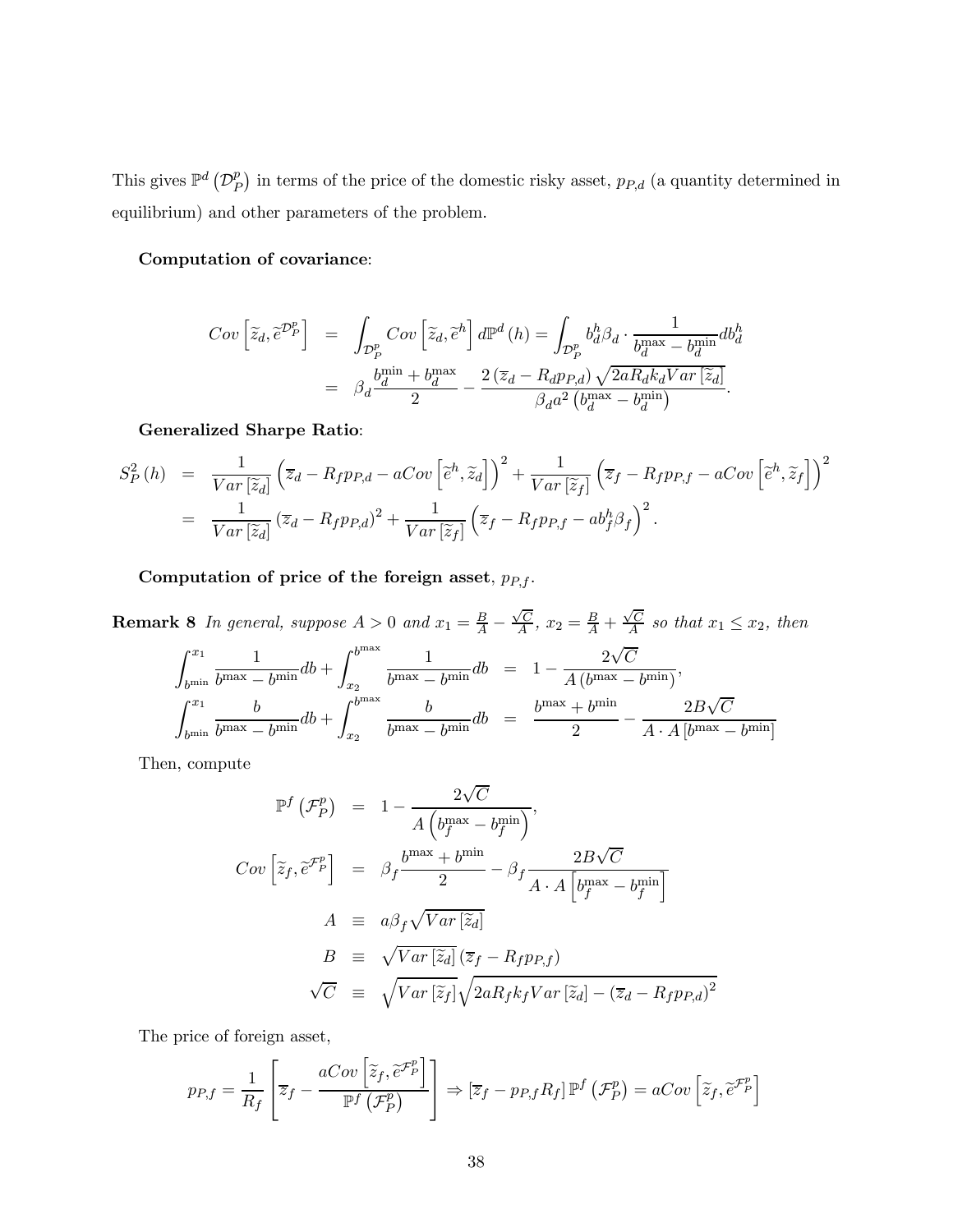$$
[\overline{z}_f - p_{P,f}R_f] = \frac{2[\overline{z}_f - p_{P,f}R_f]\sqrt{C}}{A\left(b_f^{\max} - b_f^{\min}\right)} + a\beta_f \frac{b^{\max} + b^{\min}}{2} - a\beta_f \frac{2B\sqrt{C}}{A \cdot A\left[b_f^{\max} - b_f^{\min}\right]}
$$
  

$$
= a\beta_f \frac{b^{\max} + b^{\min}}{2} + \frac{2\left[[\overline{z}_f - p_{P,f}R_f]A - a\beta_f B\right]\sqrt{C}}{A \cdot A\left(b_f^{\max} - b_f^{\min}\right)}
$$
  

$$
= a\beta_f \frac{b^{\max} + b^{\min}}{2} + \frac{2\sqrt{Var\left[\widetilde{z}_d\right]}\left(\overline{z}_f - p_{P,f}R_f\right)\left[a\beta_f - a\beta_f\right]\sqrt{C}}{A \cdot A\left(b_f^{\max} - b_f^{\min}\right)}
$$
  

$$
= a\beta_f \frac{b^{\max} + b^{\min}}{2}.
$$

### Domestic Asset Price:

$$
p_{P,d} = \frac{\overline{z}_{d} \mathbb{P}^{d} \left( \mathcal{D}_{P}^{p} \right) + \overline{z}_{d} \mathbb{P}^{f} \left( \mathcal{F}_{P}^{p} \right) - aCov \left[ \widetilde{z}_{d}, \widetilde{e}^{\mathcal{D}_{P}^{p}} \right] - aCov \left[ \widetilde{z}_{d}, \widetilde{e}^{\mathcal{F}_{P}^{p}} \right]}{R_{d} \mathbb{P}^{d} \left( \mathcal{D}_{P}^{p} \right) + R_{f} \mathbb{P}^{f} \left( \mathcal{F}_{P}^{p} \right)}
$$
\n
$$
= \frac{\overline{z}_{d} \mathbb{P}^{d} \left( \mathcal{D}_{P}^{p} \right) + \overline{z}_{d} \mathbb{P}^{f} \left( \mathcal{F}_{P}^{p} \right) - aCov \left[ \widetilde{z}_{d}, \widetilde{e}^{\mathcal{D}_{P}^{p}} \right]}{R_{d} \mathbb{P}^{d} \left( \mathcal{D}_{P}^{p} \right) + R_{f} \mathbb{P}^{f} \left( \mathcal{F}_{P}^{p} \right)}
$$
\n
$$
\Rightarrow (p_{P,d} R_{d} - \overline{z}_{d}) = -a \beta_{d} \frac{b_{d}^{\min} + b_{d}^{\max}}{2} + \left[ \overline{z}_{d} - p_{P,d} R_{f} \right] \mathbb{P}^{f} \left( \mathcal{F}_{P}^{p} \right)
$$

where we use previously derived expressions for  $\mathbb{P}^d(\mathcal{D}_P^p)$  and  $Cov\left[\tilde{z}_d, \tilde{e}^{\mathcal{D}_P^p}\right]$ ,  $Cov\left[\tilde{z}_d, \tilde{e}^{\mathcal{F}_P^p}\right] = 0$ . Since  $R_f = R_d$ ,

$$
\overline{z}_d - p_{P,d} R_d = a \beta_d \frac{b_d^{\min} + b_d^{\max}}{2 \left[ 1 + \mathbb{P}^f \left( \mathcal{F}_P^p \right) \right]}
$$

### B.3 Welfare: Domestic Investors

Analysis of Type A investors. Type A domestic investors participate in the domestic risky asset market before and after partial liberalization. For such investors,

$$
J_{S,d}^p \left[W_0^h\right] = J_{S,d}^n \left[W^h\right] \exp\left\{-\frac{a}{1+R_d} \left[\frac{S_{S,d}^2(h)}{2a} - k_d R_d\right]\right\},
$$
  

$$
J_{P,d}^p \left[W_0^h\right] = J_{S,d}^n \left[W^h\right] \exp\left\{-\frac{a}{1+R_d} \left[\frac{S_{P,d}^2(h)}{2a} - k_d R_d\right]\right\}.
$$

For an agent of this type, welfare under partial liberalization exceeds the welfare under complete segmentation if and only if,

$$
J_{P,d}^{p} \left[ W_0^h \right] \geq J_{S,d}^{p} \left[ W_0^h \right] \Longleftrightarrow S_{P,d}^{2}(h) \geq S_{S,d}^{2}(h)
$$

$$
\left( \overline{z}_d - p_{P,d} R_d - a \beta_d b_d^h \right)^2 \geq \left( \overline{z}_d - p_{S,d} R_d - a \beta_d b_d^h \right)^2
$$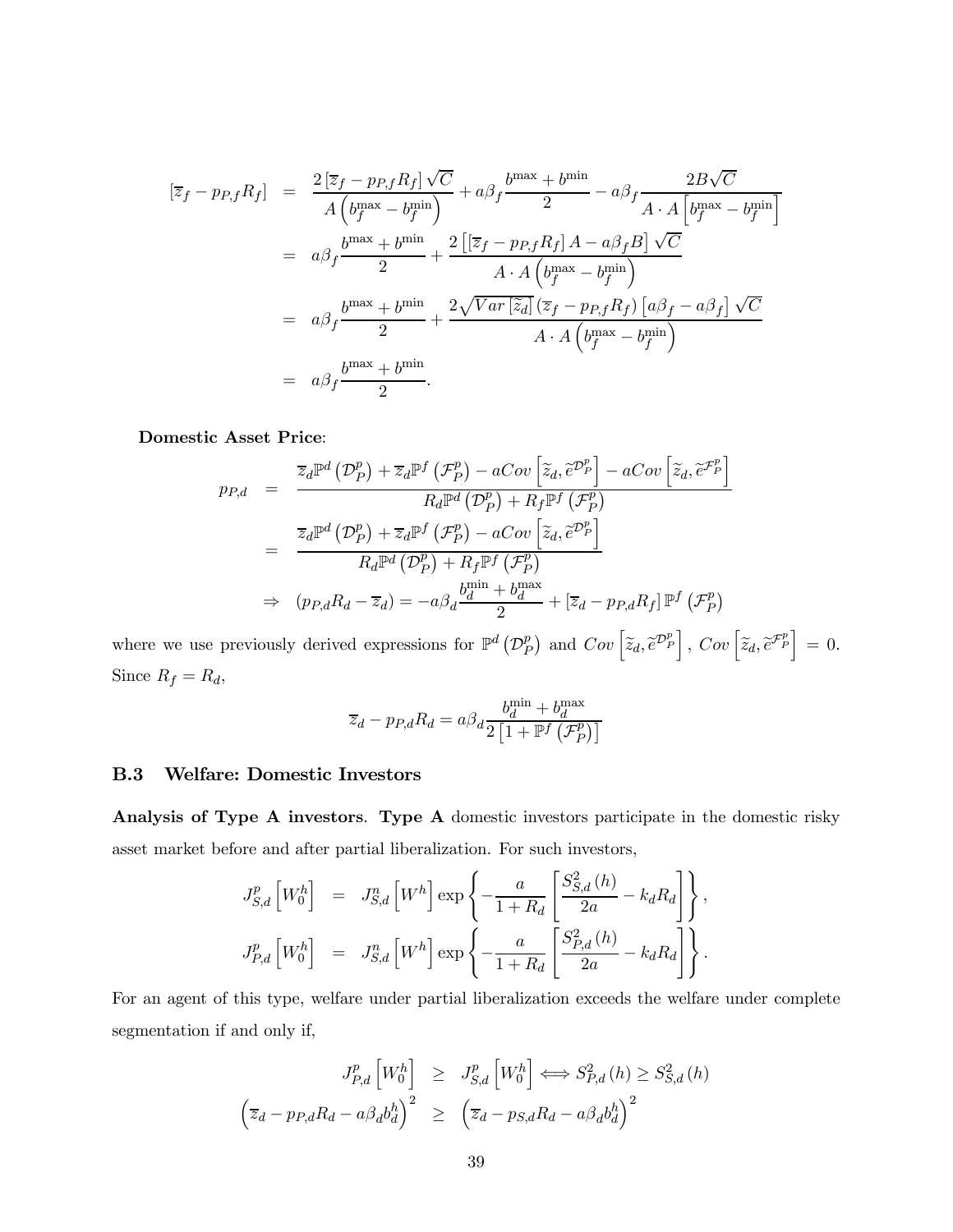Proof (Aggregate Welfare of Type A Domestic Agents). The Theorem states that if the center of mass of the domestic economy under complete segmentation is positive,  $b_d^{DS} > 0$ , there exist such domestic and foreign economies that the total utility of domestic investors of Type A decreases with partial liberalization.

To prove that such case exists it is sufficient to provide one example. Aggregate welfare of Type A domestic investors decreases in the following numerical example. Parameter values are:  $a = 0.5$ ,  $\delta = 0.99$ . Domestic economy:  $b_d^{\min} = -4$ ,  $b_d^{\max} = 5$ ; For all  $\forall h \in \mathcal{D} : \overline{e}^h = b_d^h$ ,  $W_0^h = 2$ ,  $\sigma_{\varepsilon_d^h}^2 = 1$ ;  $k_d = 0.55$ ,  $R_d = 1$ ,  $\overline{z}_d = 1$ ,  $\beta_d = 1$ ,  $\sigma_{\varepsilon_d}^2 = 1$ . Foreign economy:  $b_f^{\min} = -2$ ,  $b_f^{\max} = 4$ ; For all  $\forall h \in \mathcal{F} : \overline{e}^h = b_f^h$ ,  $W_0^h = 2$ ,  $\sigma_{\varepsilon_f^h}^2 = 1$ ;  $k_f = 0.01$ ,  $R_f = 1$ ,  $\overline{z}_f = 1$ ,  $\beta_f = 1$ ,  $\sigma_{\varepsilon_f}^2 = 1$ . Segmented and partial liberalization equilibria in the domestic market are:

$$
p_{S,d} = 0.75, \t D_{S,d} = (-4, -1.59762) \cup (2.59762, 5),
$$
  
\n
$$
p_{P,d} = 0.872406, \t D_{P,d} = (-4, -1.84243) \cup (2.35281, 5).
$$
  
\n
$$
A[\mathcal{D}] = (-4, -1.84243) \cup (2.59762, 5).
$$

In this example, aggregate welfare of Type A domestic investors falls after partial liberalization,

$$
\mathbb{J}\mathbb{A}_{S,d} = -10.5939 > \mathbb{J}\mathbb{A}_{P,d} = -10.9122.
$$

This is no the only possible set of parameter values. There are infinitely many economies in which the theorem holds. Q.E.D.

Remark (Aggregate Welfare of Type A Domestic Agents). We briefly comment on the difficulty of analytical characterization of *aggregate* utility in the model.

**Definition 9** The error function erf  $(z)$  is the integral of the Gaussian distribution,

$$
\operatorname{erf}(z) = \frac{2}{\sqrt{\pi}} \int_0^z e^{-t^2} dt.
$$

The following relationships hold:

$$
\lim_{z \to +\infty} \operatorname{erf}(z) = 1, \qquad \operatorname{erf}(y) = 2\Phi\left(\sqrt{2} \cdot y\right) - 1,
$$

where  $\Phi(\cdot)$  is the standard Normal cumulative density function. The imaginary error function erf  $i(z)$  is defined as

$$
\operatorname{erf} i(z) \equiv \operatorname{erf} (z \cdot i) / i.
$$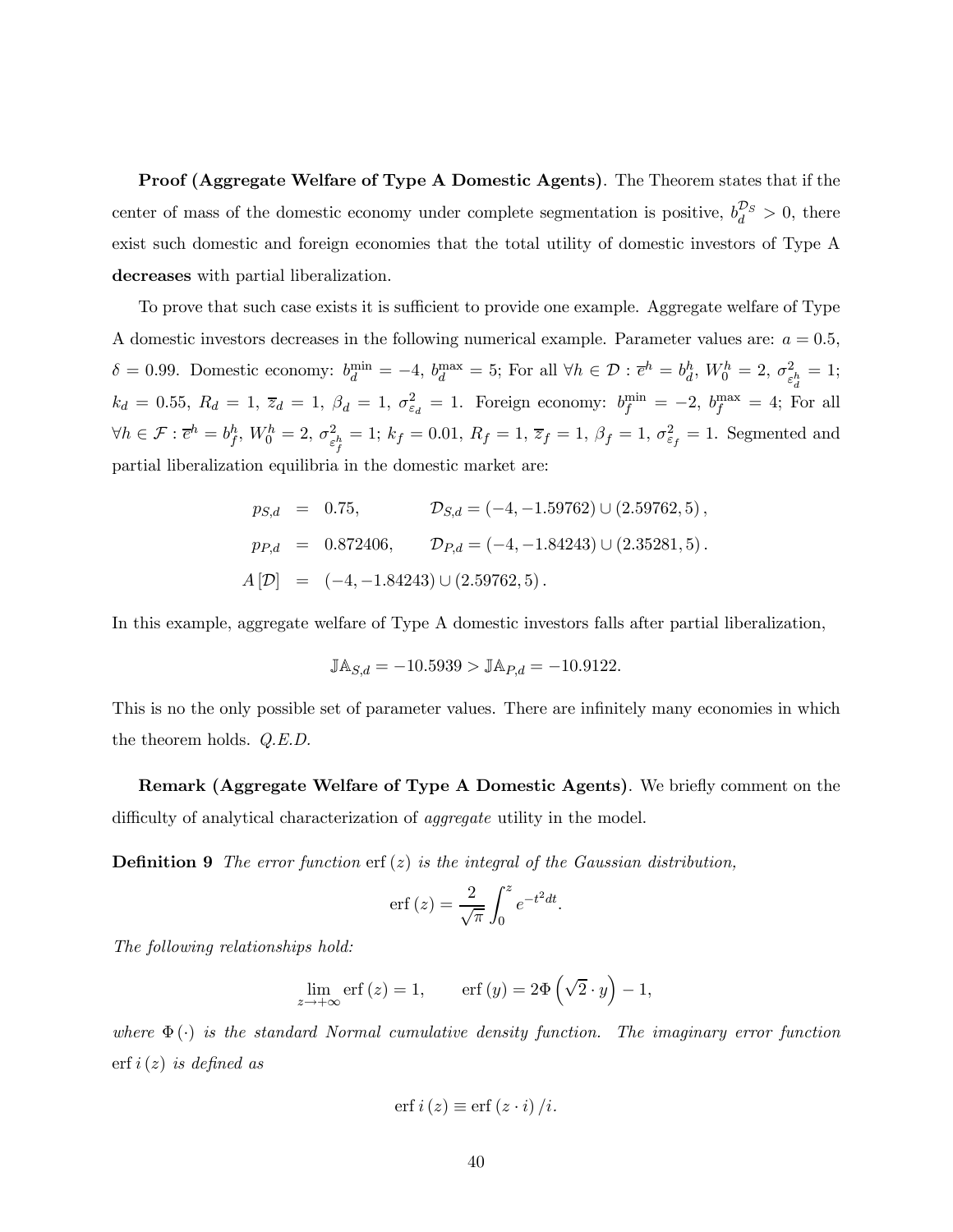To compute aggregate welfare for a set of participants we need to integrate the individual's indirect utility function over the set. For example, total utility of domestic Type A agents under segmentation,  $\mathbb{J}\mathbb{A}_{S,d}$ , is given by

$$
\mathbb{J}\mathbb{A}_{S,d} = \left[ \int_{b_d^{\min}}^{b_d^{D_P} - \sqrt{K_d}} \frac{J_{S,d}^p \left[ W_0^h \right]}{b_d^{\max} - b_d^{\min}} db_d^h + \int_{b_d^{D_S} + \sqrt{K_d}}^{b_d^{\max}} \frac{J_{S,d}^p \left[ W_0^h \right]}{b_d^{\max} - b_d^{\min}} db_d^h \right].
$$

This integral cannot be expressed in terms of elementary (analytic) functions. The structure of the integral as the same as the integral over the Normal density, which, too, does not have an analytic expression. To see this, observe that the function  $J_{S,d}^p \left[W_0^h\right]$  is proportional to the term that has the same structure as the Normal density:

$$
J_{S,d}^p \left[ W_0^h \right] \propto \exp \left\{ -\frac{a}{1+R_d} \left[ b_d^h - \frac{a}{2} \left( b_d^h \right)^2 + \frac{1}{2a} S_{S,d}^2 \left( h \right) \right] \right\}.
$$

Just as an integral of the Normal density over a set can be written using the error function, the integral of the indirect utility function can be written using  $Erfi(\cdot)$ .

Integration of utility of non-participants. In the single factor model, expected endowment payoff is  $\bar{e}^h = b_m^h$ . Integrating derived utility of wealth over an interval (a set of agents) yields:

$$
\int_{A}^{B} \frac{J_{P,m}^{n}\left[W^{h}\right]}{b_{m}^{\max} - b_{m}^{\min}} db_{m}^{h} = \frac{\delta \left(1 + R_{m}\right)^{3/2}}{a\left(b_{m}^{\max} - b_{m}^{\min}\right)} \sqrt{\frac{\pi}{2}} \times \exp\left[-\frac{1 + 2aR_{m}W_{0}^{h} - a^{2}\sigma_{\varepsilon_{m}^{h}}^{2} + 2R_{m}\ln\delta R_{m}}{2\left(1 + R_{m}\right)}\right] \times \left[\text{Erfi}\left(\frac{-1 + a \cdot A}{\sqrt{2\left(1 + R_{m}\right)}}\right) - \text{Erfi}\left(\frac{-1 + a \cdot B}{\sqrt{2\left(1 + R_{m}\right)}}\right)\right].
$$

Integration of utility of participants (under segmentation). In the single factor model, expected endowment payoff is  $\bar{e}^h = b_m^h$ . Integrating derived utility of wealth over an interval (a set of agents) yields:

$$
\int_{A}^{B} \frac{J_{S,m}^{p} \left[W^{h}\right]}{b_{m}^{\max} - b_{m}^{\min}} db_{m}^{h}
$$
\n
$$
= \frac{\delta \left(1 + R_{m}\right)^{3/2}}{a \left(b_{m}^{\max} - b_{m}^{\min}\right)} \sqrt{\frac{\pi}{2}} \sqrt{\frac{\beta_{m}^{2} + \sigma_{\varepsilon_{m}}^{2}}{\sigma_{\varepsilon_{m}}^{2}}} \times \exp\left\{-\frac{a}{1 + R_{m}} \left[R_{m} \left(W_{0}^{h} - k_{m}\right) + \frac{R_{m} \ln \delta R_{m}}{a}\right]\right\}
$$
\n
$$
\times \exp\left\{\frac{a^{2}}{2 \left(1 + R_{m}\right)} \sigma_{\varepsilon_{m}^{h}}^{2}\right\} \times \exp\left\{-\frac{\left(-1 + ab_{m}^{\mathcal{M}_{S,m}}\right) \beta_{m}^{2} + \sigma_{\varepsilon_{m}}^{2}}{2 \left(1 + R_{m}\right) \sigma_{\varepsilon_{m}}^{2}}\right\}
$$
\n
$$
\times \left[\text{Erfi}\left[\frac{\left(-1 + ab_{m}^{\mathcal{M}_{S,m}}\right) \beta_{m}^{2} + \left(-1 + a \cdot A\right) \sigma_{\varepsilon_{m}^{h}}^{2}}{\sqrt{2 \left(1 + R_{m}\right) \sigma_{\varepsilon_{m}}^{2} \left(\beta_{m}^{2} + \sigma_{\varepsilon_{m}^{h}}^{2}\right)}}\right] - \text{Erfi}\left[\frac{\left(-1 + ab_{m}^{\mathcal{M}_{S,m}}\right) \beta_{m}^{2} + \left(-1 + a \cdot B\right) \sigma_{\varepsilon_{m}^{h}}^{2}}{\sqrt{2 \left(1 + R_{m}\right) \sigma_{\varepsilon_{m}^{h}}^{2} \left(\beta_{m}^{2} + \sigma_{\varepsilon_{m}^{h}}^{2}\right)}}\right]
$$

⎤  $\vert \cdot$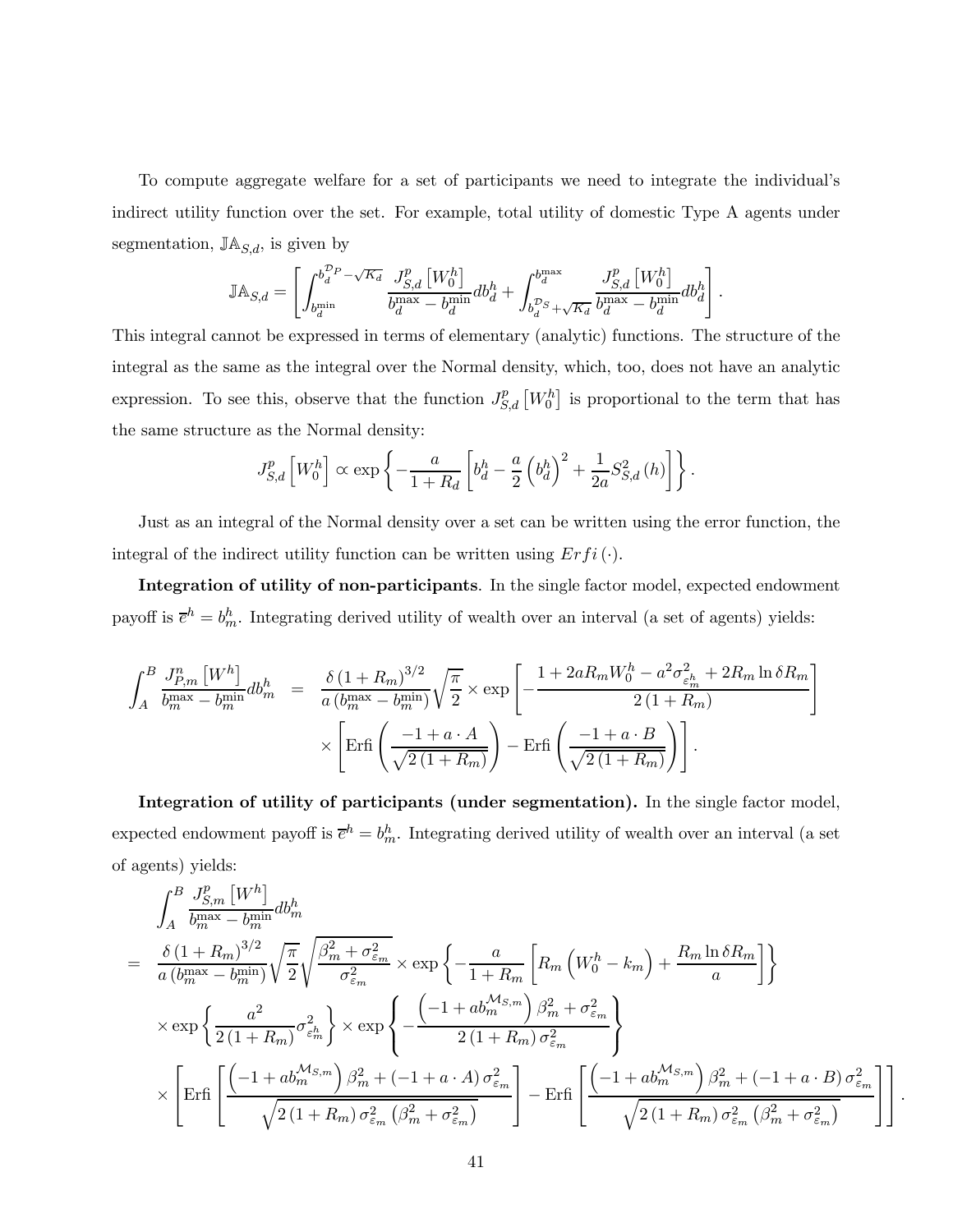A similar expression holds for the case of partial liberalization. For example, to obtain the expression for integration of utility of domestic participants under liberalization  $(m = d)$ , replace  $b_m^{\mathcal{M}_{S,m}}$ in the expression above with  $b_d^{DP}$ .

Proof (Aggregate Welfare of Domestic Agents). The Theorem states that if the center of mass of the domestic economy under complete segmentation is positive,  $b_d^{DS} > 0$ , there exist such domestic and foreign economies that the total utility of domestic investors is lower under partial liberalization than under complete segmentation.

To prove that such case exists it is sufficient to provide one example. In the following numerical example aggregate welfare of domestic investors is lower under partial liberalization than under complete segmentation. Parameter values are:  $a = 0.5$ ,  $\delta = 0.99$ . Domestic economy:  $b_d^{\min} = -4$ ,  $b_d^{\max} = 5.5$ ; For all  $\forall h \in \mathcal{D} : \overline{e}^h = b_d^h$ ,  $W_0^h = 2$ ,  $\sigma_{\varepsilon_d^h}^2 = 1$ ;  $k_d = 0.55$ ,  $R_d = 1$ ,  $\overline{z}_d = 1$ ,  $\beta_d = 1$ ,  $\sigma_{\varepsilon_d^2}^2 = 0.1$ (this is relatively low level of domestic asset idiosyncratic risk). Foreign economy:  $b_f^{\min} = -2$ ,  $b_f^{\max} = 4$ ; For all  $\forall h \in \mathcal{F} : \overline{e}^h = b_f^h$ ,  $W_0^h = 2$ ,  $\sigma_{\varepsilon_f^h}^2 = 1$ ;  $k_f = 0.1$ ,  $R_f = 1$ ,  $\overline{z}_f = 1$ ,  $\beta_f = 1$ ,  $\sigma_{\varepsilon_f^h}^2 = 1$ . Segmented and partial liberalization equilibria in the domestic market are:

$$
p_{S,d} = 0.625,
$$
  
\n
$$
\mathcal{D}_{S,d} = (-4, -0.805635) \cup (2.30563, 5.5),
$$
  
\n
$$
p_{P,d} = 0.788,
$$
  
\n
$$
\mathcal{D}_{P,d} = (-4, -1.13204) \cup (1.97923, 5.5)
$$

In this example, aggregate welfare of domestic investors is lower under partial liberalization than under complete segmentation.

$$
\mathbb{J}_{S,d} = -13.4421 > \mathbb{J}_{P,d} = -14.0126.
$$

This is no the only possible set of parameter values. There are infinitely many economies in which the theorem holds. Q.E.D.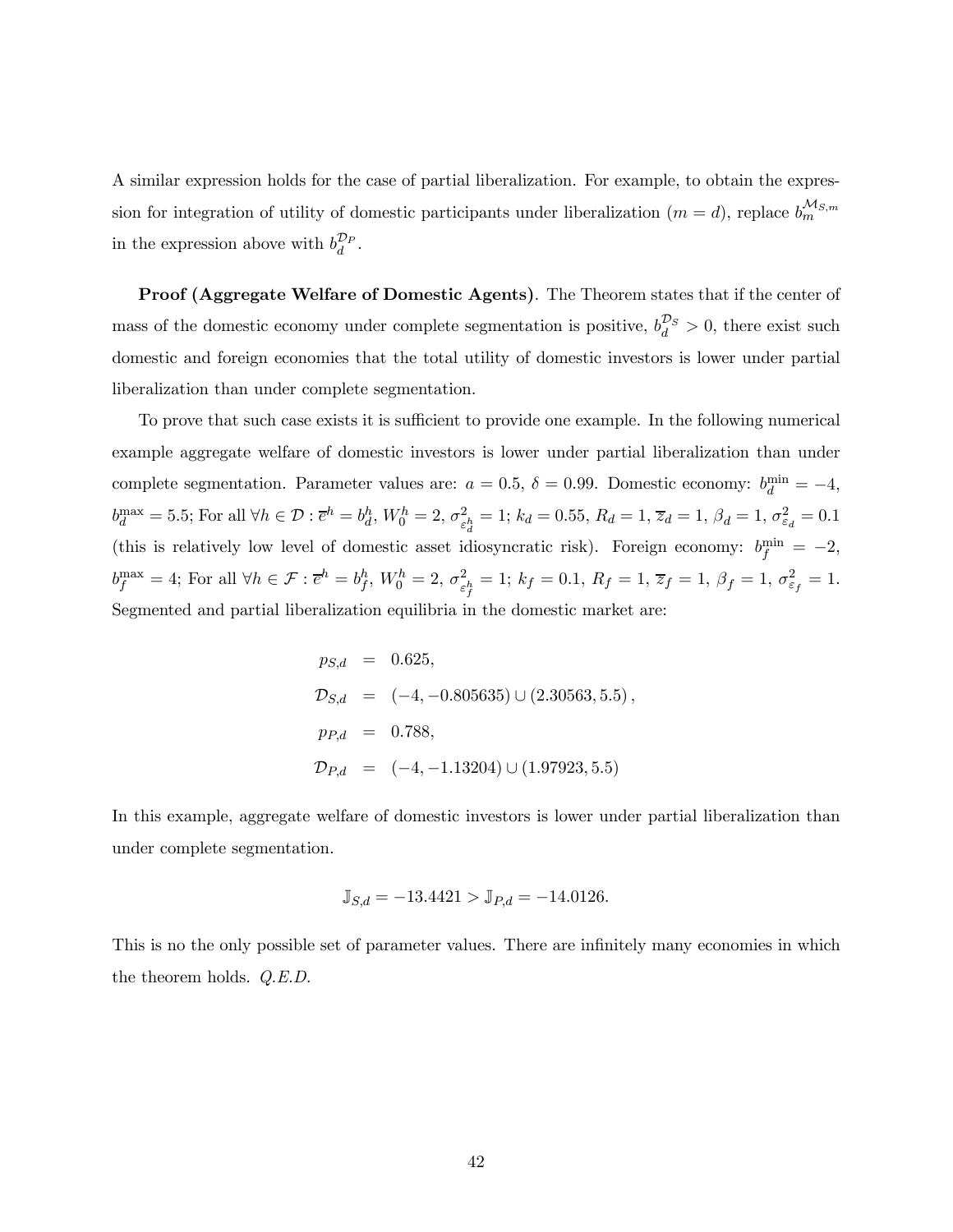# References

- [1] Adler, M. and B. Dumas, 1975, Optimal international acquisitions, Journal of Finance 30, 1—19.
- [2] Adler, M. and B. Dumas, 1983, International Portfolio Choice and Corporation Finance: A Synthesis, Journal of Finance 38, 925—984.
- [3] Alexander, Gordon, Cheol Eun, and Sundaram Janakiramanan, 1987, Asset pricing and dual listing on foreign capital markets: A note, Journal of Finance 42, 151-158.
- [4] Basak, Suleyman, 1996, "An Intertemporal Model of International Capital Market Segmentation," The Journal of Financial and Quantitative Analysis, Vol. 31, No. 2, 161-188.
- [5] Basak, Suleyman, and Domenico Cuoco, 1998, "An Equilibrium Model with Restricted Stock Market Participation," The Review of Financial Studies 11, 309—341.
- [6] Bekaert, Geert, 1995, Market integration and investment barriers in emerging equity markets, World Bank Economic Review 9, 75-107.
- [7] Bekaert, Geert, and Campbell R. Harvey, 1995, Time-varying world market integration, Journal of Finance 50, 403-444.
- [8] Bekaert, Geert, and Campbell R. Harvey, 1997, Emerging equity market volatility, Journal of Financial Economics 43. 29—77.
- [9] Bekaert, Geert, and Campbell R. Harvey, 2000, Foreign speculators and emerging equity markets, Journal of Finance 55, 565-613.
- [10] Bekaert, Geert, Campbell R. Harvey, Christian Lundblad, "Does Financial Liberalization Spur Growth?" NBER Working Paper No. 8245, 2001.
- [11] Bennett, James, and Leslie Young, 1999, "International Stock Market Equilibrium with Heterogenous Tastes," The American Economic Review, Vol. 89, No. 3, 639—648.
- [12] Bhagwati, Jagdish. "The Capital Myth," Foreign Affairs, May/June 1998, pp. 7-12.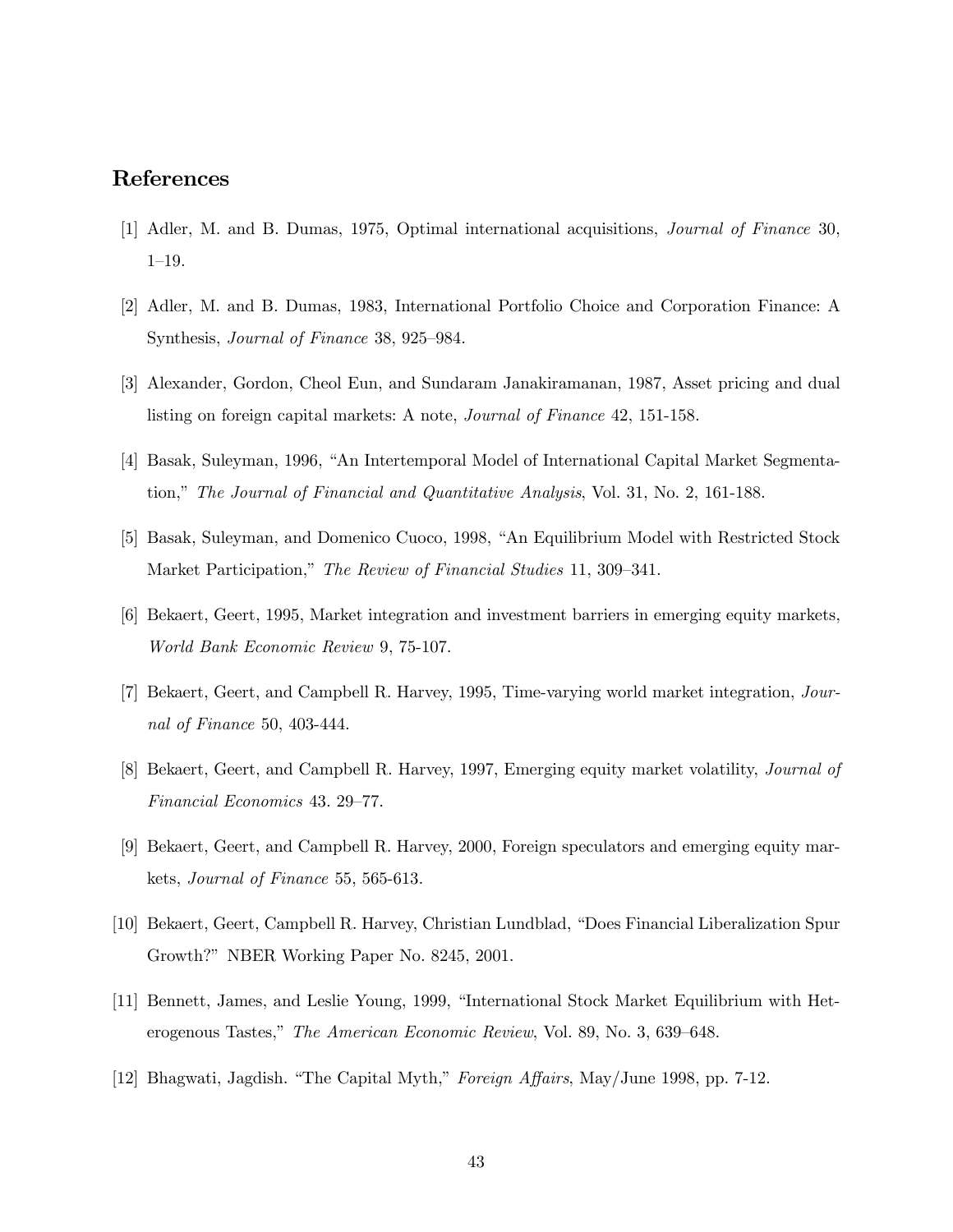- [13] F. Black. "International Capital Market Equilibrium with Investment Barriers." Journal of Financial Economics 1 (December 1974), 337-352.
- [14] Boubakri, Narjess, and Jean-Claude Cosset, 1998, The financial and operating performance of newly privatized firms: Evidence from developing countries, Journal of Finance 53, 1081-1111.
- [15] Buckberg, Elaine, 1995, Emerging stock markets and international asset pricing. World Bank Economic Review 9, 51-74.
- [16] Chari, Anusha and Henry, Peter Blair. "Capital Account Liberalization: Allocative Efficiency or Animal Spirits," NBER Working Paper No. 8908, 2002a.
- [17] Chari, Anusha and Henry, Peter Blair. "Risk Sharing and Asset Prices: Evidence From a Natural Experiment." Stanford University Working Paper, 2002b.
- [18] Chen, Zhiwu and Peter J. Knez, 1995, "Measurement of Market Integration and Arbitrage," The Review of Financial Studies 8, 287—325.
- [19] Clarke, George, Robert Cull, Maria Soledad Martinez Peria, and Susana M. Sánchez, 2003, "Foreign Bank Entry: Experience, Implications for Developing Economies, and Agenda for Further Research," The World Bank Research Observer 18, 25—59.
- [20] Clarke, George, Robert Cull, Maria Soledad Martinez Peria, and Susana M. Sánchez, 2004, "Bank Lending to Small Businesses in Latin America: Does Bank Origin Matter?" Journal of Money, Credit, and Banking, forthcoming.
- [21] Dow, J., and G. Gorton, 1997, "Noise Trading, Delegated Portfolio Management, and Economic Welfare," Journal of Political Economy, 105, 1024-1050.
- [22] Dumas, Bernard and Raman Uppal, 2001, "Global Diversification, Growth, and Welfare with Imperfectly Integrated Markets for Goods," Review of Financial Studies 14, 277—305.
- [23] Edison, Hali, Michael Klein, Luca Ricci, and Torsten, Sloek, "Capital Account Liberalization and Economic Performance: Survey and Synthesis," NBER WP# 9100, 2002.
- [24] Errunza, Vihang, and Etienne Losq, 1985, International asset pricing under mild segmentation: Theory and test, Journal of Finance 40, 105-124.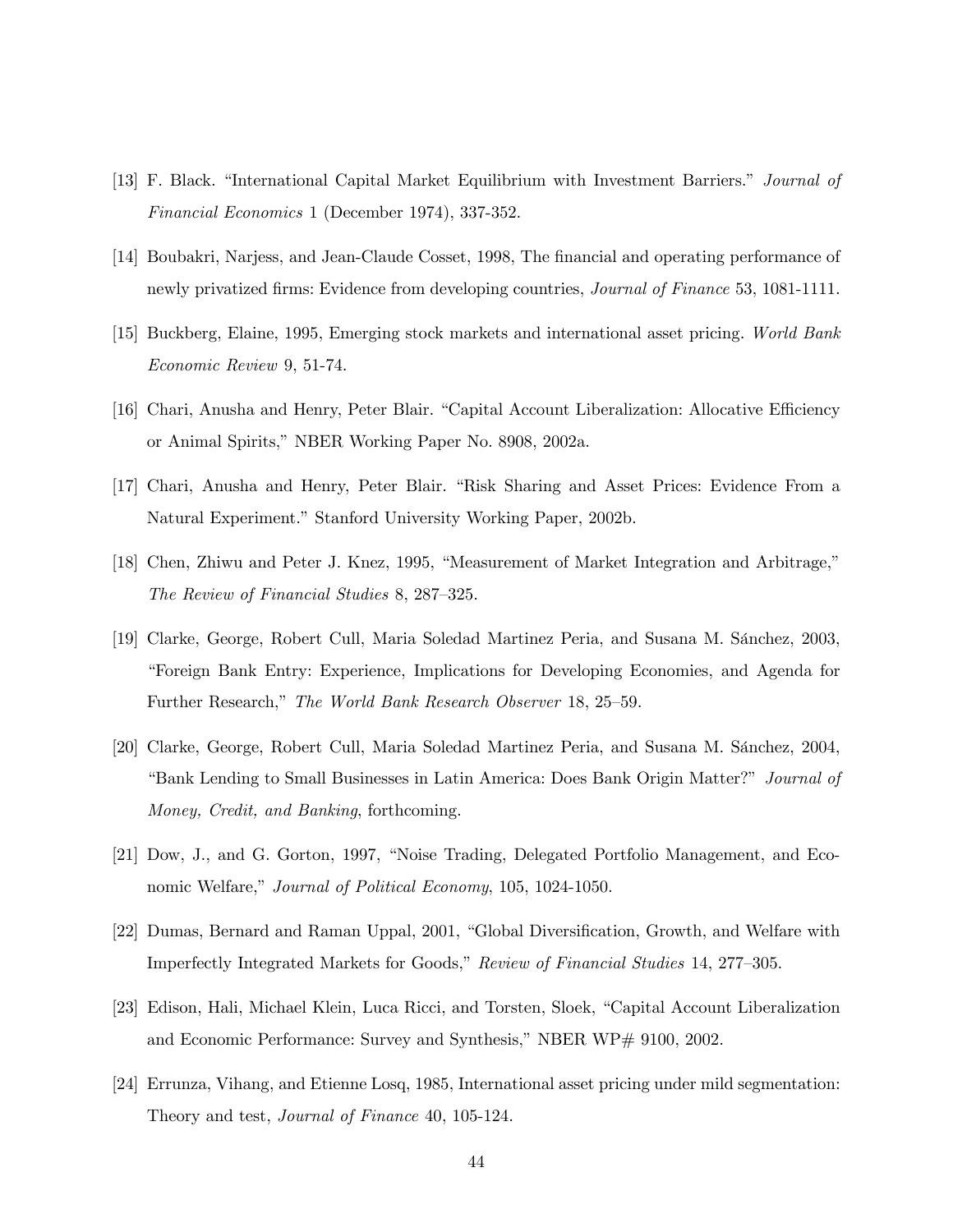- [25] Errunza, Vihang, and Etienne Losq, 1989, Capital flow controls, international asset pricing, and investors welfare: A multi-country framework, Journal of Finance 44, 1025-1037.
- [26] Errunza, Vihang, and Etienne Losq, and Prasad Padmanabhan, 1992, Tests of integration, mild segmentation, and segmentation hypotheses, Journal of Banking and Finance 16, 949- 972.
- [27] Errunza, Vihang, and Darius Miller, 2000, Market segmentation and the cost of capital in international equity markets, Journal of Financial and Quantitative Analysis 35(4).
- [28] Errunza, V. and L. Senbet, 1981, The effects of international operations on the market value of the firm: Theory and evidence, Journal of Finance 36, 401—417.
- [29] Errunza, Vihang, Lemma Senbet, and Ked Hogan. "The pricing of country funds from emerging markets: Theory and Evidence." International Journal of Theoretical and Applied Finance 1 (1998) 111-143.
- [30] Eun, Cheol, and Sundaram Janakiramanan, 1986, A model of international asset pricing with a constraint on foreign equity ownership, Journal of Finance 41, 897-914.
- [31] Feldstein, Martin, and David Hartman, 1979, "The Optimal Taxation of Foreign Source Investment Income," The Quarterly Journal of Economics 93, 613—629.
- [32] Fischer, Stanley, "Capital Account Liberalization and the Role of the IMF," Princeton Essays in International Finance, 207, 1998, pp. 1-10.
- [33] Foerster, Stephen, R., and G. Andrew Karolyi, 1999, The effects of market segmentation and investor recognition on asset prices: Evidence from foreign stocks listing in the United States, Journal of Finance 54, 981-1013.
- [34] Goetzmann, William N., Ukhov, Andrey and Zhu, Ning, "China and the World Financial Markets 1870-1930: Modern Lessons From Historical Globalization (English Version)" (October 2001). Yale ICF Working Paper No. 00-62. http://ssrn.com/abstract=289139
- [35] Gourinchas, Pierre Olivier and Olivier Jeanne, "On the Benefits of Capital Account Liberalization," Princeton University Working paper.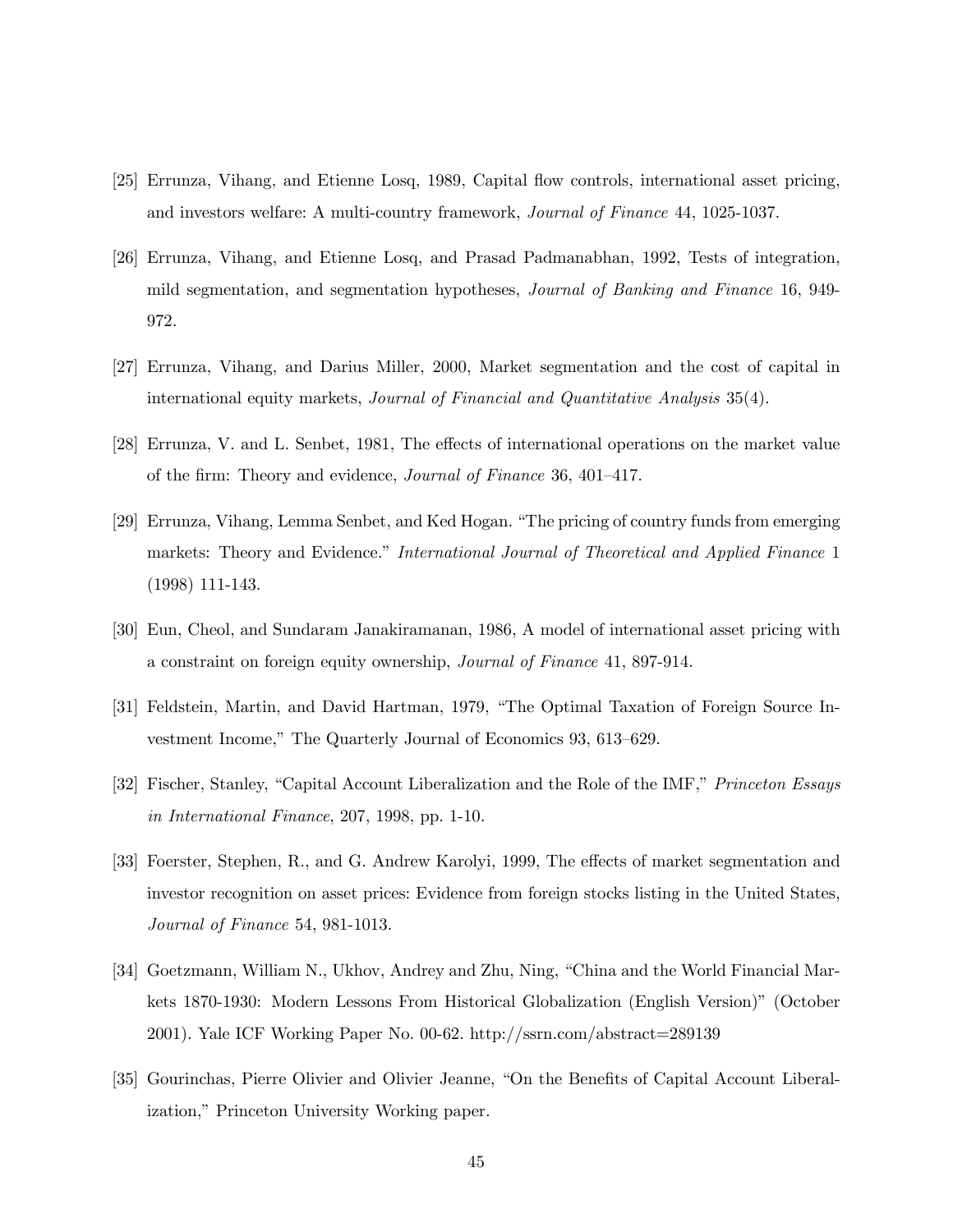- [36] Grauer, F. L., R. H. Litzenberger, and R. E. Stehle, 1976, Sharing rules and equilibrium in an international capital market under uncertainty, Journal of Financial Economics 3, 233—256.
- [37] Hargis, Kent, 2002, "Forms of Foreign Investment Liberalization and Risk in Emerging Stock Markets," Journal of Financial Research, Spring 2002.
- [38] Henry, P., 2000a, Stock Market Liberalization, Economic Reform, and Emerging Market Equity Prices, Journal of Finance 55, 529-564
- [39] Henry, P., 2000b, Do Stock Market Liberalizations Cause Investment Booms, Journal of Financial Economics
- [40] Henry, Peter Blair, 2003, "Capital Account Liberalization, The Cost of Capital, and Economic Growth," American Economic Review
- [41] Henry, Peter Blair, "Commentary on Bekaert, Harvey, and Lundbald's 'Equity Market Liberalization in Emerging Equity Markets"' (January 2003). Stanford GSB Working Paper No. 1783. http://ssrn.com/abstract=381282
- [42] Hietala, P.K., 1989, "Asset Pricing in Partially Segmented Markets: Evidence from the Finnish Market," *Journal of Finance*, 44, 697–715.
- [43] Jorion, Philippe, and William N. Goetzmann, 1999, "Global Stock Markets in the Twentieth Century," The Journal of Finance, 54, 953—980.
- [44] Kaminsky, Garciela Laura, and Sergio L. Schmukler, 2004, "Short-Run Pain, Long-Run Gain: The Effects of Financial Liberalization," World Bank Working Paper 2912, also NBER Working Paper 9787.
- [45] Kim, E.H., V. Singal, "Stock Market Openings: Experience of Emerging Economies," Journal of Business, 73, 2000, pp. 25-66.
- [46] McKinnon, Ronald I. The Order of Economic Liberalization. Johns Hopkins University Press, Baltimore, 1991.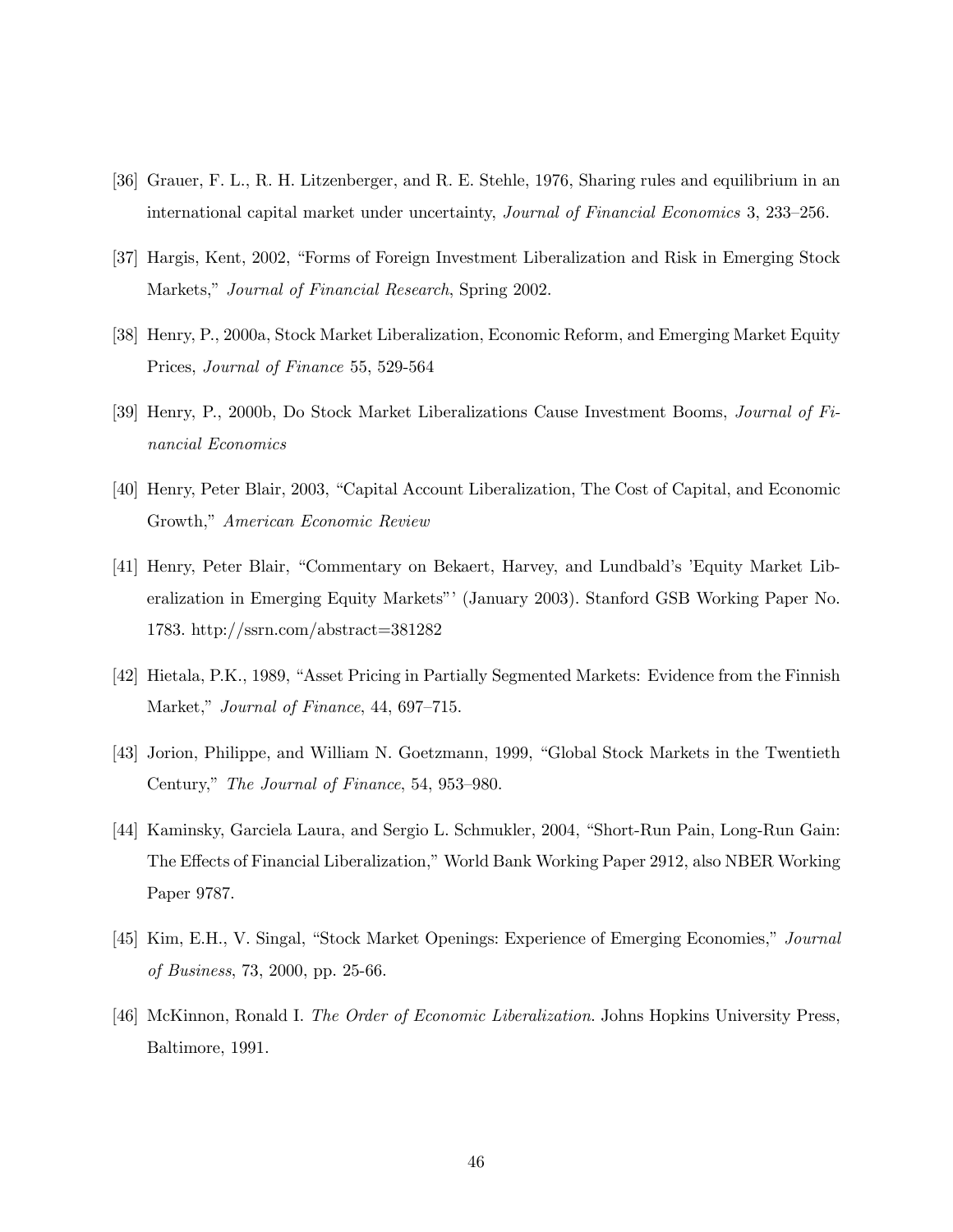- [47] Obstfeld, Maurice. "How Integrated Are World Capital Markets? Some New Tests," in Guillermo Calvo, Ronald Findlay, Pentti Kouri, and Jorge Braga de Macedo, eds. Debt, stabilization and development: Essays in memory of Carlos Díaz-Alejandro. Oxford: Blackwell, 1989, pp. 134—55.
- [48] Obstfeld, Maurice. "Risk-taking, global diversification, and growth," American Economic Review 84, 1994, pp. 1310-29.
- [49] Patro, Dilip K., and John K. Wald, 2004, "Firm Characteristics and the Impact of Emerging Market Liberalizations," Journal of Banking and Finance, forthcoming.
- [50] Peria, Maria Soledad Martinez, and Ashoka Mody, 2004, "How Foreign Participation and Market Concentration Impact Bank Spreads: Evidence from Latin America," Journal of Money, Credit, and Banking, forthcoming.
- [51] Rajan, Raghuram G., and Luigi Zingales, "The Great Reversals: The politics of Financial Development in the Twentieth Century," Journal of Financial Economics 69, 5—50.
- [52] Rodrik, Dani. "Who needs capital account convertibility?" Princeton Essays in International Finance, 207, 1998, pp. 55-65.
- [53] Rodrik, Dani, 2000, "Governing the Global Economy: Does One Architectural Style Fit All? In S. Collins and R. Lawrence, eds., Brookings Trade Forum 1999, Brookings Institution, Washington, DC.
- [54] Schmukler, Sergio L., 2003, "Financial Globalization: Gain and Pain for Developing Countries," World Bank Working Paper.
- [55] Senbet, L., 1979, International capital market equilibrium and the multinational firm financing and investment policies, Journal of Financial and Quantitative Analysis 14, 455—480.
- [56] Stapleton, Richard, and Marti Subrahmanyam, 1977, Market imperfections, capital market equilibrium, and corporate finance, Journal of Finance 32, 307-319.
- [57] Stiglitz, Joseph. Globalization and Its Discontents. W.W. Norton, New York, (2002).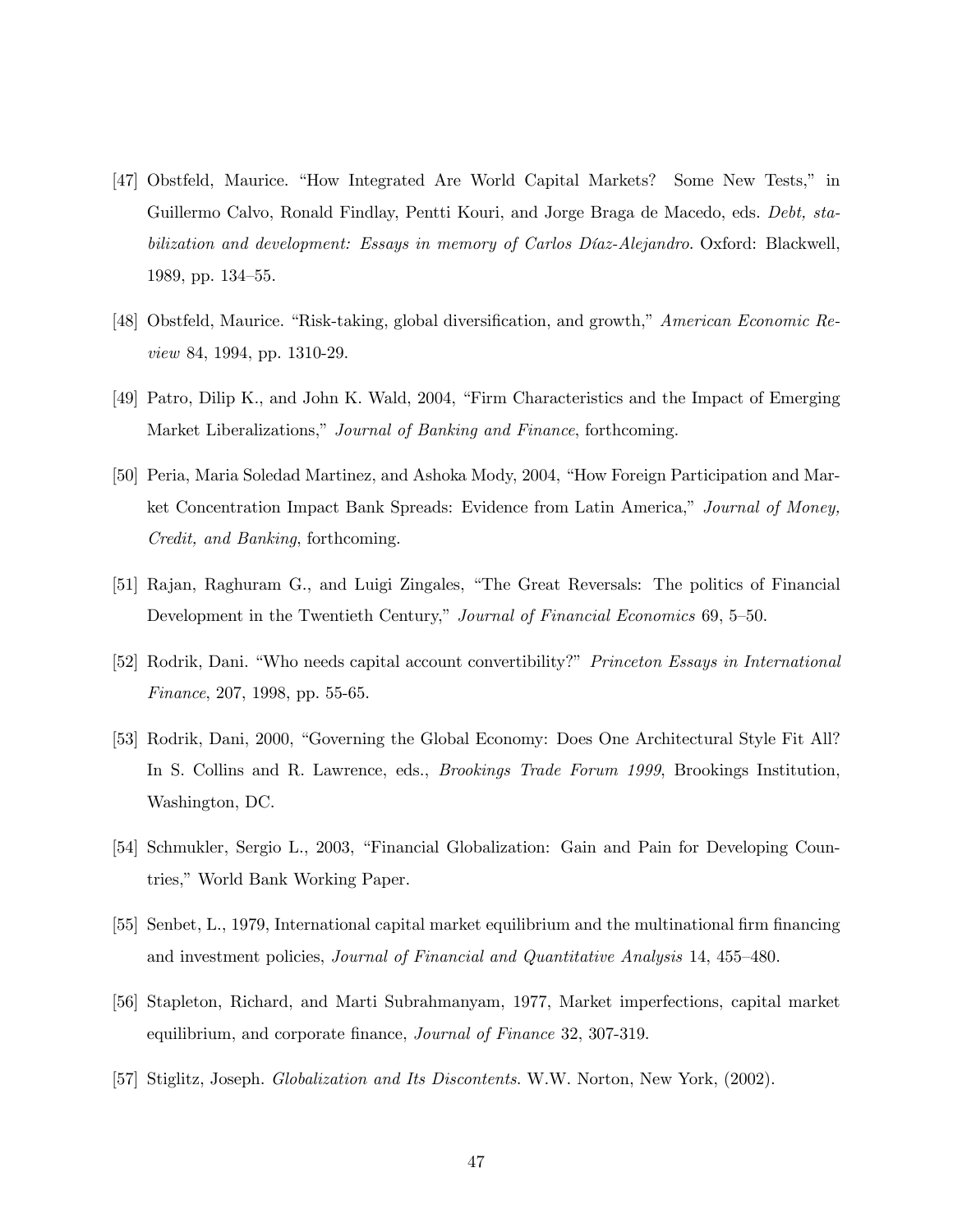- [58] Stulz, Rene M., 1981a, A model of international asset pricing, Journal of Financial Economics 9, 383—403.
- [59] Stulz, Rene M. "On the Effects of Barriers to International Investment." The Journal of Finance 36:4 (September 1981), 923-934.
- [60] Stulz, René M., 1999a, International portfolio flows and security markets, in Martin Feldstein, ed.: International Capital Flows, University Chicago Press, Chicago, Illinois.
- [61] Stulz, René M., 1999b, Globalization and the cost of equity capital, Working paper, The New York Stock Exchange (NYSE Working Paper 99-02).
- [62] Stulz, René M., 2005, "The Limits of Financial Globalization," Journal of Finance, forthcoming.
- [63] Stulz, René M., Walter Wasserfallen, 1995, "Foreign Equity Investment Restrictions, Capital Flight, and Shareholder Wealth Maximization: Theory and Evidence," The Review of Financial Studies Vol. 8, no. 4, pp. 1019—1057.
- [64] Subrahmanyam, M. G., 1975a, On the optimality of international capital market integration, Journal of Financial Economics 2, 3-28.
- [65] Subrahmanyam, M. G., 1975b, International capital market equilibrium and investor welfare with unequal interest rates, in E. J. Elton and M. J. Gruber, eds.: *International Capital* Markets (North Holland, Amsterdam).
- [66] Summers, Lawrence H. "International Financial Crises: Causes, Prevention, and Cures," American Economic Review, 2000, Vol. 90, No. 2, pp. 1-16.
- [67] Tadesse, Solomon, 2003, "Financial Architecture and Economic Performance: International Evidence," Journal of Financial Intermediation, Vol. 11. (See SSRN Announcement).
- [68] Tesar, Linda L., and Ingrid M. Werner, 1998, The internationalization of securities markets since the 1987 crash; in Robert E. Litan and Anthony M. Santomero, eds.: Brookings-Wharton Papers on Financial Services (Brookings Institution Press, Washington).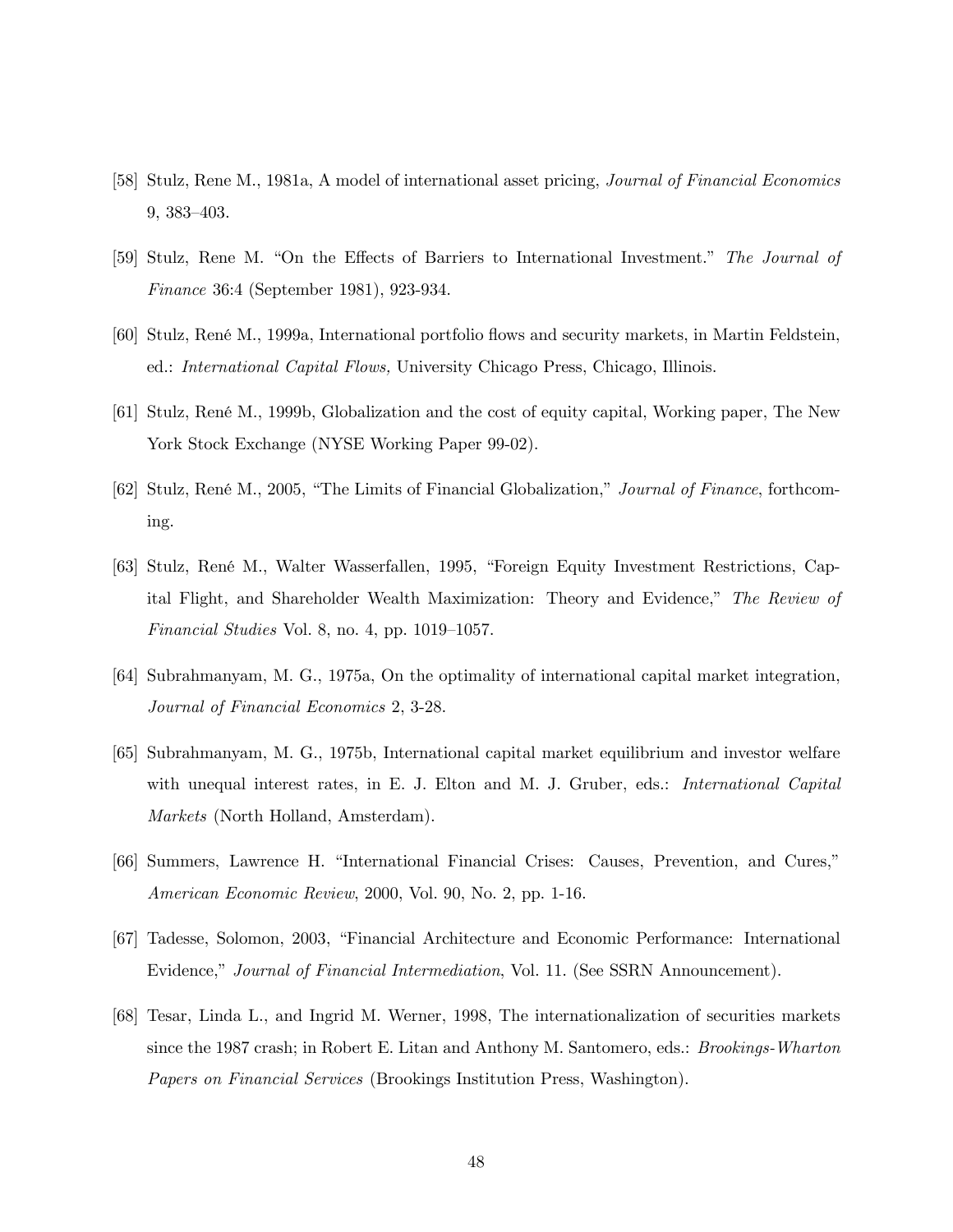[69] van Wincoop, Eric, 1994, "Welfare Gains from International Risk Sharing," Journal of Monetary Economics 34, 175—200.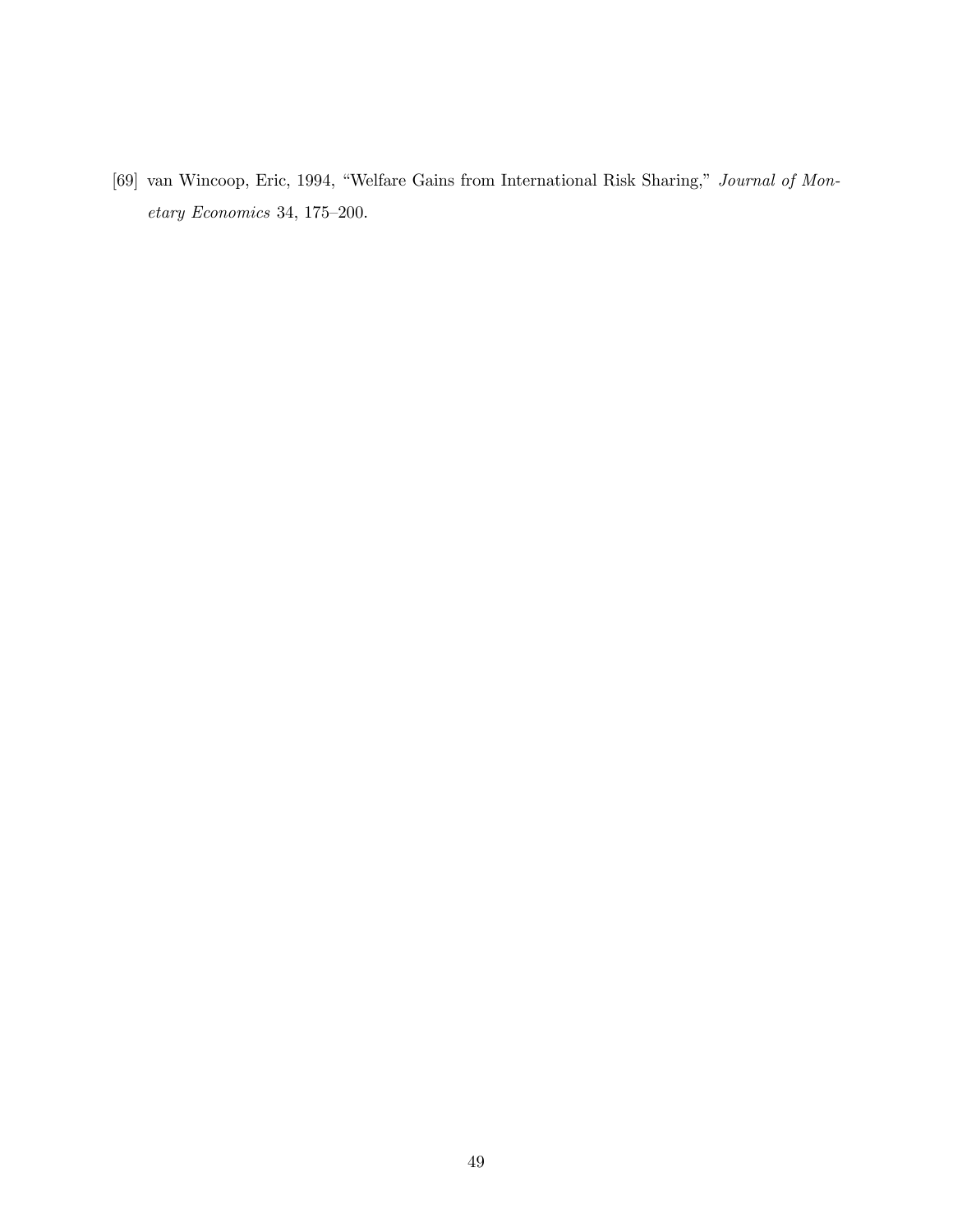Figure 1. Boundaries of Participation Set of Domestic Investors under Complete Segmentation as a Function of Domestic Participation Cost,  $k_d^d$ . Two cases of domestic idiosyncratic volatility (error variance) are shown: "Low,"  $\sigma_{\varepsilon_d}^2 = 0.1$  (red), and "High,"  $\sigma_{\varepsilon_d}^2 = 1.0$  (blue). High idiosyncratic volatility diminishes the set of participating agents because the benefits from participation are lower. Other parameter values are:  $a = 0.5$ ,  $\delta = 0.99$ . Domestic economy:  $b_d^{\min} = -4$ ,  $b_d^{\max} = 5$ ,  $\bar{e}^h = b_d^h$  $\forall h \in \mathcal{D}, W_0^h = 2 \ \forall h \in \mathcal{D}, \ \sigma_{\varepsilon_d^h}^2 = 1 \ \forall h \in \mathcal{D}, \ k_d^d = 0.55, \ R_d = 1, \ \overline{z}_d = 1, \ \beta_d = 1.$  Foreign economy:  $b_f^{\text{min}} = -2, b_f^{\text{max}} = 4, \overline{e}^h = b_f^h \ \forall h \in \mathcal{F}, W_0^h = 2 \ \forall h \in \mathcal{F}, \sigma_{\varepsilon_f^h}^2 = 1 \ \forall h \in \mathcal{F}, k_f^f = 0.01, R_f = 1, \overline{z}_f = 1,$  $\beta_f=1, \sigma_{\varepsilon_f}^2=1.$ 

Figure 2. The Set of Domestic Participating Agents. The x-axis is the agent's factor loading,  $b_d^h$ . The cases shown are: Complete Segmentation (blue), Partial Liberalization when initial center of mass is positive (green), and Partial Liberalization when initial center of mass is negative (red).

Figure 3. Change in Aggregate Welfare of Domestic Type A Investors as a Function of Domestic Participation Cost. Three cases of idiosyncratic risk of the domestic asset,  $\sigma_{\varepsilon_d}^2$ , are shown. Parameter values are: "High" error variance  $\sigma_{\varepsilon_d}^2 = 1$  (blue); "Intermediate,"  $\sigma_{\varepsilon_d}^2 = 0.7$  (green); "Low,"  $\sigma_{\varepsilon_d}^2 = 0.1$  (red). Other parameter values are the same as for Figure 1.

Figure 4. Change in Aggregate Welfare of Domestic Type A Investors as a Function of Foreign Participation Cost. Three cases of idiosyncratic risk of the domestic asset,  $\sigma_{\varepsilon_d}^2$ , are shown. Parameter values are: "High" error variance  $\sigma_{\varepsilon_d}^2 = 1$  (blue); "Intermediate,"  $\sigma_{\varepsilon_d}^2 = 0.7$  (green); "Low,"  $\sigma_{\varepsilon_d}^2 = 0.1$  (red). Other parameter values are the same as for Figure 1, except that domestic participation cost is fixed,  $k_d^d = 0.55$ .

Figure 5. Change in Aggregate Domestic Welfare as a Function of Foreign Participation Cost. Three cases of idiosyncratic risk of the domestic asset,  $\sigma_{\varepsilon_d}^2$ , are shown. Parameter values are: "High" error variance  $\sigma_{\varepsilon_d}^2 = 1$  (blue); "Intermediate,"  $\sigma_{\varepsilon_d}^2 = 0.7$  (green); "Low,"  $\sigma_{\varepsilon_d}^2 = 0.1$  (red). Other parameter values are the same as for Figure 1, except  $b_d^{\text{max}} = 5.5$ ; domestic participation fee is fixed,  $k_d^d = 0.55$ .

Figure 6. Change in Aggregate Domestic Welfare as a Function of Domestic Participation Cost. Three cases of idiosyncratic risk of the domestic asset,  $\sigma_{\varepsilon_d}^2$ , are shown. Parameter values are: "High" error variance  $\sigma_{\varepsilon_d}^2 = 1$  (blue); "Intermediate,"  $\sigma_{\varepsilon_d}^2 = 0.7$  (green); "Low,"  $\sigma_{\varepsilon_d}^2 = 0.1$  (red).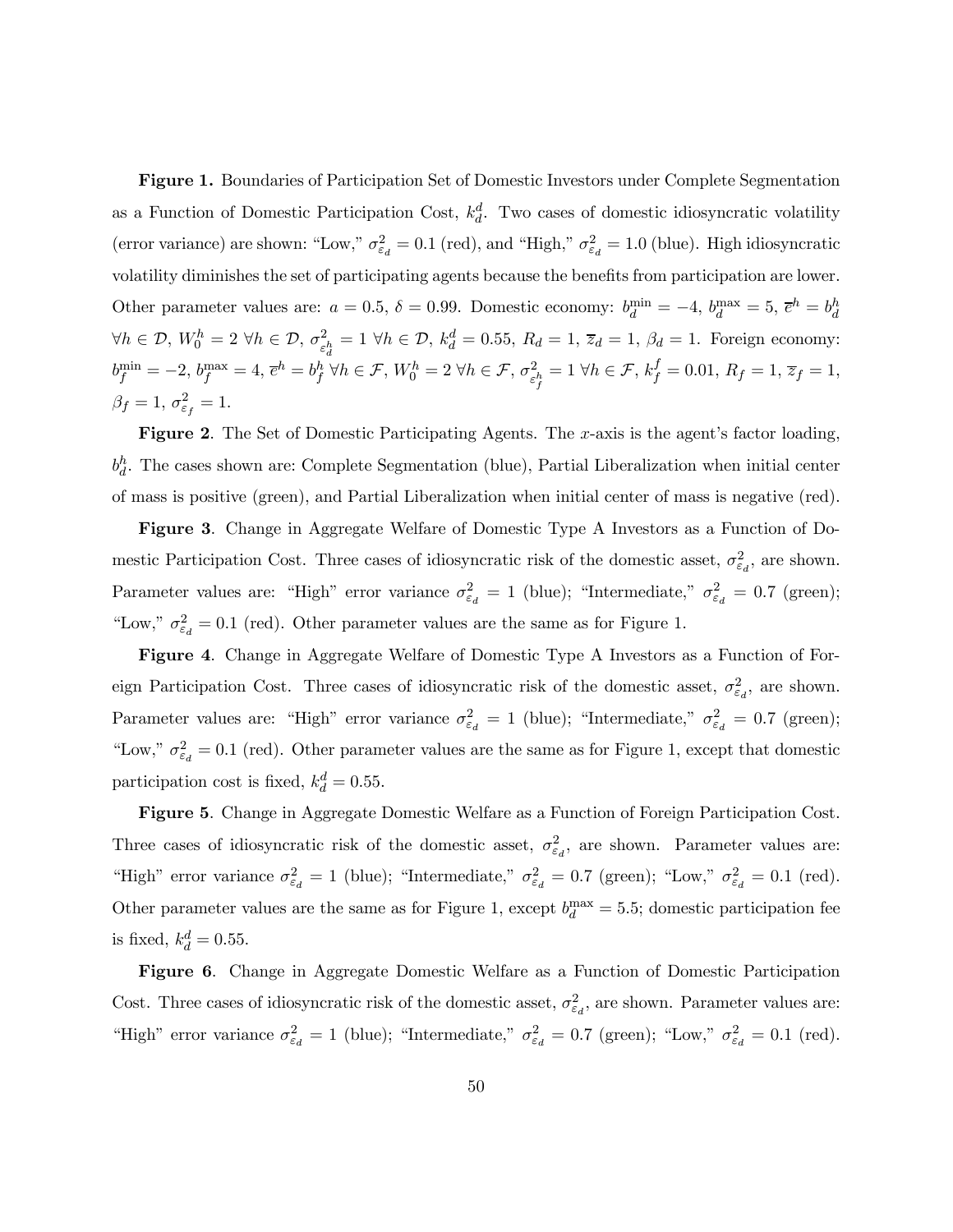Other parameter values are the same as for Figure 1, except  $b_d^{\text{max}} = 5.5$ ; foreign participation fee is fixed:  $k_f^f = 0.1$ .

Figure 7. Utility of Domestic Agents Under Complete Segmentation and Partial Liberalization. The x-axis is the agent's factor loading,  $b_d^h$ . The y-axis is the level of lifetime utility of consumption. Blue line is utility under segmentation; green line is utility under partial liberalization. Parameter values are the same as for Figure 1, except  $b_d^{\text{max}} = 5.5$ ; foreign participation fee is fixed:  $k_f^f = 0.1$ ; domestic error variance is  $\sigma_{\varepsilon_d}^2 = 0.1$ .

Figure 8. Percent Change in Aggregate Utility of Domestic Agents. The y-axis is the percent change in level of aggregate utility of domestic agents. Parameter values are: "High" error variance  $\sigma_{\varepsilon_d}^2 = 1$  (blue); "Intermediate,"  $\sigma_{\varepsilon_d}^2 = 0.7$  (green); "Low,"  $\sigma_{\varepsilon_d}^2 = 0.1$  (red). Other parameter values are the same as for Figure 1, except  $b_d^{\text{max}} = 5.5$ ; domestic participation fee is fixed,  $k_d^d = 0.55$ .

**Figure 9.** Percent Change in Utility of Domestic Agents. The x-axis is the agent's factor loading,  $b_d^h$ . The y-axis is the percent change in level of lifetime utility of consumption. Parameter values are the same as for Figure 7.

Figure 10. Equivalent Wealth Variation for Domestic Economy as a Function of Domestic Participation Cost. Two cases of domestic idiosyncratic volatility are shown: "Low,"  $\sigma_{\varepsilon_d}^2 = 0.1$ (red), and "Intermediate,"  $\sigma_{\varepsilon_d}^2 = 0.7$  (green). Parameter values are the same as for Figure 7.

**Figure 11.** Equivalent Wealth Variation for Individual Domestic Agents. The x-axis is the agent's factor loading  $b_d^h$ . The y-axis shows percent change in initial wealth that makes the agent indifferent between segmentation and liberalization. A positive value indicates that under liberalization an agent needs to receive additional wealth to compensate for utility loss. Two cases of domestic idiosyncratic volatility are shown: "Low,"  $\sigma_{\varepsilon_d}^2 = 0.1$  (red), and "Intermediate,"  $\sigma_{\varepsilon_d}^2 = 0.7$ (green). Parameter values are the same as for Figure 7.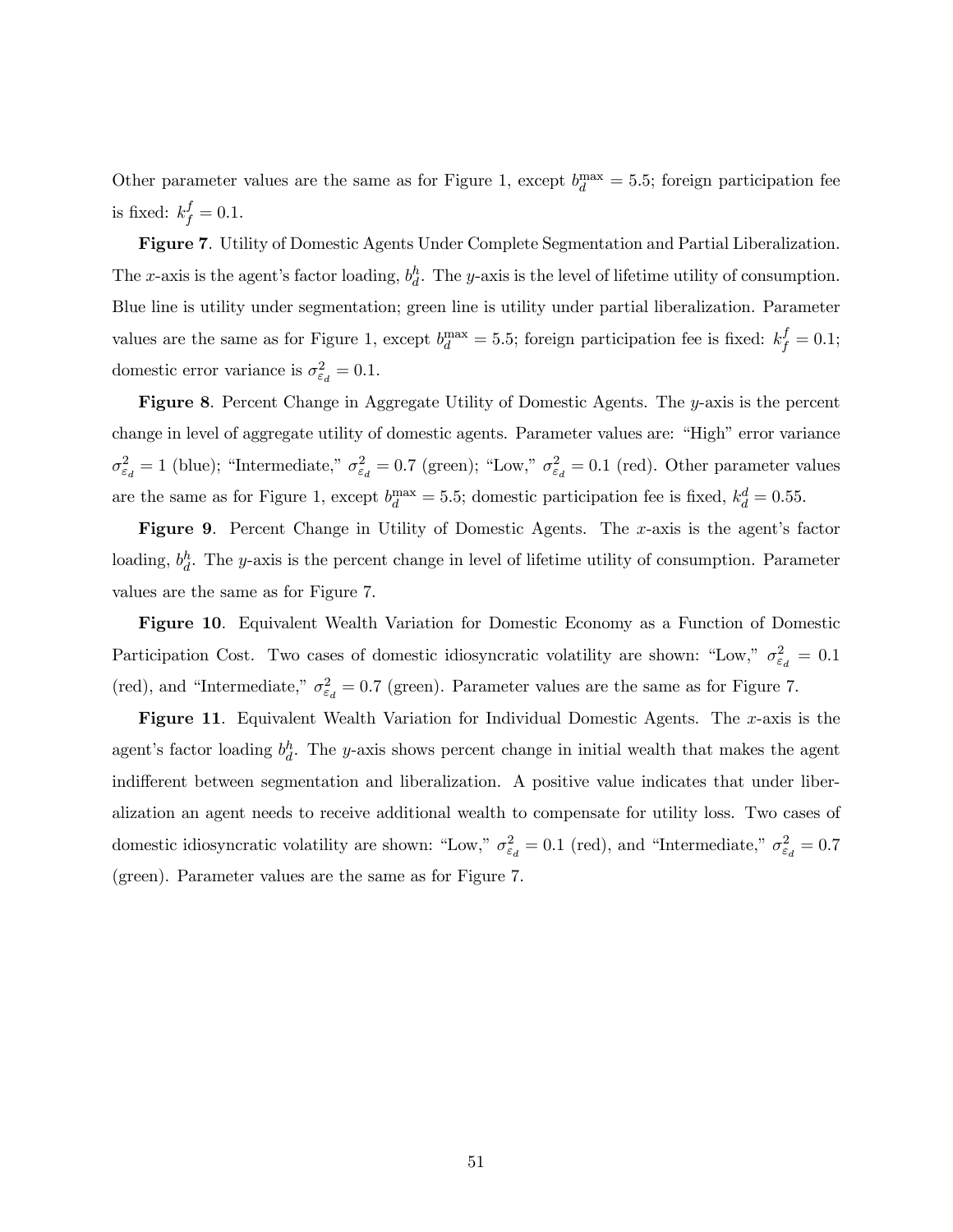

Figure 1: Boundaries of Participation Set of Domestic Investors under Complete Segmentation as a Function of Domestic Participation Cost,  $k_d^d$ . Two cases of domestic idiosyncratic volatility (error variance) are shown: "Low,"  $\sigma_{\varepsilon_d}^2 = 0.1$  (red), and "High,"  $\sigma_{\varepsilon_d}^2 = 1.0$  (blue). High idiosyncratic volatility diminishes the set of participating agents because the benefits from participation are lower. Other parameter values are:  $a = 0.5$ ,  $\delta = 0.99$ . Domestic economy:  $b_d^{\min} = -4$ ,  $b_d^{\max} = 5$ ,  $\overline{e}^h = b_d^h \,\forall h \in \mathcal{D}, \, W_0^h = 2 \,\forall h \in \mathcal{D}, \, \sigma_{\varepsilon_d^h}^2 = 1 \,\forall h \in \mathcal{D}, \, k_d^d = 0.55, \, R_d = 1, \, \overline{z}_d = 1, \, \beta_d = 1.$  Foreign economy:  $b_f^{\min} = -2$ ,  $b_f^{\max} = 4$ ,  $\overline{e}^h = b_f^h \forall h \in \mathcal{F}$ ,  $W_0^h = 2 \forall h \in \mathcal{F}$ ,  $\sigma_{\varepsilon_f^h}^2 = 1 \forall h \in \mathcal{F}$ ,  $k_f^f = 0.01$ ,  $R_f=1,\,\overline{z}_f=1,\,\beta_f=1,\,\sigma^2_{\varepsilon_f}=1.$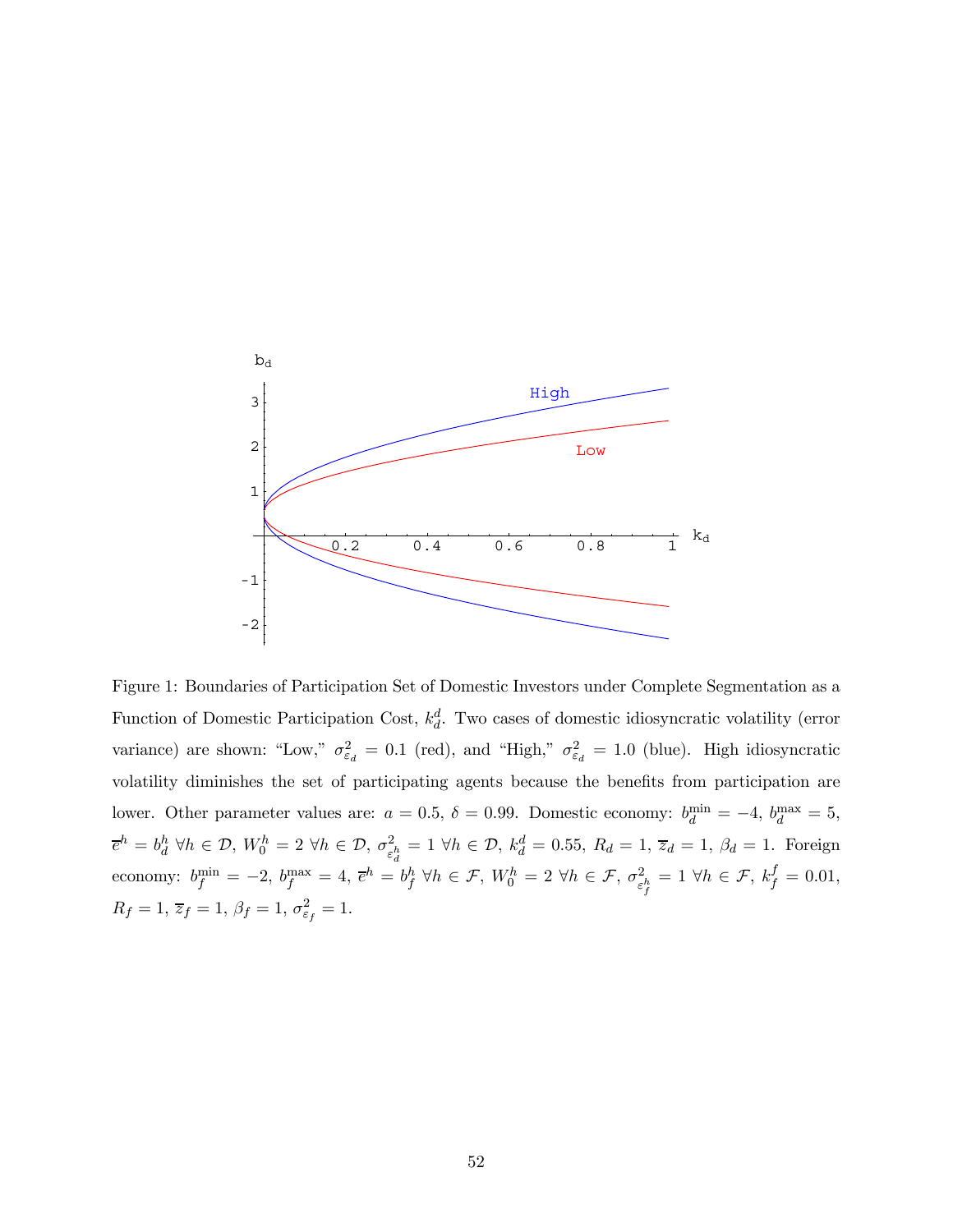

Figure 2: The Set of Domestic Participating Agents. The x-axis is the agent's factor loading,  $b_d^h$ . The cases shown are: Complete Segmentation (blue), Partial Liberalization when initial center of mass is positive (green), and Partial Liberalization when initial center of mass is negative (red).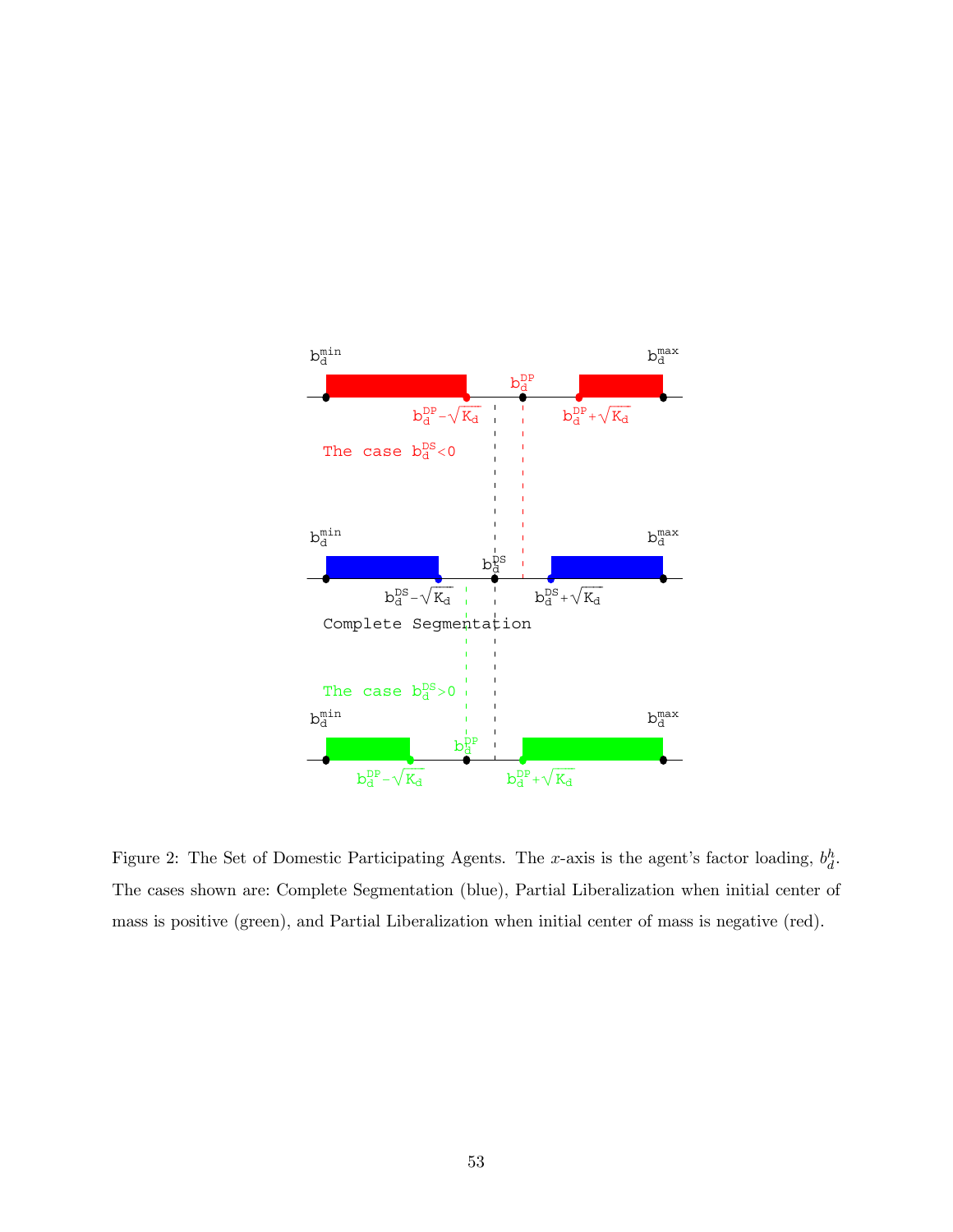

Figure 3: Change in Aggregate Welfare of Domestic Type A Investors as a Function of Domestic Participation Cost. Three cases of idiosyncratic risk of the domestic asset,  $\sigma_{\varepsilon_d}^2$ , are shown. Parameter values are: "High" error variance  $\sigma_{\varepsilon_d}^2 = 1$  (blue); "Intermediate,"  $\sigma_{\varepsilon_d}^2 = 0.7$  (green); "Low,"  $\sigma_{\varepsilon_d}^2 = 0.1$  (red). Other parameter values are the same as for Figure 1.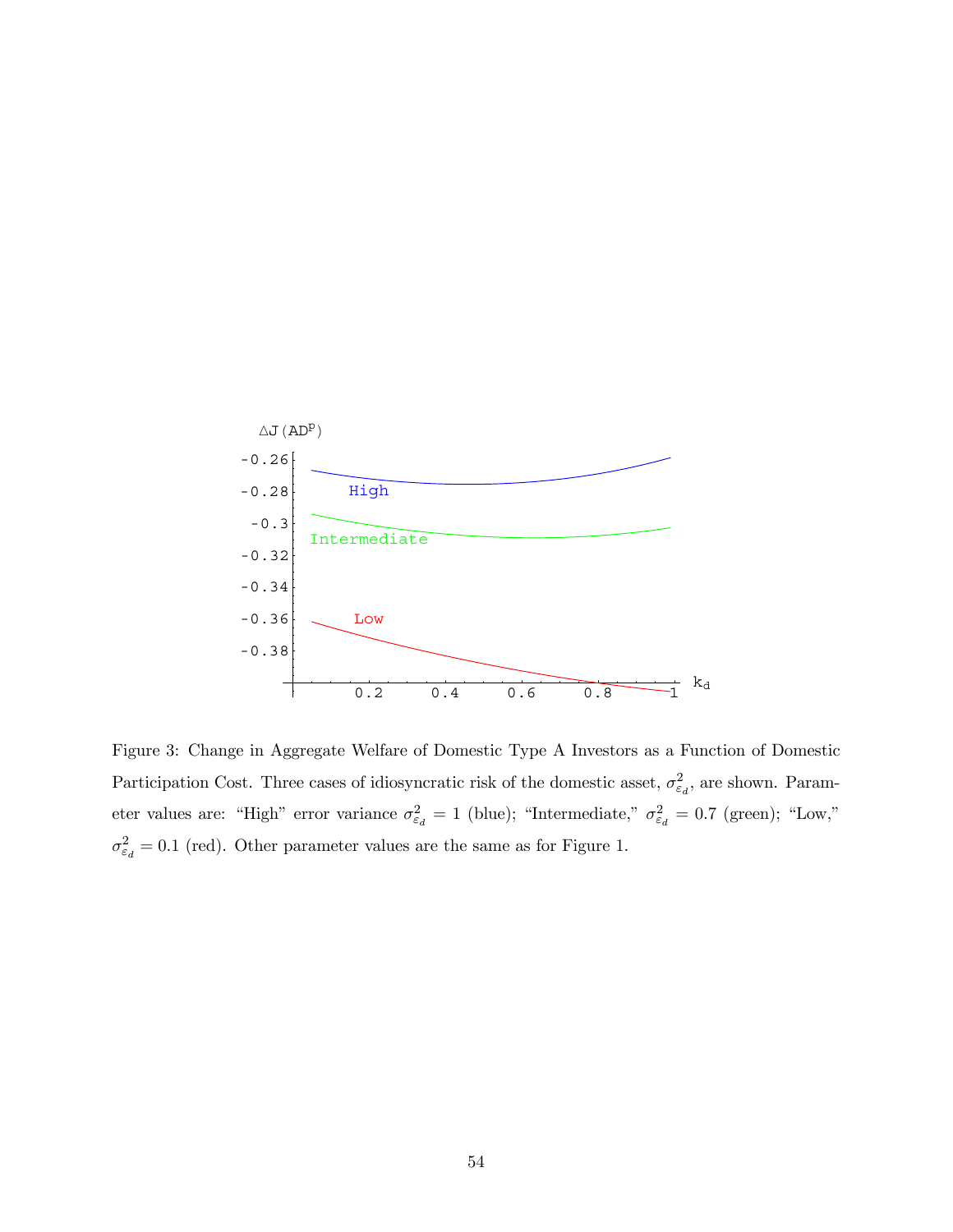

Figure 4: Change in Aggregate Welfare of Domestic Type A Investors as a Function of Foreign Participation Cost. Three cases of idiosyncratic risk of the domestic asset,  $\sigma_{\varepsilon_d}^2$ , are shown. Parameter values are: "High" error variance  $\sigma_{\varepsilon_d}^2 = 1$  (blue); "Intermediate,"  $\sigma_{\varepsilon_d}^2 = 0.7$  (green); "Low,"  $\sigma_{\varepsilon_d}^2 = 0.1$  (red). Other parameter values are the same as for Figure 1, except that domestic participation cost is fixed,  $k_d^d = 0.55$ .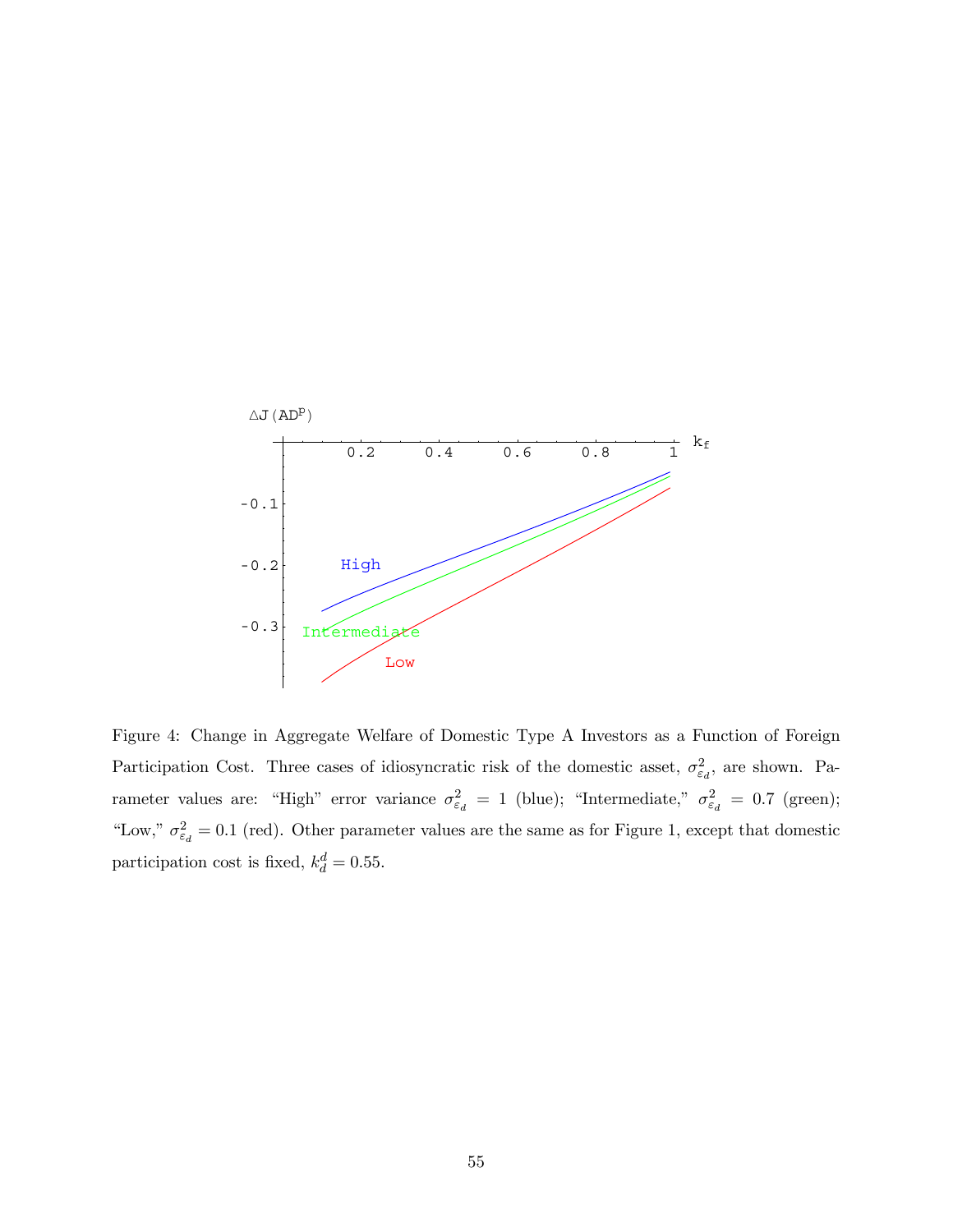

Figure 5: Change in Aggregate Domestic Welfare as a Function of Foreign Participation Cost. Three cases of idiosyncratic risk of the domestic asset,  $\sigma_{\varepsilon_d}^2$ , are shown. Parameter values are: "High" error variance  $\sigma_{\varepsilon_d}^2 = 1$  (blue); "Intermediate,"  $\sigma_{\varepsilon_d}^2 = 0.7$  (green); "Low,"  $\sigma_{\varepsilon_d}^2 = 0.1$  (red). Other parameter values are the same as for Figure 1, except  $b_d^{\text{max}} = 5.5$ ; domestic participation fee is fixed,  $k_d^d = 0.55$ .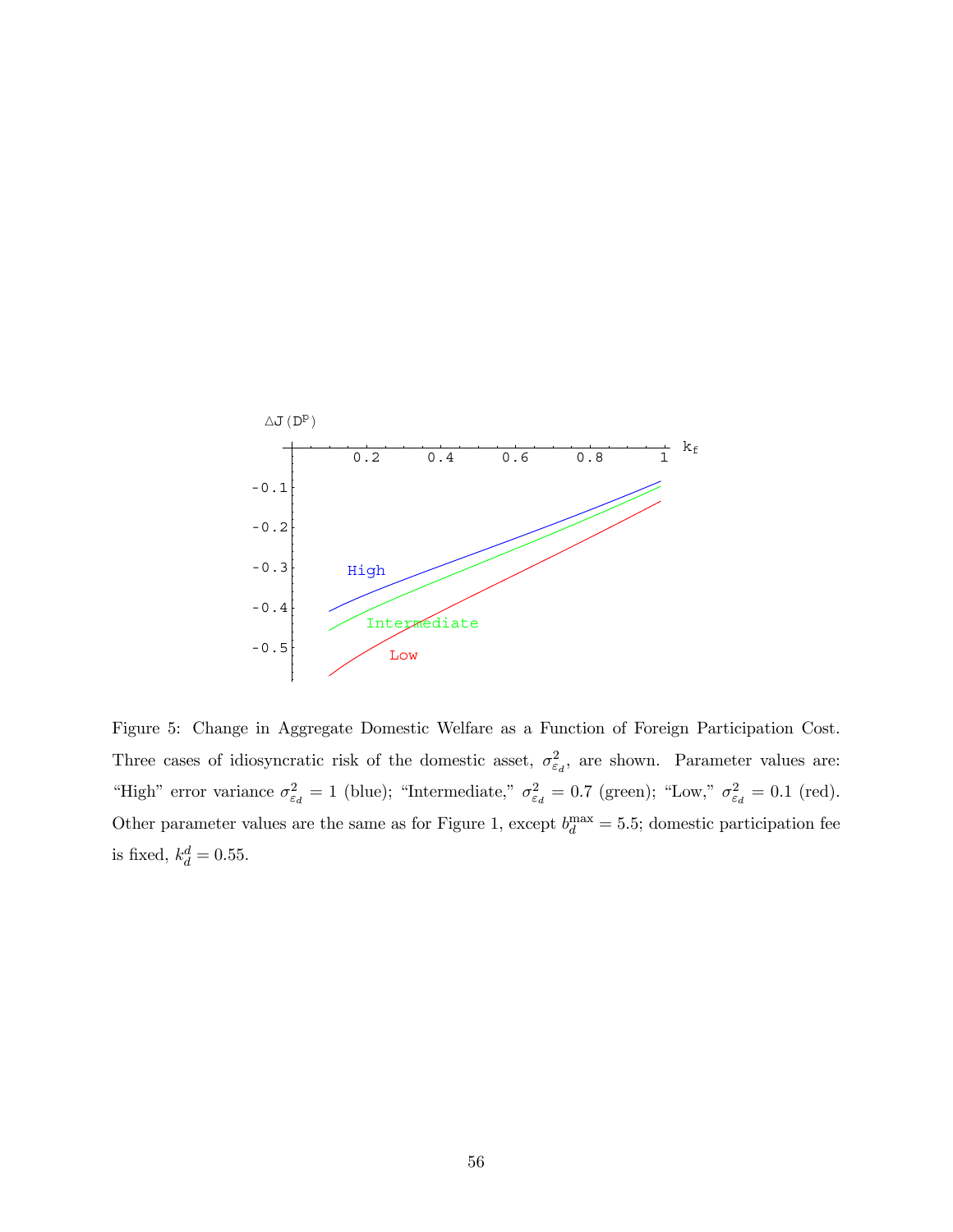

Figure 6: Change in Aggregate Domestic Welfare as a Function of Domestic Participation Cost. Three cases of idiosyncratic risk of the domestic asset,  $\sigma_{\varepsilon_d}^2$ , are shown. Parameter values are: "High" error variance  $\sigma_{\varepsilon_d}^2 = 1$  (blue); "Intermediate,"  $\sigma_{\varepsilon_d}^2 = 0.7$  (green); "Low,"  $\sigma_{\varepsilon_d}^2 = 0.1$  (red). Other parameter values are the same as for Figure 1, except  $b_d^{\text{max}} = 5.5$ ; foreign participation fee is fixed:  $k_f^f = 0.1$ .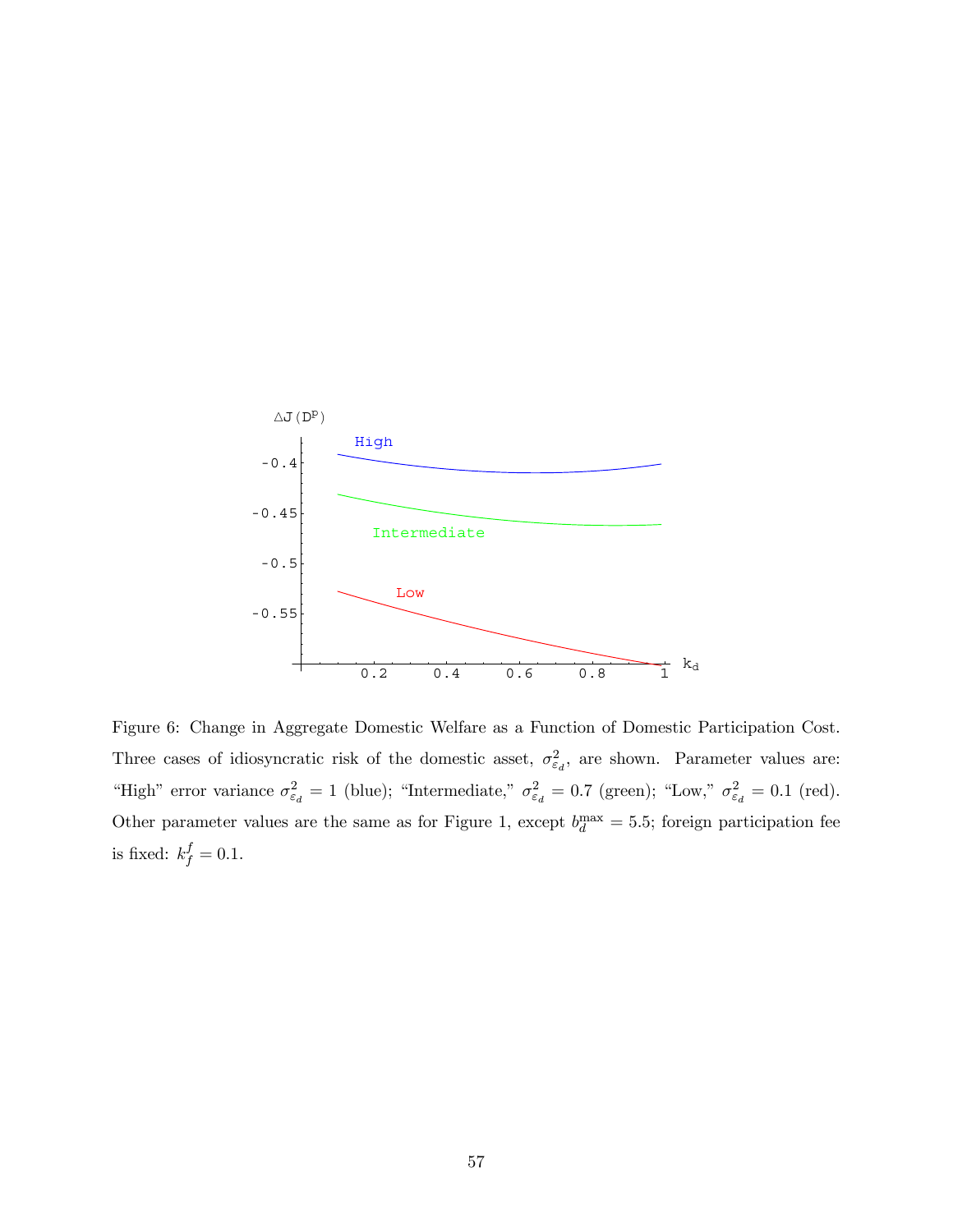

Figure 7: Utility of Domestic Agents Under Complete Segmentation and Partial Liberalization. The x-axis is the agent's factor loading,  $b_d^h$ . The y-axis is the level of lifetime utility of consumption. Blue line is utility under segmentation; green line is utility under partial liberalization. Parameter values are the same as for Figure 1, except  $b_d^{\text{max}} = 5.5$ ; foreign participation fee is fixed:  $k_f^f = 0.1$ ; domestic error variance is  $\sigma_{\varepsilon_d}^2 = 0.1$ .



Figure 8: Percent Change in Aggregate Utility of Domestic Agents. The y-axis is the percent change in level of aggregate utility of domestic agents. Parameter values are: "High" error variance  $\sigma_{\varepsilon_d}^2 = 1$  (blue); "Intermediate,"  $\sigma_{\varepsilon_d}^2 = 0.7$  (green); "Low,"  $\sigma_{\varepsilon_d}^2 = 0.1$  (red). Other parameter values are the same as for Figure 1, except  $b_d^{\text{max}} = 5.5$ ; domestic participation fee is fixed,  $k_d^d = 0.55$ .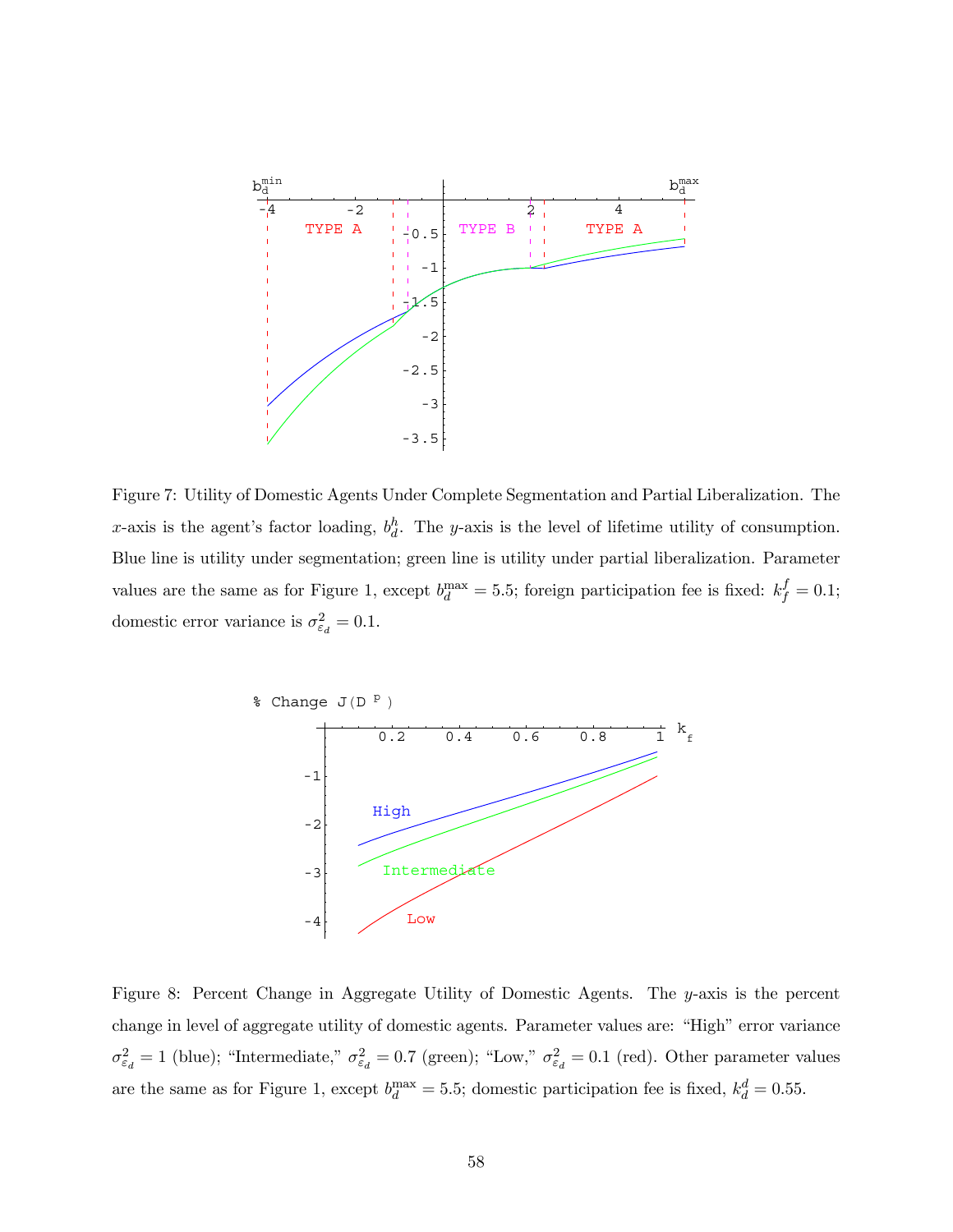

Figure 9: Percent Change in Utility of Domestic Agents. The x-axis is the agent's factor loading,  $b_d^h$ . The y-axis is the percent change in level of lifetime utility of consumption. Parameter values are the same as for Figure 7.



Figure 10: Equivalent Wealth Variation for Domestic Economy as a Function of Domestic Participation Cost. Two cases of domestic idiosyncratic volatility are shown: "Low,"  $\sigma_{\varepsilon_d}^2 = 0.1$  (red), and "Intermediate,"  $\sigma_{\varepsilon_d}^2 = 0.7$  (green). Parameter values are the same as for Figure 7.